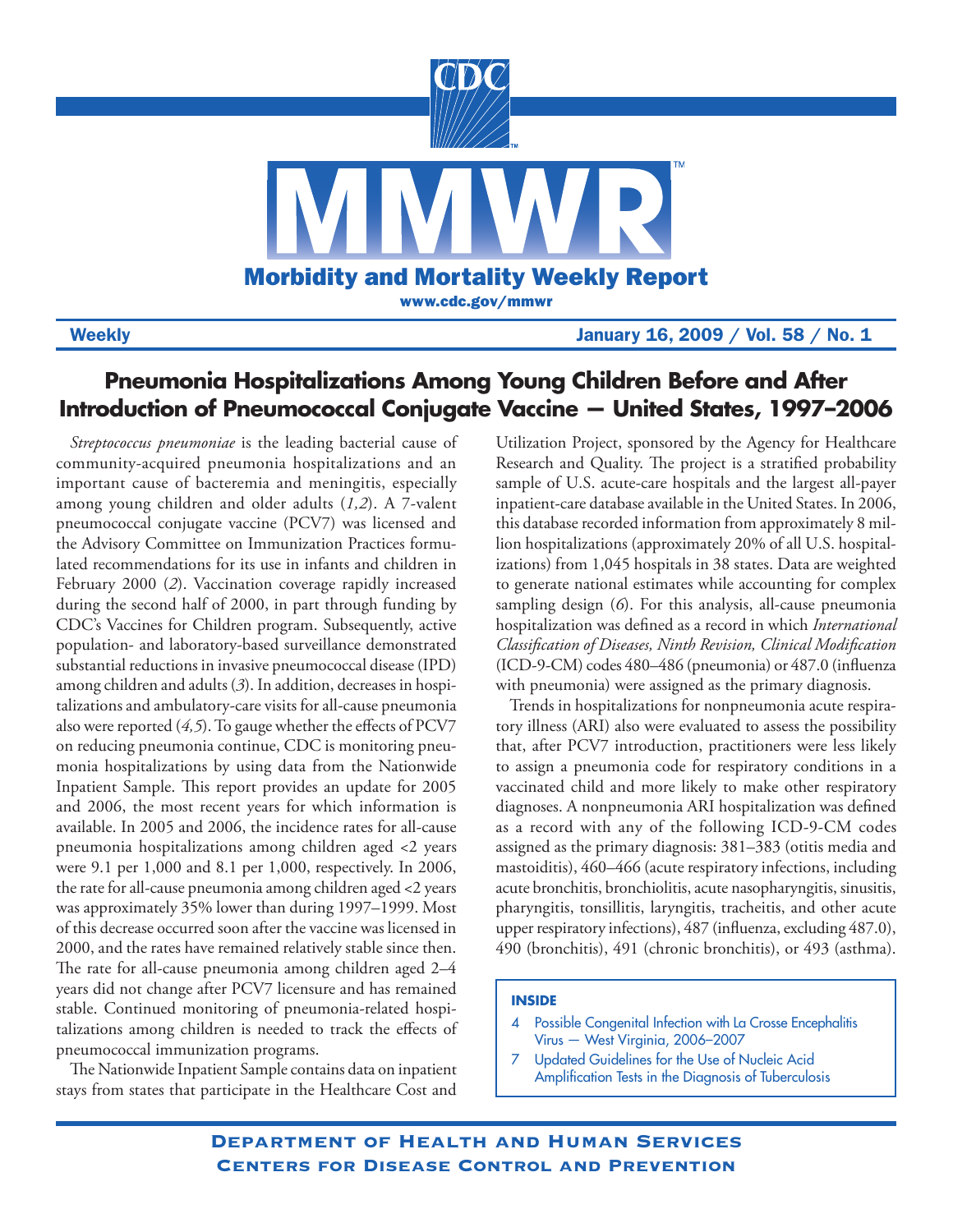The *MMWR* series of publications is published by the Coordinating Center for Health Information and Service, Centers for Disease Control and Prevention (CDC), U.S. Department of Health and Human Services, Atlanta, GA 30333.

**Suggested Citation:** Centers for Disease Control and Prevention. [Article title]. MMWR 2009;58:[inclusive page numbers].

## **Centers for Disease Control and Prevention**

Julie L. Gerberding, MD, MPH *Director* Tanja Popovic, MD, PhD *Chief Science Officer* James W. Stephens, PhD *Associate Director for Science* Steven L. Solomon, MD *Director, Coordinating Center for Health Information and Service* Jay M. Bernhardt, PhD, MPH *Director, National Center for Health Marketing* Katherine L. Daniel, PhD *Deputy Director, National Center for Health Marketing*

### **Editorial and Production Staff**

Frederic E. Shaw, MD, JD *Editor,* MMWR *Series* Susan F. Davis, MD (*Acting*) *Assistant Editor,* MMWR *Series* Robert A. Gunn, MD, MPH *Associate Editor,* MMWR *Series* Teresa F. Rutledge *Managing Editor,* MMWR *Series* Douglas W. Weatherwax  *Lead Technical Writer-Editor* Donald G. Meadows, MA Jude C. Rutledge *Writers-Editors* Martha F. Boyd *Lead Visual Information Specialist* Malbea A. LaPete Stephen R. Spriggs *Visual Information Specialists* Kim L. Bright, MBA Quang M. Doan, MBA Phyllis H. King *Information Technology Specialists*

## **Editorial Board**

William L. Roper, MD, MPH, Chapel Hill, NC, Chairman Virginia A. Caine, MD, Indianapolis, IN David W. Fleming, MD, Seattle, WA William E. Halperin, MD, DrPH, MPH, Newark, NJ Margaret A. Hamburg, MD, Washington, DC King K. Holmes, MD, PhD, Seattle, WA Deborah Holtzman, PhD, Atlanta, GA John K. Iglehart, Bethesda, MD Dennis G. Maki, MD, Madison, WI Sue Mallonee, MPH, Oklahoma City, OK Patricia Quinlisk, MD, MPH, Des Moines, IA Patrick L. Remington, MD, MPH, Madison, WI Barbara K. Rimer, DrPH, Chapel Hill, NC John V. Rullan, MD, MPH, San Juan, PR William Schaffner, MD, Nashville, TN Anne Schuchat, MD, Atlanta, GA Dixie E. Snider, MD, MPH, Atlanta, GA John W. Ward, MD, Atlanta, GA

Some of these diagnoses, such as asthma, bronchiolitis, or acute bronchitis generally are not considered to be caused by *S. pneumoniae*.

Hospitalization rates among children aged <2 years and 2–4 years were calculated by dividing the total number of yearly hospitalizations by age-specific population denominators from U.S. census data. Baseline rates before introduction of PCV7 were defined as the average annualized rates during 1997–1999; incidence rate ratios (RRs) were calculated by dividing estimated rates for 2006 by the baseline rates. Point estimates and 95% confidence intervals (CIs) were calculated using outcome-specific Poisson regression models that accounted for the Nationwide Inpatient Sample sampling design. Rate differences between baseline and 2006 rates were multiplied by age-specific census data to estimate changes in the absolute number of hospitalizations during 2006. To examine changes in the distribution of causes of hospitalization after introduction of PCV7, the proportion of all nonbirth-related hospitalizations that were coded as pneumonia and nonpneumonia ARI among children aged <2 years during 1997–1999 and 2006 were calculated.

In 2005, a total of 74,559 children aged <2 years were hospitalized in the United States for all-cause pneumonia, and 67,430 were hospitalized in 2006, accounting for approximately 8% of yearly nonbirth-related hospitalizations in this age group. The rates of all-cause pneumonia hospitalization per 1,000 children aged <2 years were 9.1 in 2005 and 8.1 in 2006. Although the rate of all-cause pneumonia in 2005 was higher than in 2004 (8.0), this increase was not statistically significant. The 2005 and 2006 rates were 27% and 35% lower than the baseline rate of 12.5 per 1,000 (Table). For 2006, the rate reduction represented an estimated 36,300 fewer pneumonia hospitalizations among children aged <2 years during 2006, compared with the average annual number of hospitalizations during 1997–1999. Among children aged 2–4 years, the rate of all-cause pneumonia hospitalization did not change significantly during the study years (Table, Figure).

Among children aged <2 years, the rate of nonpneumonia ARI hospitalizations was 24.6 per 1,000 in 2005 and 21.9 per 1,000 in 2006. The rate in 2006 represented a significant decline from the rate of 28.1 during the baseline period (RR = 0.8). For 2006, this rate reduction represented an estimated 51,500 fewer nonpneumonia ARI hospitalizations among children aged <2 years during 2006 compared with the average annual number of hospitalizations during 1997–1999. Among children aged 2–4 years, the rate of nonpneumonia ARI hospitalizations was 6.5 per 1,000 in 2005 and 5.6 per 1,000 in 2006. The 2006 rate was not significantly different compared with the baseline period (RR = 1.0).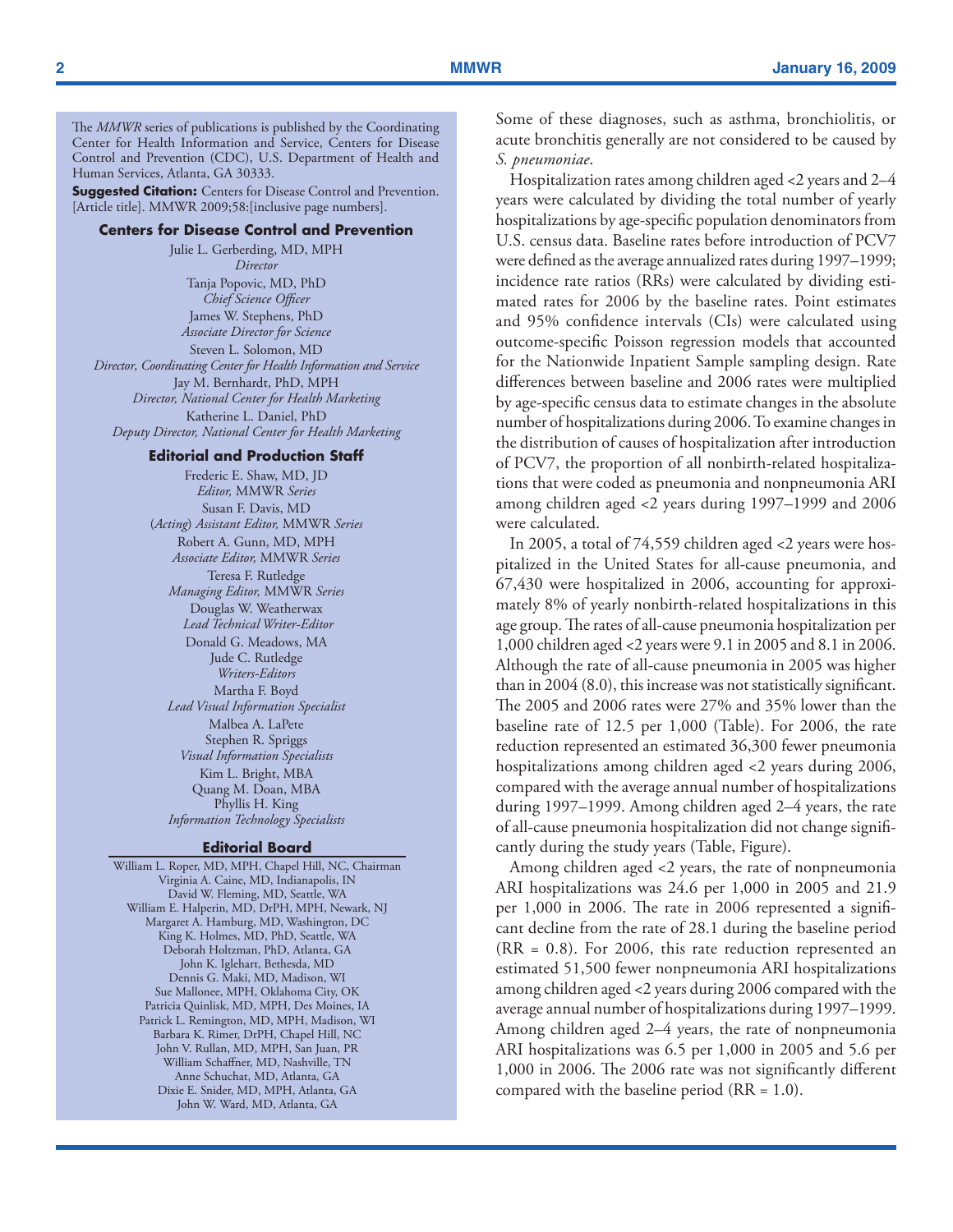| TABLE. Hospitalization rates for all-cause pneumonia and nonpneumonia acute respiratory illness among children aged <2 years |
|------------------------------------------------------------------------------------------------------------------------------|
| and 2–4 years before and after pneumococcal conjugate vaccine introduction — Nationwide Inpatient Sample, United States,     |
| 1997–1999, 2005, and 2006                                                                                                    |

|                                |                       | 1997-1999             |      |                 |      |                 |            |                                  |
|--------------------------------|-----------------------|-----------------------|------|-----------------|------|-----------------|------------|----------------------------------|
|                                | Average<br>annualized |                       |      | 2005            |      | 2006            |            | Rate ratio 2006<br>vs. 1997-1999 |
| Syndrome/Age group             | rate                  | $(95\% \text{ Cl}^+)$ | Rate | (95% CI)        | Rate | (95% CI)        | Rate ratio | (95% CI)                         |
| All-cause pneumonia            |                       |                       |      |                 |      |                 |            |                                  |
| $<$ 2 yrs                      | 12.5                  | $(11.8 - 13.3)$       | 9.1  | $(8.1 - 10.3)$  | 8.1  | $(7.5 - 8.9)$   | 0.7        | $(0.6 - 0.7)$                    |
| $2-4$ yrs                      | 4.1                   | $(3.8 - 4.3)$         | 4.8  | $(4.3 - 5.3)$   | 3.9  | $(3.5 - 4.3)$   | 1.0        | $(0.9 - 1.1)$                    |
| Nonpneumonia ARI <sup>§</sup>  |                       |                       |      |                 |      |                 |            |                                  |
| $<$ 2 yrs                      | 28.1                  | (26.4–30.0)           | 24.6 | $(21.4 - 28.3)$ | 21.9 | $(19.7 - 24.3)$ | 0.8        | $(0.7 - 0.9)$                    |
| $2-4$ yrs                      | 5.8                   | $(5.6 - 6.1)$         | 6.5  | $(6.1 - 7.0)$   | 5.6  | $(5.2 - 6.0)$   | 1.0        | $(0.9 - 1.0)$                    |
| $*$ Dec 4, 000 is a collection |                       |                       |      |                 |      |                 |            |                                  |

Per 1,000 population.

† Confidence interval.

§ Acute respiratory illness.

**FIGURE. Annual all-cause pneumonia hospitalizations rates\* among children aged <2 years and 2–4 years — Nationwide Inpatient Sample, United States, 1997–2006**



\* Per 1,000 population.

Annual rates for all nonbirth-related hospitalizations among children aged <2 years were 120 per 1,000 children in 2005 and 100 per 1,000 children in 2006, compared with 117 per 1,000 children during the baseline period. The proportion of total annual nonbirth-related hospitalizations coded as pneumonia was 8% in 2006, compared with 11% during the baseline period (p<0.001). The proportion of such hospitalizations coded as nonpneumonia ARI was 22% in 2006, compared with 24% during the baseline period (p=0.005).

**Reported by:** *CG Grijalva, MD, MR Griffin, MD, Vanderbilt Univ, Nashville, Tennessee. JP Nuorti, MD, Respiratory Diseases Br, National Center for Immunization and Respiratory Diseases; ND Walter, MD, EIS Officer, CDC.*

**Editorial Note:** The results of this analysis cannot, by themselves, establish a causal relationship between the advent of PCV7 and trends in childhood pneumonia hospitalizations.

However, the updated analysis of national hospital discharge data suggests that reductions in all-cause pneumonia hospitalizations among U.S. children aged <2 years after routine PCV7 use have been sustained and that the benefits of PCV7 might extend beyond the documented changes in IPD (*3*) to hospitalizations for pneumonia. Moreover, rates of nonpneumonia ARI also declined after introduction of PCV7, indicating that the decreases in pneumonia hospitalizations likely were not the result of a shift in coding of respiratory hospitalizations to nonpneumonia ARI codes. In addition, the analysis suggests that the declines were unlikely to result from a reduction in total hospitalization rates. The transient increase in all-cause pneumonia rates from 2004 to 2005 might reflect increased circulation of respiratory viruses or other seasonal variation.

Although many nonpneumonia ARI diagnoses traditionally have not been considered manifestations of *S. pneumoniae* infection*,* recent data indicate that the pneumococcus might contribute to a wider range of childhood respiratory illness than previously thought. A randomized clinical trial performed in child care centers in Israel suggested that immunization with a 9-valent pneumococcal conjugate vaccine reduced reported episodes of upper respiratory infections, lower respiratory infections, and otitis media by 15%, 16%, and 17%, respectively (*7*). Furthermore, in a trial of 9-valent pneumococcal conjugate vaccine among South African children, vaccinated children had 45% fewer influenza A–associated pneumonia episodes than unvaccinated children, suggesting that *S. pneumoniae* might be a copathogen in illnesses diagnosed as influenza (*8*).

Although rates of IPD have decreased substantially among children aged 2–4 years after PCV7 introduction (*3*), a reduction in all-cause pneumonia hospitalizations was not observed in this age group. The reasons for this are unknown but might be associated with lower overall rates of pneumococcal infection in this age group. In addition, other etiologic agents are becoming more common causes of pneumonia in children aged >2 years (*1*).

<sup>†</sup> 95% confidence interval.

<sup>§</sup> 7-valent pneumococcal conjugate vaccine licensed in February 2000.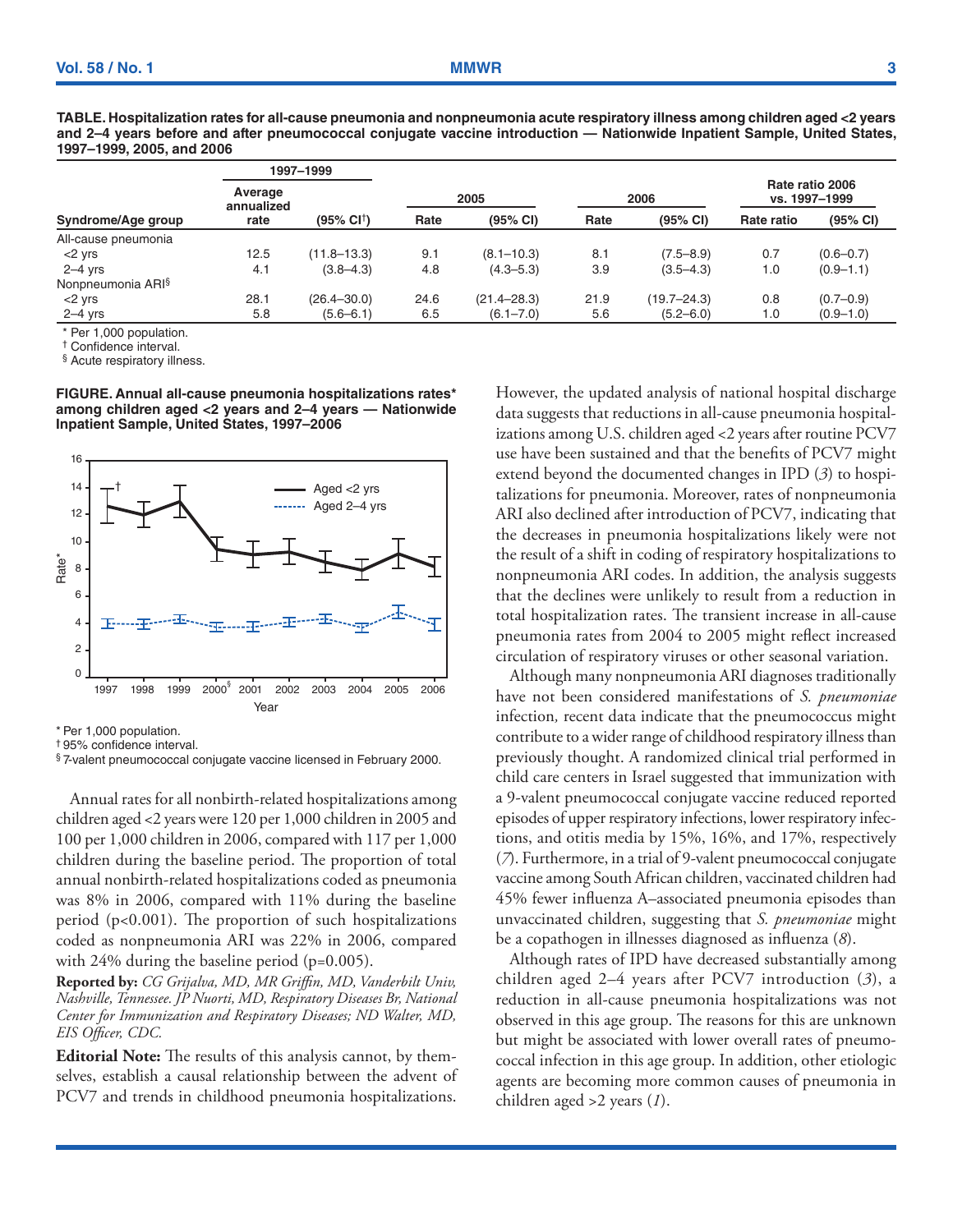<span id="page-3-0"></span>The findings in this report are subject to at least three limitations. First, identification of hospitalizations for pneumonia and nonpneumonia ARI was based on ICD-9-CM codes and might be subject to misclassification, despite internal quality control and validation for consistency within the Nationwide Inpatient Sample. Second, establishing the etiology of pneumonia is difficult. Nationwide Inpatient Sample data are deidentified before public release and chart reviews cannot be performed to confirm recorded diagnoses. Because most pneumococcal pneumonias are classified as pneumonias without further characterization, this report provides an estimate of the effect of PCV7 on all-cause pneumonia without regard to pneumococcal serotypes. Furthermore, serotyping is not part of routine diagnostic work-ups, and this information would not be recorded in medical charts. However, the decrease in nonpneumonia ARI hospitalizations among children aged <2 years suggests that the decreases in pneumonia hospitalizations were unlikely to result from a shift in coding of pneumonia to nonpneumonia ARI codes. Finally, factors other than shifts in coding could affect hospitalization rates. Reduced clinician concerns for severe pneumococcal disease among immunized children, for example, might lead to outpatient treatment rather than hospitalization. However, other data indicate that ambulatory-care visits for pneumonia among children aged <2 years also have decreased since introduction of PCV7 (*5*). In addition, the proportion of all hospitalizations that were attributable to pneumonia or nonpneumonia ARI decreased significantly, suggesting that the declines were unlikely to result from a secular reduction in overall hospitalization rate.

Despite the substantial morbidity associated with childhood pneumonia, no pneumonia-specific prospective populationbased surveillance system exists for monitoring trends in the incidence of pneumonia hospitalizations or pneumonia-related ambulatory-care visits in the United States. Monitoring childhood pneumonia is important for the evaluation of effects of current and future pneumococcal immunization programs. Increases in pneumococcal disease caused by serotypes not included in PCV7 could result in some increase in pneumonia, even though observed increases in non-PCV7 serotype IPD have been modest thus far (*9*). In addition, extended-valency pneumococcal conjugate vaccines are expected to be licensed by late 2009 to early 2010 and might further reduce pneumonia rates. Finally, vaccination of children against influenza, as recommended by the Advisory Committee on Immunization Practices, is increasing and also might reduce pneumonia hospitalization rates (*10*).

## **References**

1. McIntosh K. Community-acquired pneumonia in children. N Engl J Med 2002;346:429–37.

- 2. CDC. Preventing pneumococcal disease among infants and young children: recommendations of the Advisory Committee on Immunization Practices (ACIP). MMWR 2000;49(No. RR-9).
- 3. CDC. Invasive pneumococcal disease in children 5 years after conjugate vaccine introduction—eight states, 1998–2005. MMWR 2008;57:144–8.
- 4. Grijalva CG, Nuorti JP, Arbogast PG, Martin SW, Edwards KM, Griffin MR. Decline in pneumonia admissions after routine childhood immunisation with pneumococcal conjugate vaccine in the USA: a time-series analysis. Lancet 2007;369:1179–86.
- 5. Zhou F, Kyaw MH, Shefer A, Winston CA, Nuorti JP. Health care utilization for pneumonia in young children after routine pneumococcal conjugate vaccine use in the United States. Arch Pediatr Adolesc Med 2007;161:1162–8.
- 6. Agency for Healthcare Research and Quality. Introduction to the HCUP Nationwide Inpatient Sample (NIS), 2006. Rockville, MD: Agency for Healthcare Research and Quality; 2006. Available at [http://www.hcup](http://)[us.ahrq.gov/db/nation/nis/NIS\\_Introduction\\_2006.jsp](http://).
- 7. Dagan R, Sikuler-Cohen M, Zamir O, Janco J, Givon-Lavi N, Fraser D. Effect of a conjugate pneumococcal vaccine on the occurrence of respiratory infections and antibiotic use in day-care center attendees. Pediatr Infect Dis J 2001;20:951–8.
- 8. Madhi SA, Klugman KP; Vaccine Trialist Group. A role for *Streptococcus pneumoniae* in virus-associated pneumonia. Nat Med 2004;10:811–3.
- 9. Hicks LA, Harrison LH, Flannery B, et al. Incidence of pneumococcal disease due to non-pneumococcal conjugate vaccine (PCV7) serotypes in the United States during the era of widespread PCV7 vaccination, 1998–2004. J Infect Dis 2007;196:1346–54.
- 10. CDC. Prevention and control of influenza: recommendations of the Advisory Committee on Immunization Practices (ACIP), 2007. MMWR 2007;56(No. RR-6).

# **Possible Congenital Infection with La Crosse Encephalitis Virus — West Virginia, 2006–2007**

La Crosse encephalitis virus (LACV) is a mosquitoborne bunyavirus of the California encephalitis serogroup (*1*). During 2003–2007, West Virginia had the greatest number of cases (95) and highest incidence of LACV disease (5.1 cases per 100,000 population) of any state.\* The majority of persons infected with LACV either have no symptoms or a mild febrile illness; a limited number experience encephalitis (*2*). Although only 1%–4% of those infected with LACV develop any symptoms, children aged <16 years are at highest risk for severe neurologic disease and possible long-term sequelae (*2,3*). The effects of LACV infection during pregnancy and the potential for intrauterine transmission and adverse birth or developmental outcomes are unknown. This report describes the first known case of LACV infection in a pregnant woman, with evidence of possible congenital infection with LACV in her infant, based on the presence of immunoglobulin M (IgM)

<sup>\*</sup>Confirmed and probable California serogroup viral (mainly La Crosse) encephalitis cases, human, United States, 1964–2007, by state. Available at [http://www.cdc.gov/ncidod/dvbid/arbor/pdf/cal\\_lac.pdf.](http://www.cdc.gov/ncidod/dvbid/arbor/pdf/cal_lac.pdf)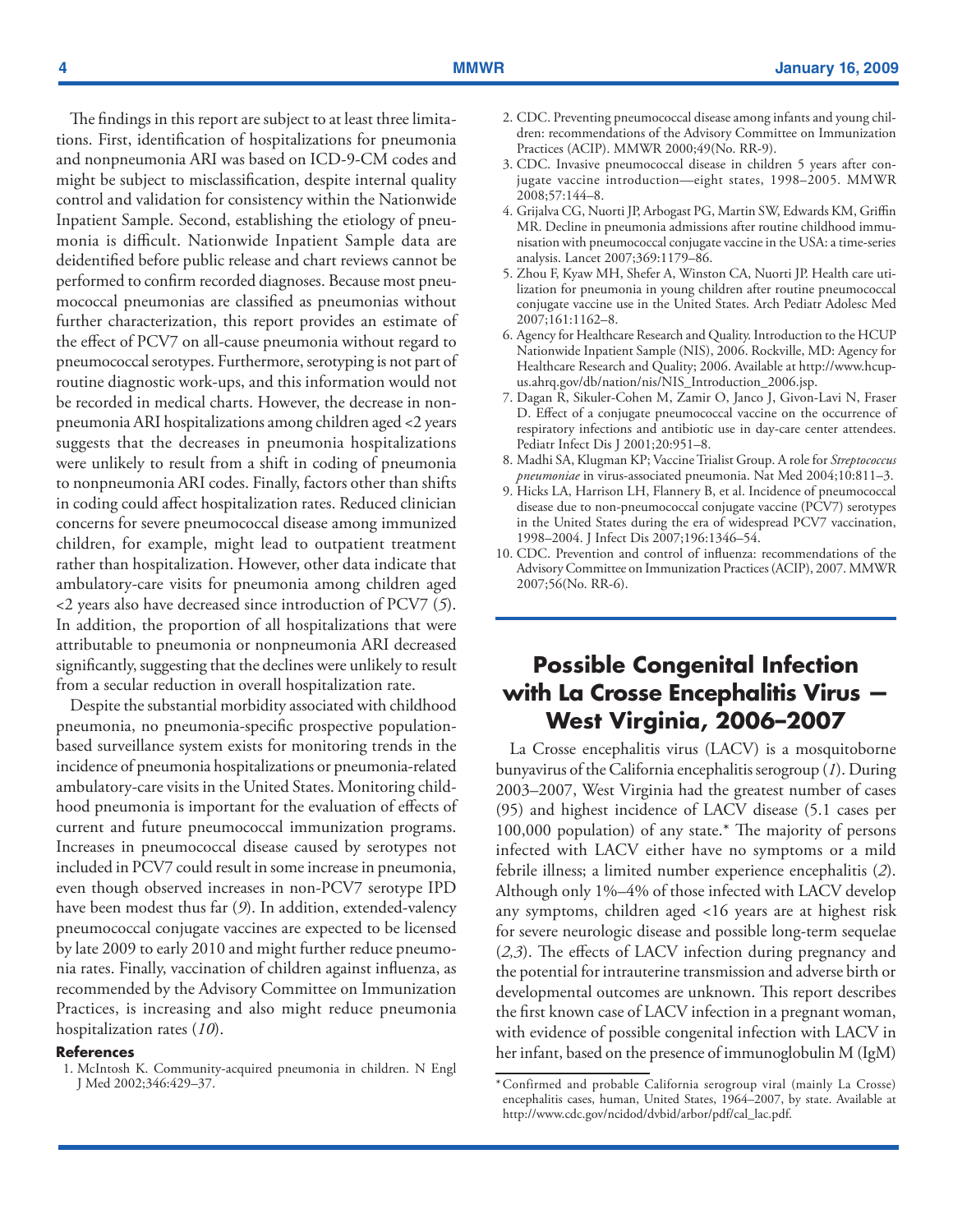antibodies in umbilical cord serum at delivery. The infant was born healthy with normal neurologic and cognitive functions and no LACV symptoms. Further investigation is needed to confirm the potential for intrauterine LACV transmission and to identify immediate and long-term health risks posed to infants. Because of the potential for congenital infection, pregnant women in areas where LACV is endemic should be advised to avoid mosquitoes; health-care providers should monitor for LACV infection and sequelae among infants born to women infected with LACV during pregnancy.

In August 2006, a previously healthy woman aged 43 years in week 21 of her pregnancy was admitted to a West Virginia hospital after experiencing severe headaches, photophobia, stiff neck, fever, weakness, confusion, and a red papular rash. The patient had reported a 3-month history of severe headaches, which were diagnosed initially as migraines and treated with morphine for pain. Two previous pregnancies had proceeded without complication, and each resulted in delivery of a healthy infant. The patient's medical history included anxiety, depression, and hypothyroidism, for which she received ongoing thyroid hormone replacement therapy.

After hospital admission, analysis of cerebrospinal fluid revealed an elevated white blood cell count (556 cells/mm3 [94% lymphocytes, 5% monocytes, and 1% polymorphonuclear neutrophilic leukocytes]), elevated protein (66 mg/dL), and normal glucose (55 mg/dL). A diagnostic panel for viral encephalitis was performed, and the patient's serum was determined positive for the presence of LACVspecific IgM and immunoglobulin G (IgG) antibodies by immunofluorescence assay and for IgM by capture enzymelinked immunosorbent assay (ELISA) (Table). The patient's serum was negative for IgM and IgG antibodies to the other three diseases in the diagnostic panel: eastern equine encephalitis, western equine encephalitis, and St. Louis encephalitis. A diagnosis of La Crosse encephalitis was made, and supportive therapy was initiated. During hospitalization, the patient experienced a low-grade fever and exhibited panleukocytosis (absolute neutrophil count: 12,800/*µ*L), which persisted after discharge despite resolution of clinical signs.

After reporting the case to the West Virginia Department of Health and Human Resources, active follow-up of the patient and her fetus was initiated in collaboration with the patient's primary-care providers and CDC. With her consent, the patient's medical and prenatal histories were reviewed. Because guidelines for evaluating pregnant women infected with LACV do not exist, interim guidelines for West Nile virus were used to direct maternal and infant follow-up (*4*). Specifically, collection of blood and tissue products at time of delivery was arranged with the patient's obstetrician. Umbilical cord serum and maternal serum were tested for LACV-specific antibodies by ELISA and serum-dilution plaque-reduction neutralization test (PRNT). Sera also were tested for neutralizing antibodies to the closely related Jamestown Canyon virus by PRNT to rule out potential cross-reactivity. Umbilical cord and placental tissue were tested for LACV RNA by reverse transcription– polymerase chain reaction (RT-PCR). Data were collected regarding the infant's health at delivery and through routine well-child visits during the first 6 months of life.

The patient had a normal, spontaneous, vaginal delivery of a healthy girl at approximately 40 weeks gestation. The child

| <b>Collection date</b> | <b>Specimen</b>       | Test                                            | <b>Result</b> |
|------------------------|-----------------------|-------------------------------------------------|---------------|
| August 20, 2006        | Maternal serum        | LACV IgM*capture ELISA <sup>†</sup>             | Positive      |
|                        | Maternal serum        | LACV IqM IFA <sup>§</sup>                       | Positive      |
|                        | Maternal serum        | LACV IgG1 IFA                                   | Positive      |
|                        | Maternal serum        | LACV neutralizing antibodies PRNT <sup>**</sup> | Positive      |
|                        | Maternal serum        | JCV <sup>++</sup> neutralizing antibodies PRNT  | Negative      |
| January 5, 2007        | Placental tissue      | LACV RNA RT-PCR <sup>§§</sup>                   | Negative      |
|                        | Umbilical cord tissue | <b>LACV RNA RT-PCR</b>                          | Negative      |
|                        | Umbilical cord serum  | <b>LACV IgM capture ELISA</b>                   | Positive      |
|                        | Umbilical cord serum  | LACV IgG capture ELISA                          | Equivocal     |
|                        | Umbilical cord serum  | <b>LACV</b> neutralizing antibodies PRNT        | Positive      |
|                        | Umbilical cord serum  | JCV neutralizing antibodies PRNT                | Negative      |
| March 23, 2007         | Maternal serum        | <b>LACV IgM capture ELISA</b>                   | Negative      |
|                        | Maternal serum        | LACV IgG capture ELISA                          | Positive      |

**TABLE. Summary of laboratory test results during investigation and follow-up of possible congenital infection with La Crosse encephalitis virus (LACV) — West Virginia, 2006–2007**

\* Immunoglobulin M. † Enzyme-linked immunosorbent assay.

§ Immunofluorescence assay.

¶ Immunoglobulin G.

\*\* Plaque-reduction neutralization test.

†† Jamestown Canyon virus.

§§ Reverse transcription-polymerase chain reaction.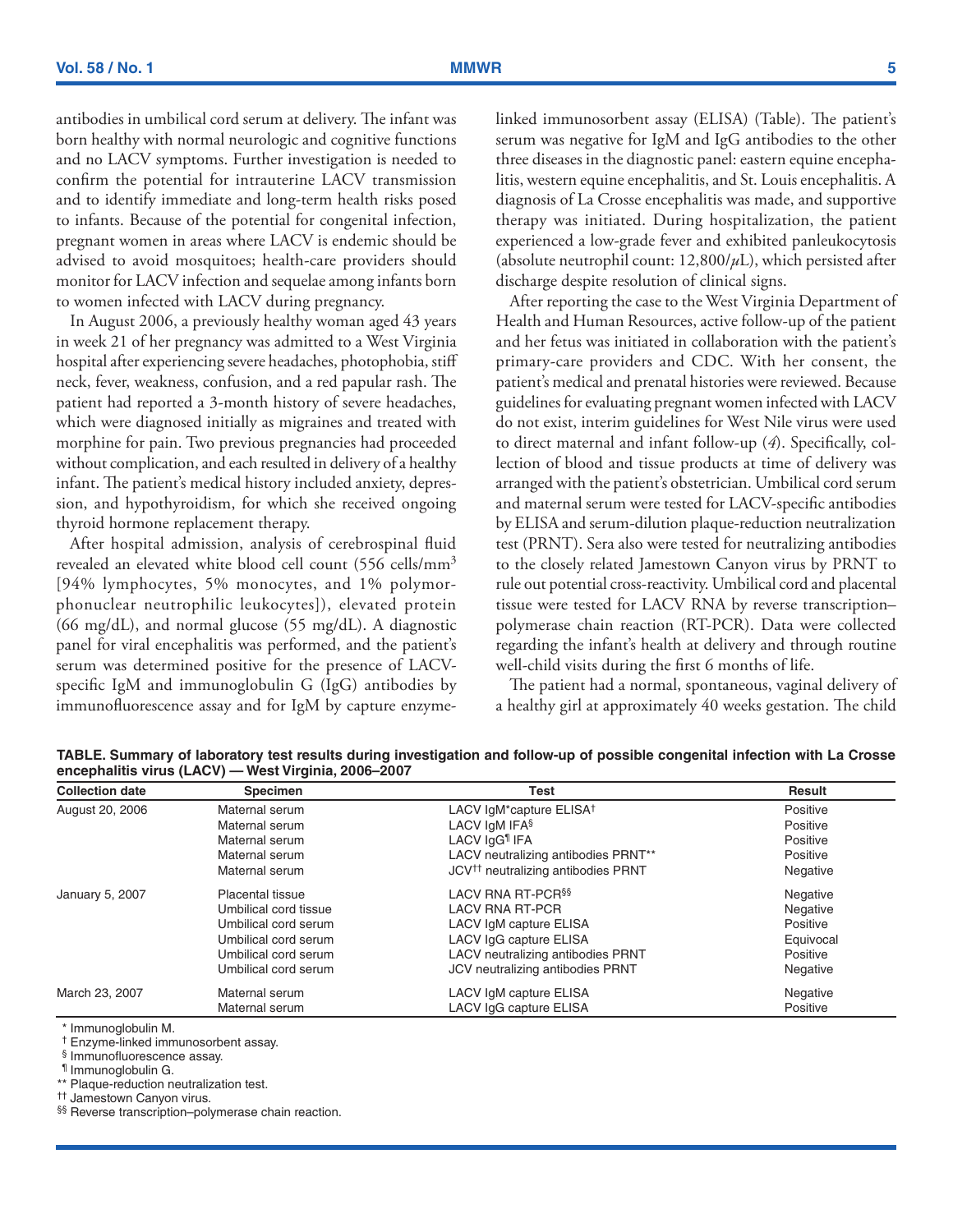had normal birth weight (2,970 g), length (52 cm), and head circumference (33 cm). Apgar scores at 1 minute and 5 minutes postpartum were within normal limits (8 and 9, respectively). LACV-specific IgM antibodies were detected in umbilical cord serum, although no evidence of LACV RNA was detected in umbilical cord tissue or placental tissue by RT-PCR (Table).

The mother declined collection of additional specimens of infant serum for confirmation of congenital LACV infection. Maternal serum collected at 11 weeks postpartum was positive for LACV IgG antibodies but negative for IgM. Except for intermittent nasal congestion associated with upper respiratory infections, the infant remained healthy and exhibited appropriate growth and development through the first 6 months of life. No neurologic abnormalities or decreased cognitive functions were observed.

## **Reported by:** *A Hinckley, PhD, Div of Vector-Borne Infectious Diseases, National Center for Zoonotic, Vector-Borne, and Enteric Diseases; A Hall, DVM, EIS Officer, CDC.*

**Editorial Note:** This report summarizes the first case of symptomatic LACV infection identified during pregnancy. Congenital LACV infection of the fetus was suggested through identification of IgM antibodies in umbilical cord serum, although the newborn was asymptomatic and development was normal. Although unlikely to cross the placental barrier, LACV IgM antibodies detected in cord serum might have been attributable to transplacental leakage induced by uterine contractions that disrupt placental barriers during labor, which has been documented for anti-*Toxoplasma* IgM antibodies (*5*). Because specificity of standard laboratory techniques used to detect LACV IgM antibodies in cord serum or newborn serum is unknown, a follow-up evaluation of infant serum is necessary to confirm congenital infection. However, in this case, the mother declined collection of any additional specimens from her infant.

Certain infectious diseases have more severe clinical presentations in pregnant women (*6*). Symptomatic LACV infection is rare among adults; therefore, effects of pregnancy on the risk for or severity of illness are unknown. Because LACV-specific IgM can be present for as long as 9 months after infection (*1*), LACV might not have been responsible for the symptoms reported during this woman's pregnancy. However, the woman resided in an area where LACV is known to be endemic; during 2006, 16 (24%) of 67 LACV cases in the United States reported to CDC occurred in West Virginia, including three other cases from the same county as this patient.† Although antimicrobial treatment of pregnant women often is controversial because of limited information regarding efficacy and risk to the developing infant (*7*), certain in vitro evidence indicates that the antiviral agent ribavirin might be useful for treating LACV infection in nonpregnant patients (*2*). However, supportive treatment continues as the standard of care for managing all LACV patients (*2*).

Congenital infection with other arboviral diseases has been reviewed and documented previously (*8*). Although no human congenital infection with a bunyavirus of the California serogroup has been reported, congenital infection with other bunyaviruses of the Bunyamwera serogroup has been associated with macrocephaly. In addition, animal studies have determined that infection with LACV during pregnancy can cause teratogenic effects in domestic rabbits, Mongolian gerbils, and sheep (*9,10*).

Pregnant women in areas where LACV is endemic should take precautions to reduce risk for infection by avoiding mosquitoes, wearing protective clothing, and applying a mosquito repellent to skin and clothing. Additionally, health-care providers serving areas where LACV is endemic should consider LACV in the differential diagnosis of viral encephalitis. As a nationally notifiable disease, all probable and confirmed cases of LACV should be reported to the appropriate state and local public health authorities. When LACV infection is suspected in a pregnant woman or infant, appropriate serologic and virologic testing by a public health reference laboratory is recommended. Testing breast milk for the presence of LACV also might be reasonable to evaluate the potential for maternal-infant transmission and to determine the suitability for continued breastfeeding. Additional investigations are needed to confirm the potential for congenital infection with LACV and to identify immediate and long-term health risks LACV poses to infants.

## **Acknowledgments**

This report is based, in part, on contributions by the collaborating physicians and health-care providers; D Bixler, MD, and M del Rosario, MD, West Virginia Dept of Health and Human Resources; E Hayes, MD, N Lindsey, MS, O Kosoy, MA, A Lambert, J Laven, and R Lanciotti, PhD, Div of Vector-Borne Infectious Diseases, National Center for Zoonotic, Vector-Borne, and Enteric Diseases; and D Bensyl, PhD, Office of Workforce and Career Development, CDC.

## **References**

- 1. McJunkin JE, Minnich LL, Tsai TE. La Crosse encephalitis and other California serogroup viruses. In: Feigin RD, Cherry JD, eds. Textbook of pediatric infectious diseases. 5th ed. Philadelphia, PA: W.B. Saunders; 2004:2403–11.
- 2. McJunkin JE, Khan RR, Tsai TF. California-La Crosse encephalitis. Infect Dis Clin North Am 1998;12:83–93.
- 3. Kappus KD, Monath TP, Kaminski RM, et al. Reported encephalitis associated with California serogroup virus infections in the United States, 1963–1981. In: Thompson WH, Calisher CD, eds. California serogroup viruses. New York, NY: Alan R. Liss; 1983:31–41.

<sup>†</sup> La Crosse encephalitis, human: cumulative 2006 data. Available at [http://disease](http://diseasemaps.usgs.gov/2006/lac_us_human.html) [maps.usgs.gov/2006/lac\\_us\\_human.html](http://diseasemaps.usgs.gov/2006/lac_us_human.html).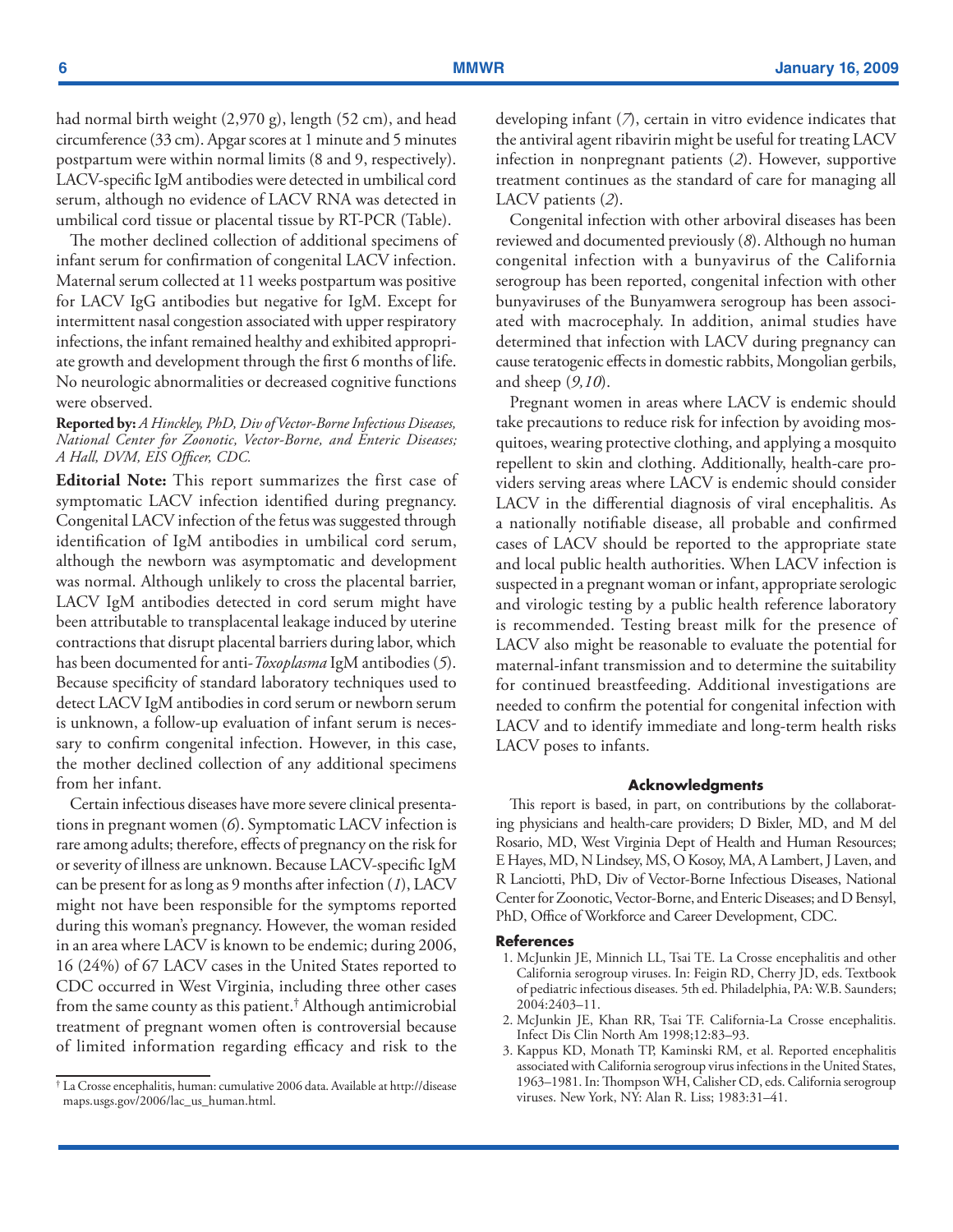- <span id="page-6-0"></span>4. CDC. Interim guidelines for the evaluation of infants born to mothers infected with West Nile virus during pregnancy. MMWR 2004; 53:154–7.
- 5. Pinon JM, Dumon H, Chemla C, et al. Strategy for diagnosis of congenital toxoplasmosis: evaluation of methods comparing mothers and newborns and standard methods for postnatal detection of immunoglobulin G, M, and A antibodies. J Clin Microbiol 2001;39:2267–71.
- 6. Jamieson DJ, Theiler RN, Rasmussen SA. Emerging infections and pregnancy. Emerg Infect Dis 2006;12:1638–43.
- 7. Cono J, Cragan JD, Jamieson DJ, Rasmussen SA. Prophylaxis and treatment of pregnant women for emerging infections and bioterrorism emergencies. Emerg Infect Dis 2006;12:1631–7.
- 8. Tsai TF. Congenital arboviral infections: something new, something old. Pediatrics 2006;117:936–9.
- 9. Osorio JE, Schoepp RJ, Yuill TM. Effects of La Crosse infection on pregnant domestic rabbits and Mongolian gerbils. Am J Trop Med Hyg 1996;55:384–90.
- 10. Edwards JF, Karabatsos N, Collisson EW, de la Concha Bermejillo A. Ovine fetal malformations induced by in utero inoculation with Main Drain, San Angelo, and LaCrosse viruses. Am J Trop Med Hyg 1997;56:171–6.

# **Updated Guidelines for the Use of Nucleic Acid Amplification Tests in the Diagnosis of Tuberculosis**

Guidelines for the use of nucleic acid amplification (NAA) tests for the diagnosis of tuberculosis (TB) were published in 1996 (*1*) and updated in 2000 (*2*). Since then, NAA testing has become a routine procedure in many settings because NAA tests can reliably detect *Mycobacterium tuberculosis* bacteria in specimens 1 or more weeks earlier than culture (*3*). Earlier laboratory confirmation of TB can lead to earlier treatment initiation, improved patient outcomes, increased opportunities to interrupt transmission, and more effective public health interventions (*4,5*). Because of the increasing use of NAA tests and the potential impact on patient care and public health, in June 2008, CDC and the Association of Public Health Laboratories (APHL) convened a panel of clinicians, laboratorians, and TB control officials to assess existing guidelines (*1,2*) and make recommendations for using NAA tests for laboratory confirmation of TB. On the basis of the panel's report and consultations with the Advisory Council for the Elimination of TB (ACET),\* CDC recommends that NAA testing be performed on at least one respiratory specimen from each patient with signs and symptoms of pulmonary TB for whom a diagnosis of TB is being considered but has not yet been established, and for whom the test result would alter case management or TB control activities, such as contact

investigations. These guidelines update the previously published guidelines (*1,2*).

## **Background**

Conventional tests for laboratory confirmation of TB include acid-fast bacilli (AFB) smear microscopy, which can produce results in 24 hours, and culture, which requires 2–6 weeks to produce results (*5,6*). Although rapid and inexpensive, AFB smear microscopy is limited by its poor sensitivity (45%–80% with culture-confirmed pulmonary TB cases) and its poor positive predictive value (50%–80%) for TB in settings in which nontuberculous mycobacteria are commonly isolated (*3,6,7*).

NAA tests can provide results within 24–48 hours. The Amplified *Mycobacterium tuberculosis* Direct Test (MTD, Gen-Probe, San Diego, California) was approved by the Food and Drug Administration (FDA) in 1995 for use with AFB smear-positive respiratory specimens, and in a supplement application, an enhanced MTD test was approved in 1999 for use with AFB smear-negative respiratory specimens from patients suspected to have TB. In addition, the Amplicor *Mycobacterium tuberculosis* Test (Amplicor, Roche Diagnostics, Basel, Switzerland) was approved by FDA in 1996 for use with AFB smear-positive respiratory specimens from patients suspected to have TB. NAA tests for TB that have not been FDA-approved also have been used clinically (e.g., NAA tests based on analyte specific reagents, often called "home-brew" or "in-house" tests) (*8,9*).

Compared with AFB smear microscopy, the added value of NAA testing lies in its 1) greater positive predictive value (>95%) with AFB smear-positive specimens in settings in which nontuberculous mycobacteria are common and 2) ability to confirm rapidly the presence of *M. tuberculosis* in 50%–80% of AFB smear-negative, culture-positive specimens (*3,7–9*). Compared with culture, NAA tests can detect the presence of *M. tuberculosis* bacteria in a specimen weeks earlier than culture for 80%–90% of patients suspected to have pulmonary TB whose TB is ultimately confirmed by culture (*3,8,9*). These advantages can impact patient care and TB control efforts, such as by avoiding unnecessary contact investigations or respiratory isolation for patients whose AFB smear-positive specimens do not contain *M. tuberculosis*.

Despite being commercially available for more than a decade (*1*), NAA tests for TB have not been widely used in the United States largely because of 1) an uncertainty as to whether NAA test results influence case-management decisions or TB control activities; 2) a lack of information on the overall costeffectiveness of NAA testing for TB; and 3) a lack of demand \*Additional information regarding ACET is available at [http://www.cdc.gov/](http://www.cdc.gov/maso/facm/facmacet.htm)<br>from clinicians and public health authorities. However, recent

[maso/facm/facmacet.htm.](http://www.cdc.gov/maso/facm/facmacet.htm)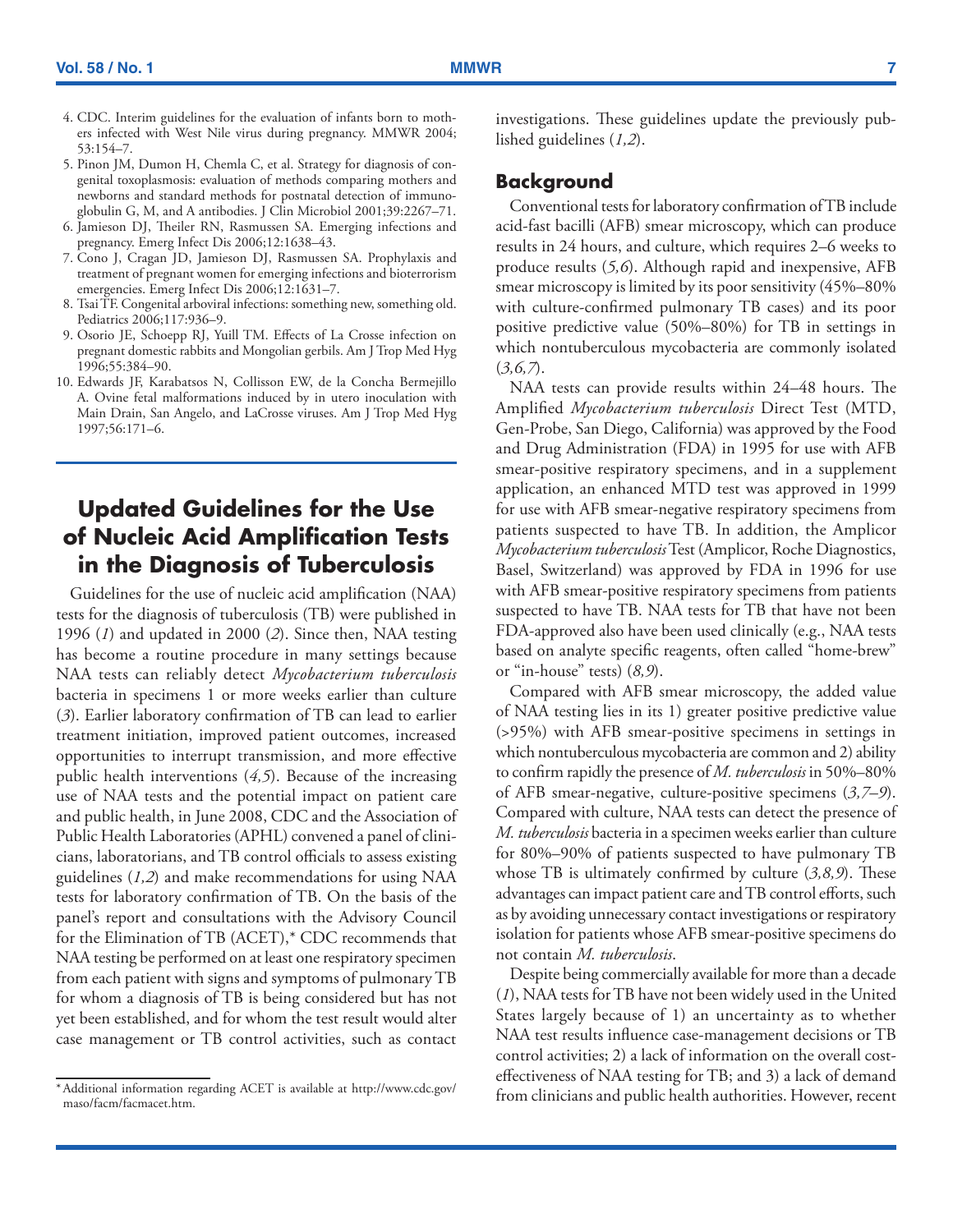studies showed that 1) clinicians already rely on the NAA test result as the deciding factor for the initiation of therapy for 20%–50% of TB cases in settings where NAA testing is a routine practice (*4,7*) and 2) overall cost savings can be achieved by using NAA test results for prioritizing contact investigations, making decisions regarding respiratory isolation, or reducing nonindicated TB treatment (*4,7*).

In response to the increasing demand for NAA testing for TB and recognition of the importance of prompt laboratory results in TB diagnosis and control, ACET requested that APHL and CDC convene a panel to evaluate the available information (e.g., current practices, existing guidelines, and publications) and to propose new guidelines for the use of NAA tests for TB diagnosis. The panel met in June 2008 and included TB clinicians; TB control officials; laboratory directors or supervisors from small, medium, and large public health laboratories, hospital laboratories, and commercial laboratories; and representatives from the TB Regional Training and Medical Consultation Centers, ACET, APHL, and CDC. In brief, the panel recommended† that NAA testing become a standard practice in the United States to aid in the initial diagnosis of patients suspected to have TB, rather than just being a reasonable approach, as suggested in previously published guidelines (*1,2*). On the basis of the panel's report and consultations with ACET, CDC developed revised guidelines.

## **Updated Recommendation**

NAA testing should be performed on at least one respiratory specimen from each patient with signs and symptoms of pulmonary TB for whom a diagnosis of TB is being considered but has not yet been established, and for whom the test result would alter case management or TB control activities. The following testing and interpretation algorithm is proposed.

## **Revised Testing and Interpretation Algorithm**

- 1. Routinely collect respiratory specimens (e.g., sputum), process (liquefy, decontaminate, and concentrate), and test by AFB smear microscopy and culture as previously recommended (*6*). Specimen collection and microbiologic testing should not be delayed to await NAA test results.
- 2. At least one specimen, preferably the first diagnostic specimen, from each patient to be tested by NAA should be processed, suspended in a sufficient volume of buffer to ensure adequate sample volume for all planned tests (e.g., microscopy, culture, and NAA), and tested using an NAA

test for TB. NAA testing should be performed in accordance with the manufacturer's instructions or a validated standard operating procedure.

- 3. Interpret NAA test results in correlation with the AFB smear results.
	- a. If the NAA result is positive and the AFB smear result is positive, presume the patient has TB and begin anti-TB treatment while awaiting culture results. The positive predictive value of FDA-approved NAA tests for TB is >95% in AFB smear-positive cases (*8*).
	- b. If the NAA result is positive and the AFB smear result is negative, use clinical judgment whether to begin anti-TB treatment while awaiting culture results and determine if additional diagnostic testing is needed. Consider testing an additional specimen using NAA to confirm the NAA result. A patient can be presumed to have TB, pending culture results, if two or more specimens are NAA positive.
	- c. If the NAA result is negative and the AFB smear result is positive, a test for inhibitors should be performed and an additional specimen should be tested with NAA. Sputum specimens (3%–7%) might contain inhibitors that prevent or reduce amplification and cause falsenegative NAA results (*8,9*).
		- i. If inhibitors are detected, the NAA test is of no diagnostic help for this specimen. Use clinical judgment to determine whether to begin anti-TB treatment while awaiting results of culture and additional diagnostic testing.
		- ii. If inhibitors are not detected, use clinical judgment to determine whether to begin anti-TB treatment while awaiting culture results and determine if additional diagnostic testing is needed. A patient can be presumed to have an infection with nontuberculous mycobacteria if a second specimen is smear positive and NAA negative and has no inhibitors detected.
	- d. If the NAA result is negative and the AFB smear result is negative, use clinical judgment to determine whether to begin anti-TB treatment while awaiting results of culture and additional diagnostic tests. Currently available NAA tests are not sufficiently sensitive (detecting 50%–80% of AFB smear-negative, culture-positive pulmonary TB cases) to exclude the diagnosis of TB in AFB smearnegative patients suspected to have TB (*8,9*).

## **Cautions**

Culture remains the gold standard for laboratory confirmation of TB and is required for isolating bacteria for drug-susceptibility testing and genotyping. In accordance

<sup>†</sup> The full report and recommendations of the panel (released in December 2008) are available at [http://www.cdc.gov/tb/amplification\\_tests/amplification\\_tests.](http://www.cdc.gov/tb/amplification_tests/amplification_tests.pdf) [pdf](http://www.cdc.gov/tb/amplification_tests/amplification_tests.pdf).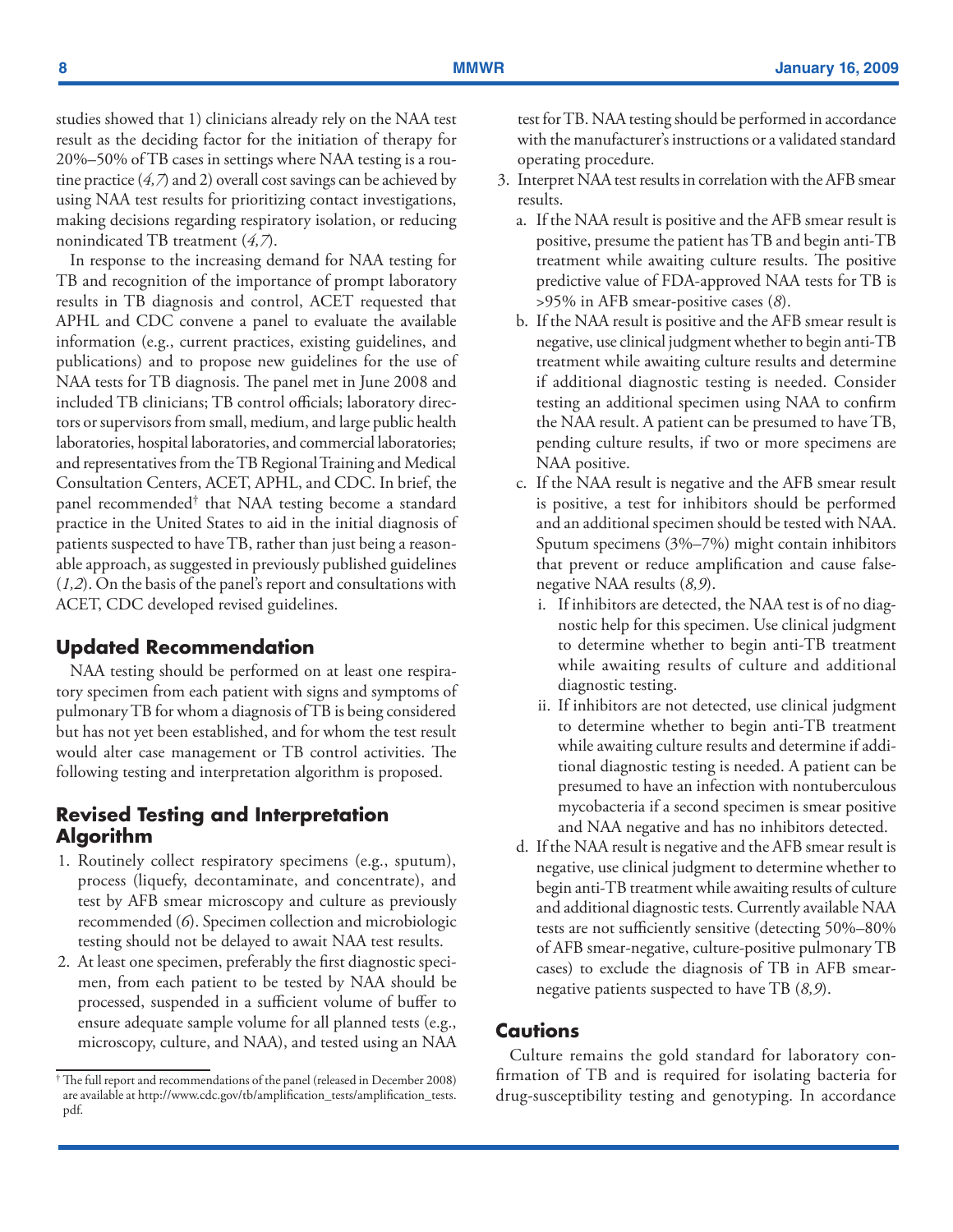with current recommendations (*6*), sufficient numbers and portions of specimens should always be reserved for culturing. Nonetheless, NAA testing should become standard practice for patients suspected to have TB, and all clinicians and public health TB programs should have access to NAA testing for TB to shorten the time needed to diagnose TB from 1–2 weeks to 1–2 days (*3*). More rapid laboratory results should lead to earlier treatment initiation, improved patient outcomes, and increased opportunities to interrupt transmission (*4,5*). Rapid laboratory confirmation of TB also can help reduce inappropriate use of fluoroquinolones as empiric monotherapy of pneumonias, a practice which is suspected to lead to development of fluoroquinolone-resistant *M. tuberculosis* and delays in initiating appropriate anti-TB therapy (*10*).

To maximize benefits of NAA testing, the interval from specimen collection to communication of the laboratory report to the treating clinician should be as brief as possible. NAA test results should be available within 48 hours of specimen collection. Laboratorians should treat an initial positive NAA test result as a critical test value, immediately report the result to the clinician and public health authorities, and be available for consultation regarding test interpretation and the possible need for additional testing.

Although NAA testing is recommended to aid in the initial diagnosis of persons suspected to have TB, the currently available NAA tests should not be ordered routinely when the clinical suspicion of TB is low, because the positive predictive value of the NAA test is <50% for such cases (*8*). Clinicians, laboratorians, and TB control officials should be aware of the appropriate uses of NAA tests.

Clinicians should interpret all laboratory results on the basis of the clinical situation. A single negative NAA test result should not be used as a definitive result to exclude TB, especially when the clinical suspicion of TB is moderate to high. Rather, the negative NAA test result should be used as additional information in making clinical decisions, to expedite testing for an alternative diagnosis, or to prevent unnecessary TB treatment. Consultation with a TB expert should be considered if the clinician is not experienced in the interpretation of NAA tests or the diagnosis and treatment of TB.

Although FDA-approved NAA tests for TB are eligible for Medicare or Medicaid reimbursement, the costs of adding NAA testing to the routine testing of respiratory specimens from patients suspected to have TB might be considerable (e.g., operating costs exceed \$100 per MTD test) (*8*). However, NAA testing has the potential to provide overall cost savings to the treatment center and TB control program through reduced costs for isolation, reduced costs of contact investigations of persons who do not have TB, and increased opportunities to prevent transmission. Within the parameters of these guidelines, each TB control or treatment program should evaluate the overall costs and benefits of NAA testing in deciding the value and optimal use of the test in their setting.

Because the testing algorithm includes NAA testing of AFB smear-negative specimens, laboratories must use an FDA-approved test for such specimens or a test produced and validated in accordance with applicable FDA and Clinical Laboratory Improvement Amendments (CLIA) regulations.§ However, the performance of in-house tests or FDA-approved tests used for nonapproved indications (off-label use) is variable (*8,9*), and insufficient information is available to provide recommendations on the use of such tests for the diagnosis of TB. Their use should be guided by the clinical context, and the results of such tests should be interpreted on the basis of performance in the local laboratory and in validation studies.

For procedural and economic reasons, NAA testing might be impractical in laboratories with a small volume of testing. Referral of samples for NAA testing to high-volume laboratories might be preferable to improve cost-efficiency, proficiency, and turnaround times. The New York and Florida Fast Track Programs are successful NAA testing services that could serve as models for a regional service (*5*).

Information is limited regarding NAA test performance for nonrespiratory specimens or specimens from patients under treatment (*8*). NAA results often remain positive after culture results become negative during therapy. Further research is needed before specific recommendations can be made on the use of NAA testing in the diagnosis of extrapulmonary TB and TB in children who cannot produce sputum; however, evidence exists for the utility of such testing in individual cases (*8*).

These guidelines do not address the use of molecular tests for detecting drug resistance, which is an urgent public health and diagnostic need. No molecular drug-susceptibility tests (DSTs) have been approved by FDA for use in the United States, although well-characterized molecular DSTs are commercially available in Europe and elsewhere.¶ Nonetheless, a proposed revision of the Diagnostic Standards and Classification of Tuberculosis in Adults and Children (*6*) is likely to support the use of molecular DSTs for AFB smear-positive sputum sediments from TB patients who are suspected to have drugresistant disease or who are from a region or population with a high prevalence of drug resistance.

**Reported by:** *Div of Tuberculosis Elimination, National Center for HIV/AIDS, Viral Hepatitis, STD, and TB Prevention, CDC.*

<sup>§</sup> Information on ASR regulations (21 CFR 809.10(e), 809.30, and 864.4020) is available at<http://www.fda.gov/cdrh/oivd/guidance/1590.html>. Information on the Clinical Laboratory Improvement Amendments (42 CFR 493) is available at [http://wwwn.cdc.gov/clia/regs/toc.aspx.](http://wwwn.cdc.gov/clia/regs/toc.aspx)

<sup>¶</sup> Additional information available at [http://www.who.int/tb/features\\_archive/](http://www.who.int/tb/features_archive/expert_group_report_june08.pdf) [expert\\_group\\_report\\_june08.pdf](http://www.who.int/tb/features_archive/expert_group_report_june08.pdf).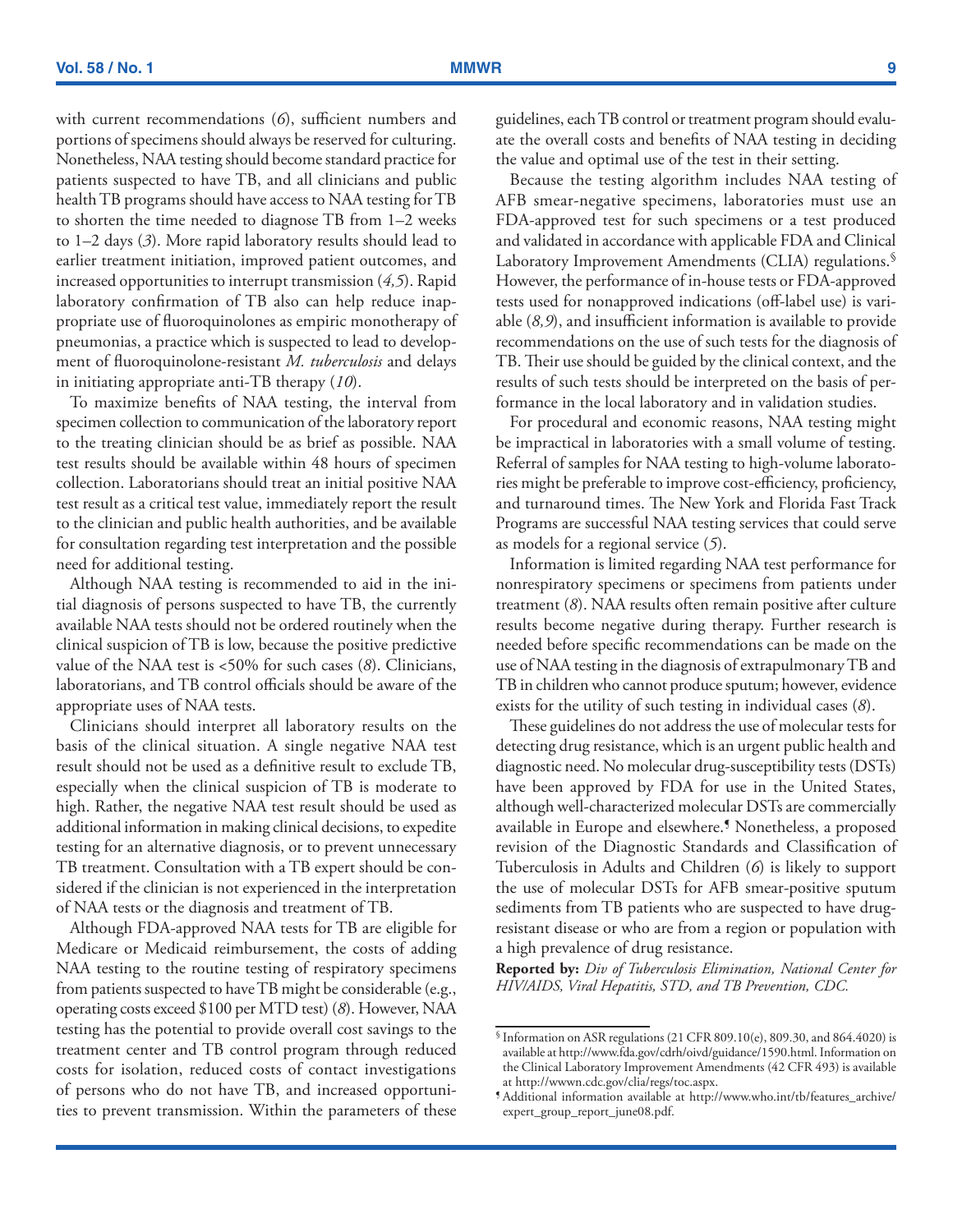## **Acknowledgments**

This report is based on contributions of an ad hoc panel of external consultants convened by CDC and the Assoc of Public Health Laboratories (D Alland, MD, New Jersey Medical School; J Bernardo, MD, Boston Univ School of Medicine, Massachusetts; B Hanna, PhD, New York Univ School of Medicine; RL Kaplan, PhD, Quest Diagnostics, Madison, New Jersey; M Kawamura, MD, TB Control Section, San Francisco Dept of Public Health; S Liska, DrPH, San Francisco Public Health Laboratory; C Nivens, Missouri State Tuberculosis Laboratory; M Salfinger, MD, Bur of Laboratories, Florida Dept of Health; B Seaworth, MD, Heartland National TB Center, San Antonio, Texas; D Warshauer, PhD, Wisconsin State Laboratory of Hygiene; and KE Wroblewski, MPH, Assoc of Public Health Laboratories) and K Castro, MD, L Diem, J Jereb, MD, P Lobue, MD, S Marks, MPH, J Mazurek, MD, B Metchock, DrPH, T Shinnick, PhD, and A Vernon, MD, Div of Tuberculosis Elimination, National Center for HIV/AIDS, Viral Hepatitis, STD, and TB Prevention, CDC.

## **References**

- 1. CDC. Nucleic acid amplification tests for tuberculosis. MMWR 1996;45:950–1.
- 2. CDC. Update: nucleic acid amplification tests for tuberculosis. MMWR 2000;49:593–4.
- 3. Moore DF, Guzman JA, Mikhail LT. Reduction in turnaround time for laboratory diagnosis of pulmonary tuberculosis by routine use of a nucleic acid amplification test. Diagn Microbiol Infect Dis 2005;52:247–54.
- 4. Taegtmeyer M, Beeching NJ, Scott J, et al. Clinical impact of nucleic acid amplification tests on the diagnosis and management of tuberculosis in a British hospital. Thorax 2008;63:317–21.
- 5. CDC. National plan for reliable tuberculosis laboratory services using a systems approach: recommendations from CDC and the Association of Public Health Laboratories Task Force on Tuberculosis Laboratory Services. MMWR 2005;54(No. RR-6):1–12.
- 6. American Thoracic Society; CDC; Council of the Infectious Disease Society of America. Diagnostic standards and classification of tuberculosis in adults and children. Am J Respir Crit Care Med 2000;161:1376–95.
- 7. Guerra RL, Hooper NM, Baker JF, et al. Use of the Amplified *Mycobacterium tuberculosis* Direct Test in a public health laboratory: test performance and impact on clinical care. Chest 2007;132:946–51.
- 8. Dinnes J, Deeks J, Kunst H, et al. A systematic review of rapid diagnostic tests for the detection of tuberculosis infection. Health Technol Assess 2007;11:1–196.
- 9. Flores LL, Pai M, Colford JM Jr, Riley LW. In-house nucleic acid amplification tests for the detection of *Mycobacterium tuberculosis* in sputum specimens: meta-analysis and meta-regression. BMC Microbiol 2005;5:55.
- 10. Wang Y, Hsueh P-R, Jan I-S, et al. Empirical treatment with a fluoroquinolone delays the treatment for tuberculosis and is associated with a poor prognosis in endemic areas. Thorax 2006;61:903–8.

## **Erratum: Vol. 57, No. 40**

In the report, "Vaccination Coverage Among Adolescents Aged 13–17 Years — United States, 2007," on page 1100, in the second footnote, an error occurred. The first sentence of the footnote should read as follows:

["† NIS–Teen 2007 was conducted during the fourth quarter](http://www.cdc.gov/mmwr/PDF/wk/mm5740.pdf)  2007 only; eligible participants were born during October 5, 1989–February 14, 1995."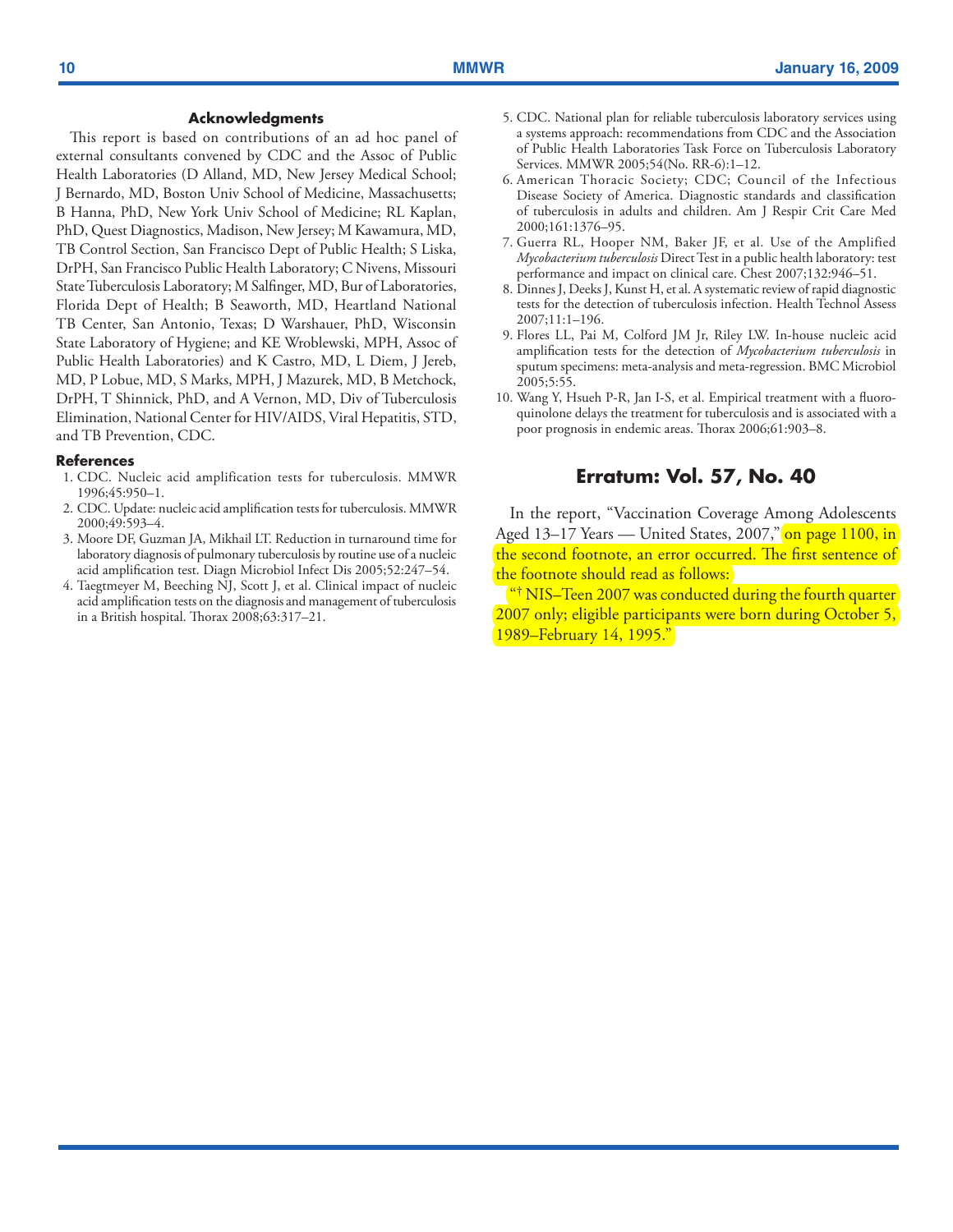**TABLE I. Provisional cases of infrequently reported notifiable diseases (<1,000 cases reported during the preceding year) — United States, week ending January 10, 2009 (1st week)\***

|                                                                                                     | Current                                              | Cum                           | 5-year<br>weekly         |                                  |                                 | <b>Total cases reported</b><br>for previous years |                          |                                               | <b>States reporting cases</b>                                     |
|-----------------------------------------------------------------------------------------------------|------------------------------------------------------|-------------------------------|--------------------------|----------------------------------|---------------------------------|---------------------------------------------------|--------------------------|-----------------------------------------------|-------------------------------------------------------------------|
| <b>Disease</b>                                                                                      | week                                                 | 2009                          | average <sup>t</sup>     | 2008                             | 2007                            |                                                   | 2006 2005 2004           |                                               | during current week (No.)                                         |
| Anthrax                                                                                             |                                                      |                               |                          |                                  | $\mathbf{1}$                    | 1                                                 |                          | $\qquad \qquad -$                             |                                                                   |
| Botulism:                                                                                           |                                                      |                               |                          |                                  |                                 |                                                   |                          |                                               |                                                                   |
| foodborne                                                                                           |                                                      |                               | 0                        | 13                               | 32                              | 20                                                | 19                       | 16                                            |                                                                   |
| infant                                                                                              |                                                      |                               | $\overline{\mathbf{c}}$  | 98                               | 85                              | 97                                                | 85                       | 87                                            |                                                                   |
| other (wound and unspecified)                                                                       | —                                                    | —                             | 1                        | 24                               | 27                              | 48                                                | 31                       | 30                                            |                                                                   |
| <b>Brucellosis</b>                                                                                  | $\overline{\phantom{0}}$                             | $\overline{\phantom{0}}$      | 3                        | 84                               | 131                             | 121                                               | 120                      | 114                                           |                                                                   |
| Chancroid<br>Cholera                                                                                | —                                                    | —                             | 0<br>0                   | 31<br>$\overline{c}$             | 23<br>$\overline{7}$            | 33<br>9                                           | 17<br>8                  | 30<br>6                                       |                                                                   |
| Cyclosporiasis <sup>§</sup>                                                                         | $\mathbf{1}$                                         | $\mathbf{1}$                  | $\overline{\mathbf{c}}$  | 127                              | 93                              | 137                                               | 543                      | 160                                           | FL(1)                                                             |
| Diphtheria                                                                                          |                                                      |                               |                          |                                  |                                 |                                                   |                          |                                               |                                                                   |
| Domestic arboviral diseases <sup>§,¶</sup> :                                                        |                                                      |                               |                          |                                  |                                 |                                                   |                          |                                               |                                                                   |
| California serogroup                                                                                |                                                      |                               |                          | 40                               | 55                              | 67                                                | 80                       | 112                                           |                                                                   |
| eastern equine                                                                                      |                                                      |                               |                          | 2                                | 4                               | 8                                                 | 21                       | 6                                             |                                                                   |
| Powassan                                                                                            |                                                      |                               | -                        | $\mathbf{1}$                     | 7                               | $\mathbf{1}$                                      | $\mathbf{1}$             | $\mathbf{1}$                                  |                                                                   |
| St. Louis                                                                                           |                                                      |                               | $\mathbf 0$              | 10                               | 9                               | 10                                                | 13                       | 12                                            |                                                                   |
| western equine                                                                                      | -                                                    |                               |                          |                                  | -                               |                                                   |                          | $\overline{\phantom{a}}$                      |                                                                   |
| Ehrlichiosis/Anaplasmosis <sup>§</sup> ,**:                                                         |                                                      |                               |                          |                                  |                                 |                                                   |                          |                                               |                                                                   |
| Ehrlichia chaffeensis<br>Ehrlichia ewingii                                                          | 3                                                    | 3                             | 16                       | 855<br>9                         | 828<br>$\overline{\phantom{0}}$ | 578<br>$\overline{\phantom{0}}$                   | 506                      | 338                                           | ME (1), NC (1), FL (1)                                            |
| Anaplasma phagocytophilum                                                                           | -                                                    | -                             | 25                       | 494                              | 834                             | 646                                               | 786                      | 537                                           |                                                                   |
| undetermined                                                                                        |                                                      | -                             | $\overline{2}$           | 69                               | 337                             | 231                                               | 112                      | 59                                            |                                                                   |
| Haemophilus influenzae, <sup>††</sup>                                                               |                                                      |                               |                          |                                  |                                 |                                                   |                          |                                               |                                                                   |
| invasive disease (age <5 yrs):                                                                      |                                                      |                               |                          |                                  |                                 |                                                   |                          |                                               |                                                                   |
| serotype b                                                                                          |                                                      |                               | 1                        | 27                               | 22                              | 29                                                | 9                        | 19                                            |                                                                   |
| nonserotype b                                                                                       | 1                                                    | $\mathbf{1}$                  | 5                        | 169                              | 199                             | 175                                               | 135                      | 135                                           | NC(1)                                                             |
| unknown serotype                                                                                    | $\overline{c}$                                       | $\overline{c}$                | 5                        | 191                              | 180                             | 179                                               | 217                      | 177                                           | NY (1), FL (1)                                                    |
| Hansen disease <sup>§</sup>                                                                         | $\overline{\phantom{0}}$                             | $\overline{\phantom{0}}$      | 2                        | 72                               | 101                             | 66                                                | 87                       | 105                                           |                                                                   |
| Hantavirus pulmonary syndrome <sup>§</sup><br>Hemolytic uremic syndrome, postdiarrheal <sup>§</sup> | $\overline{\phantom{0}}$<br>$\mathbf{1}$             | —<br>—<br>$\mathbf{1}$        | 1<br>6                   | 16<br>237                        | 32                              | 40                                                | 26<br>221                | 24<br>200                                     |                                                                   |
| Hepatitis C viral, acute                                                                            | 90                                                   | 90                            | 21                       | 840                              | 292<br>845                      | 288<br>766                                        | 652                      | 720                                           | CA (1)<br>OH (3), IN (1), KY (2), TN (1), TX (1), AZ (81), CA (1) |
| HIV infection, pediatric (age $<$ 13 years) <sup>§§</sup>                                           |                                                      |                               | $\overline{c}$           |                                  |                                 | $\overline{\phantom{0}}$                          | 380                      | 436                                           |                                                                   |
| Influenza-associated pediatric mortality§, 11                                                       | $\overline{\phantom{0}}$                             | -                             | $\mathbf{1}$             | 90                               | 77                              | 43                                                | 45                       |                                               |                                                                   |
| Listeriosis                                                                                         | $\overline{7}$                                       | $\overline{7}$                | 17                       | 670                              | 808                             | 884                                               | 896                      | 753                                           | NY (1), OH (1), GA (1), TN (1), CA (3)                            |
| Measles***                                                                                          | $\overline{\phantom{0}}$                             | —                             | $\mathbf{1}$             | 134                              | 43                              | 55                                                | 66                       | 37                                            |                                                                   |
| Meningococcal disease, invasive <sup>†††</sup> :                                                    |                                                      |                               |                          |                                  |                                 |                                                   |                          |                                               |                                                                   |
| A, C, Y, and W-135                                                                                  | 1                                                    | $\mathbf{1}$                  | 7                        | 302                              | 325                             | 318                                               | 297                      | $\qquad \qquad -$                             | NV(1)                                                             |
| serogroup B                                                                                         | $\overline{\phantom{0}}$                             | $\overline{\phantom{0}}$      | 5                        | 154                              | 167                             | 193                                               | 156                      |                                               |                                                                   |
| other serogroup<br>unknown serogroup                                                                | 6                                                    | $\overline{\phantom{0}}$<br>6 | $\mathbf{1}$<br>19       | 30<br>593                        | 35<br>550                       | 32<br>651                                         | 27<br>765                | $\qquad \qquad -$<br>$\overline{\phantom{0}}$ | OH (2), VA (1), NC (1), FL (1), CA (1)                            |
| Mumps                                                                                               | 2                                                    | $\overline{c}$                | 15                       | 391                              |                                 | 800 6,584                                         | 314                      | 258                                           | TN(1), H1(1)                                                      |
| Novel influenza A virus infections                                                                  | $\overline{\phantom{0}}$                             |                               |                          | $\mathbf{1}$                     | 4                               | N                                                 | N                        | N                                             |                                                                   |
| Plague                                                                                              |                                                      |                               | $\mathbf 0$              | $\mathbf{1}$                     | $\overline{7}$                  | 17                                                | 8                        | 3                                             |                                                                   |
| Poliomyelitis, paralytic                                                                            | -                                                    | —                             | $\overline{\phantom{0}}$ |                                  | —                               | $\overline{\phantom{0}}$                          | 1                        |                                               |                                                                   |
| Polio virus infection, nonparalytic <sup>§</sup>                                                    | $\overline{\phantom{0}}$                             | $\overline{\phantom{0}}$      | $\overline{\phantom{0}}$ |                                  |                                 | N                                                 | N                        | N                                             |                                                                   |
| Psittacosis <sup>§</sup>                                                                            | $\mathbf{1}$                                         | $\mathbf{1}$                  | 0                        | 12                               | 12                              | 21                                                | 16                       | 12                                            | PA (1)                                                            |
| $Q$ fever total <sup>§,§§§</sup> :                                                                  | -                                                    | —                             | $\overline{\mathbf{c}}$  | 116                              | 171                             | 169                                               | 136                      | 70                                            |                                                                   |
| acute                                                                                               | $\overline{\phantom{0}}$<br>$\overline{\phantom{a}}$ | —                             | 0<br>—                   | 103<br>13                        |                                 | -                                                 | $\overline{\phantom{0}}$ |                                               |                                                                   |
| chronic<br>Rabies, human                                                                            | -                                                    | -                             | 0                        | $\mathbf{1}$                     | 1                               | 3                                                 | $\overline{c}$           | $\overline{7}$                                |                                                                   |
| <b>Rubella<sup>111</sup>1</b>                                                                       | $\overline{2}$                                       | $\overline{c}$                | 0                        | 17                               | 12                              | 11                                                | 11                       | 10                                            | AZ (1), UT (1)                                                    |
| Rubella, congenital syndrome                                                                        |                                                      | $\overline{\phantom{0}}$      |                          |                                  | $\overline{\phantom{0}}$        | 1                                                 | 1                        |                                               |                                                                   |
| SARS-CoV\$,                                                                                         |                                                      |                               |                          |                                  |                                 |                                                   |                          |                                               |                                                                   |
| Smallpox <sup>§</sup>                                                                               |                                                      |                               |                          | $\overline{\phantom{0}}$         |                                 |                                                   |                          |                                               |                                                                   |
| Streptococcal toxic-shock syndrome <sup>§</sup>                                                     |                                                      |                               | 4                        | 131                              | 132                             | 125                                               | 129                      | 132                                           |                                                                   |
| Syphilis, congenital (age <1 yr)                                                                    | $\overline{\phantom{a}}$                             |                               | $\overline{7}$           | 229                              | 430                             | 349                                               | 329                      | 353                                           |                                                                   |
| Tetanus                                                                                             | $\mathbf{1}$                                         | $\mathbf{1}$                  | 1                        | 16                               | 28                              | 41                                                | 27                       | 34                                            | UT(1)                                                             |
| Toxic-shock syndrome (staphylococcal) §                                                             | 1                                                    | $\mathbf{1}$                  | 3                        | 69                               | 92                              | 101                                               | 90                       | 95                                            | TN(1)                                                             |
| Trichinellosis<br>Tularemia                                                                         | —<br>-                                               |                               | 0<br>2                   | 37<br>106                        | 5<br>137                        | 15<br>95                                          | 16<br>154                | 5<br>134                                      |                                                                   |
| <b>Typhoid fever</b>                                                                                | $\mathbf{1}$                                         | $\mathbf{1}$                  | 9                        | 396                              | 434                             | 353                                               | 324                      | 322                                           | CA(1)                                                             |
| Vancomycin-intermediate Staphylococcus aureus <sup>§</sup>                                          |                                                      |                               | 0                        | 33                               | 37                              | 6                                                 | $\overline{2}$           | $\qquad \qquad -$                             |                                                                   |
| Vancomycin-resistant Staphylococcus aureus <sup>§</sup>                                             |                                                      |                               | 0                        | $\overbrace{\phantom{12322111}}$ | 2                               | $\mathbf{1}$                                      | 3                        | $\mathbf{1}$                                  |                                                                   |
| Vibriosis (noncholera Vibrio species infections) §                                                  | 3                                                    | 3                             | 4                        | 451                              | 549                             | N                                                 | N                        | N                                             | NC (2), FL (1)                                                    |
| Yellow fever                                                                                        | $\overline{\phantom{0}}$                             |                               |                          |                                  |                                 |                                                   |                          |                                               |                                                                   |

See Table I footnotes on next page.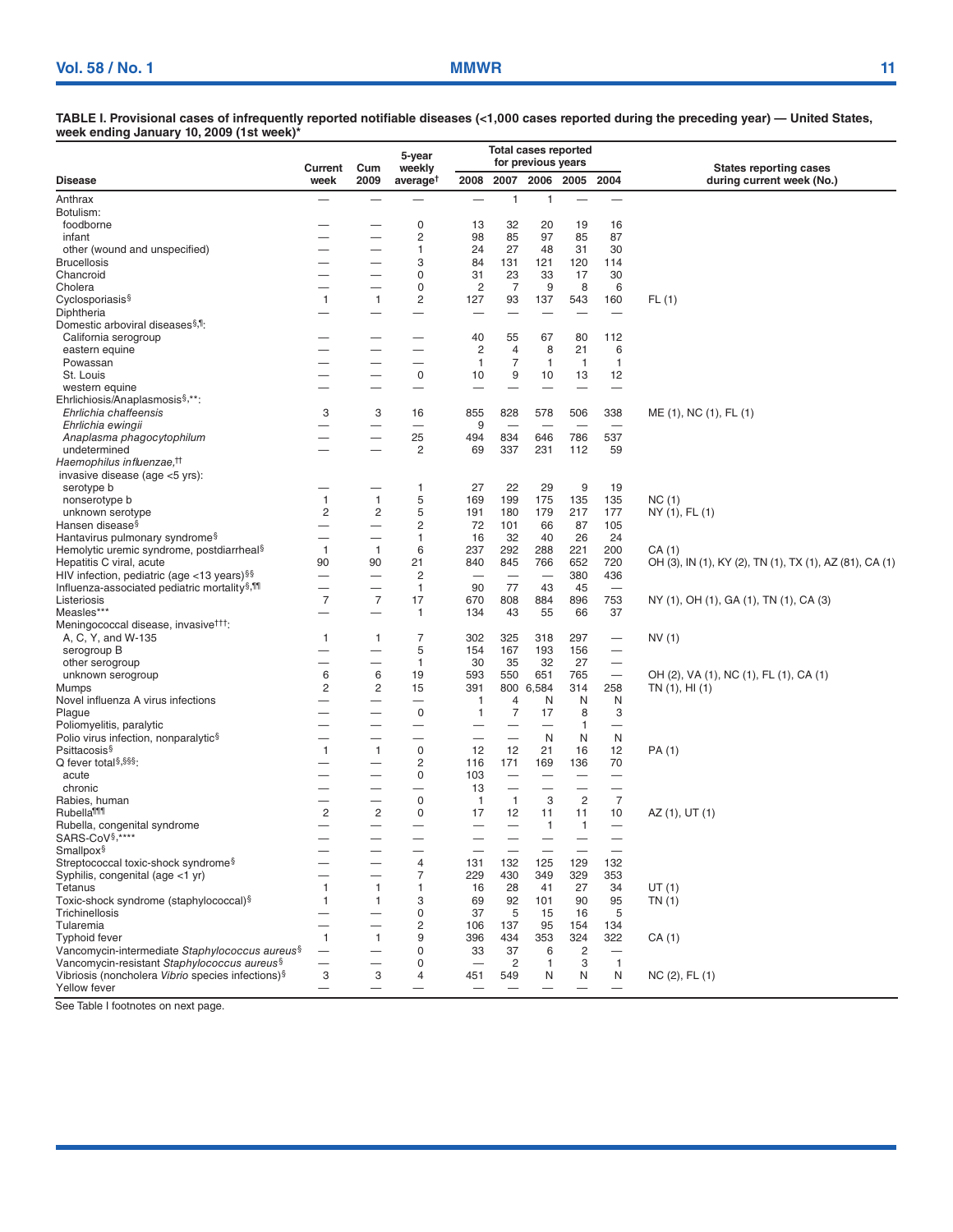#### **TABLE I. (***Continued***) Provisional cases of infrequently reported notifiable diseases (<1,000 cases reported during the preceding year) — United States, week ending January 10, 2009 (1st week)\***

- —: No reported cases. N: Not notifiable. Cum: Cumulative year-to-date counts.
- \* Incidence data for reporting year 2008 and 2009 are provisional, whereas data for 2004, 2005, 2006, and 2007 are finalized.
- † Calculated by summing the incidence counts for the current week, the 2 weeks preceding the current week, and the 2 weeks following the current week, for a total of 5 preceding years. Additional information is available at [http://www.cdc.gov/epo/dphsi/phs/files/5yearweeklyaverage.pdf.](http://www.cdc.gov/epo/dphsi/phs/files/5yearweeklyaverage.pdf)
- § Not notifiable in all states. Data from states where the condition is not notifiable are excluded from this table, except starting in 2007 for the domestic arboviral diseases and<br>influenza-associated pediatric mortality,
- ¶ Includes both neuroinvasive and nonneuroinvasive. Updated weekly from reports to the Division of Vector-Borne Infectious Diseases, National Center for Zoonotic, Vector-Borne, and Enteric Diseases (ArboNET Surveillance). Data for West Nile virus are available in Table II.
- \*\* The names of the reporting categories changed in 2008 as a result of revisions to the case definitions. Cases reported prior to 2008 were reported in the categories: Ehrlichiosis, human monocytic (analogous to *E. chaffeensis*); Ehrlichiosis, human granulocytic (analogous to *Anaplasma phagocytophilum*), and Ehrlichiosis, unspecified, or other agent (which included cases unable to be clearly placed in other categories, as well as possible cases of *E. ewingii*). †† Data for *H. influenzae* (all ages, all serotypes) are available in Table II.
- 
- §§ Updated monthly from reports to the Division of HIV/AIDS Prevention, National Center for HIV/AIDS, Viral Hepatitis, STD, and TB Prevention. Implementation of HIV reporting influences the number of cases reported. Updates of pediatric HIV data have been temporarily suspended until upgrading of the national HIV/AIDS surveillance data management system is completed. Data for HIV/AIDS, when available, are displayed in Table IV, which appears quarterly.
- ¶¶ Updated weekly from reports to the Influenza Division, National Center for Immunization and Respiratory Diseases. No confirmed influenza-associated pediatric deaths have been reported for the current 2008-09 season.
- \*\*\* No measles cases were reported for the current week.
- ††† Data for meningococcal disease (all serogroups) are available in Table II.
- §§§ In 2008, Q fever acute and chronic reporting categories were recognized as a result of revisions to the Q fever case definition. Prior to that time, case counts were not differentiated with respect to acute and chronic Q fever cases.
- $|\!|$  The two rubella cases reported for the current week were unknown.
- \*\*\*\* Updated weekly from reports to the Division of Viral and Rickettsial Diseases, National Center for Zoonotic, Vector-Borne, and Enteric Diseases.

## **Figure I. Selected notifiable disease reports, United States, comparison of provisional 4-week totals January 10, 2009, with historical data**



\* Ratio of current 4-week total to mean of 15 4-week totals (from previous, comparable, and subsequent 4-week periods for the past 5 years). The point where the hatched area begins is based on the mean and two standard deviations of these 4-week totals.

> **Notifiable Disease Data Team and 122 Cities Mortality Data Team** Patsy A. Hall Deborah A. Adams Rosaline Dhara Willie J. Anderson Michael S. Wodajo<br>
> Lenee Blanton Pearl C. Sharp Pearl C. Sharp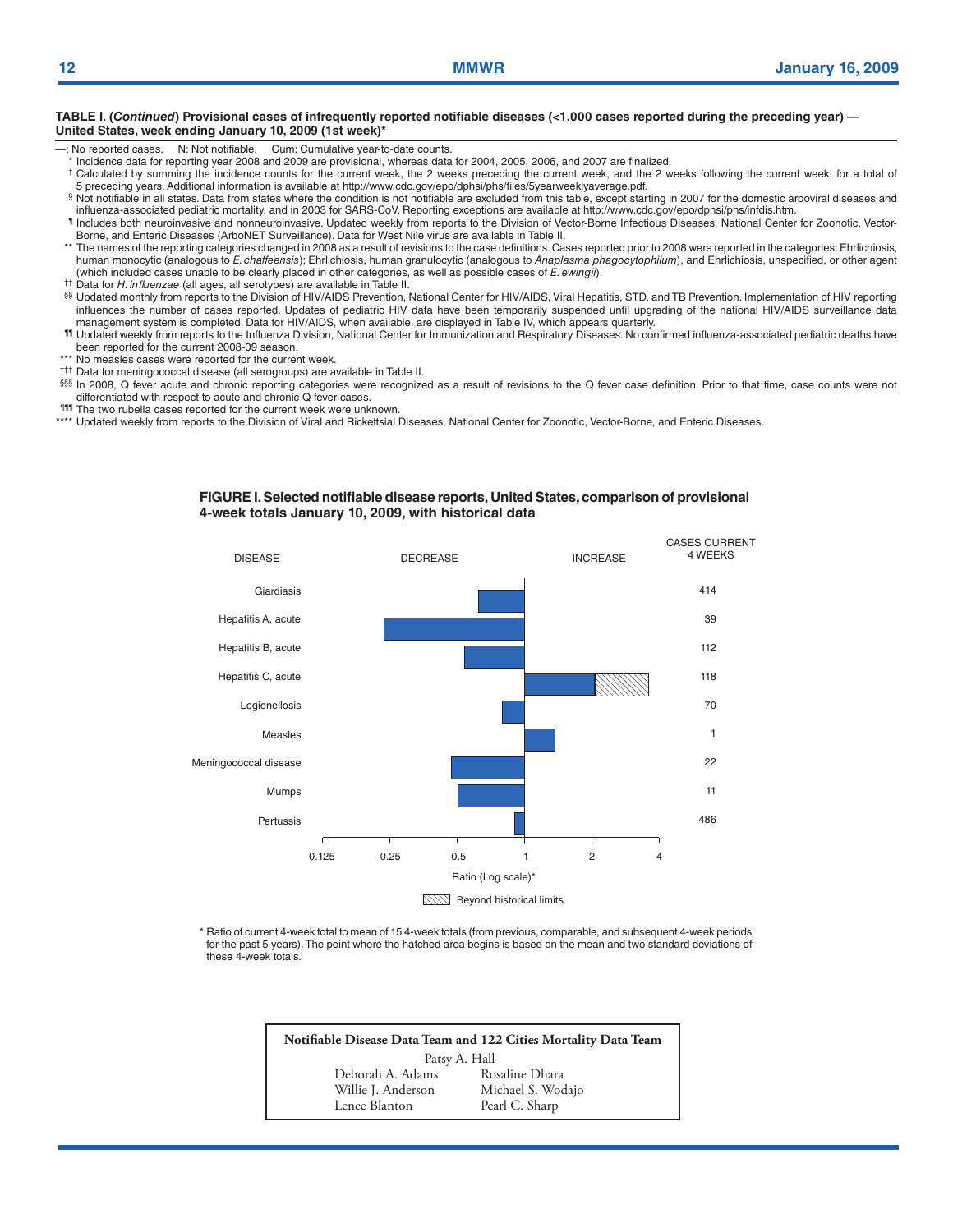|                                                                                                                                                                                                  | Chlamydia <sup>+</sup>                                                 |                                                                              |                                                                                |                                                                                    |                                                                                        |                                                                                    |                                                                 | Coccidiodomycosis                                                                   |                                                          |                                               |                                                   |                                                             | <b>Cryptosporidiosis</b>                                        |                                                                                                                   |                                                                                                                          |
|--------------------------------------------------------------------------------------------------------------------------------------------------------------------------------------------------|------------------------------------------------------------------------|------------------------------------------------------------------------------|--------------------------------------------------------------------------------|------------------------------------------------------------------------------------|----------------------------------------------------------------------------------------|------------------------------------------------------------------------------------|-----------------------------------------------------------------|-------------------------------------------------------------------------------------|----------------------------------------------------------|-----------------------------------------------|---------------------------------------------------|-------------------------------------------------------------|-----------------------------------------------------------------|-------------------------------------------------------------------------------------------------------------------|--------------------------------------------------------------------------------------------------------------------------|
|                                                                                                                                                                                                  | <b>Previous</b><br>52 weeks                                            |                                                                              |                                                                                |                                                                                    |                                                                                        |                                                                                    |                                                                 | <b>Previous</b>                                                                     |                                                          |                                               |                                                   |                                                             | <b>Previous</b>                                                 |                                                                                                                   |                                                                                                                          |
| Reporting area                                                                                                                                                                                   | Current<br>week                                                        | Med                                                                          | Max                                                                            | Cum<br>2009                                                                        | Cum<br>2008                                                                            | Current<br>week                                                                    | Med                                                             | 52 weeks<br>Max                                                                     | Cum<br>2009                                              | Cum<br>2008                                   | Current<br>week                                   | Med                                                         | 52 week<br>Max                                                  | Cum<br>2009                                                                                                       | Cum<br>2008                                                                                                              |
| <b>United States</b>                                                                                                                                                                             | 8,115                                                                  | 21,476                                                                       | 25,221                                                                         | 8,115                                                                              | 13,869                                                                                 | 103                                                                                | 122                                                             | 322                                                                                 | 103                                                      | 308                                           | 20                                                | 100                                                         | 431                                                             | 20                                                                                                                | 85                                                                                                                       |
| New England<br>Connecticut<br>Maine <sup>§</sup><br>Massachusetts<br>New Hampshire<br>Rhode Island <sup>§</sup><br>Vermont§                                                                      | 369<br>56<br>225<br>32<br>29<br>27                                     | 707<br>210<br>51<br>329<br>42<br>55<br>15                                    | 1,048<br>473<br>72<br>623<br>64<br>208<br>52                                   | 369<br>56<br>225<br>32<br>29<br>27                                                 | 441<br>78<br>43<br>244<br>17<br>53<br>6                                                | —<br>N<br>N<br>N<br>$\overline{\phantom{0}}$<br>N                                  | $\mathbf 0$<br>$\mathbf 0$<br>0<br>0<br>0<br>0<br>0             | $\mathbf{1}$<br>0<br>$\mathbf 0$<br>0<br>1<br>0<br>0                                | N<br>N<br>N<br>-<br>N                                    | N<br>Ν<br>N<br><u>—</u><br>N                  | $\overline{\phantom{0}}$                          | 5<br>0<br>0<br>1<br>1<br>0<br>1                             | 20<br>0<br>6<br>9<br>4<br>3<br>7                                | —<br>$\overline{\phantom{0}}$                                                                                     | 40<br>38<br>$\overline{1}$<br>1                                                                                          |
| Mid. Atlantic<br>New Jersey<br>New York (Upstate)<br>New York City<br>Pennsylvania                                                                                                               | 315<br>145<br>170                                                      | 2,763<br>442<br>532<br>1,011<br>814                                          | 5,097<br>576<br>1,355<br>3,412<br>1,088                                        | 315<br>145<br>$\overline{\phantom{0}}$<br>170                                      | 1,593<br>298<br>5<br>578<br>712                                                        | N<br>N<br>N<br>N                                                                   | 0<br>0<br>0<br>0<br>0                                           | $\mathbf 0$<br>$\mathbf 0$<br>$\mathbf 0$<br>0<br>0                                 | N<br>N<br>N<br>N                                         | N<br>N<br>N<br>N                              | 1<br>1<br>$\overline{\phantom{0}}$                | 12<br>0<br>4<br>2<br>5                                      | 34<br>$\overline{2}$<br>17<br>6<br>15                           | $\mathbf{1}$<br>$\mathbf{1}$<br>$\overline{\phantom{0}}$                                                          | $\overline{7}$<br>$\mathbf{1}$<br>$\overline{c}$<br>4                                                                    |
| E.N. Central<br><b>Illinois</b><br>Indiana<br>Michigan<br>Ohio<br>Wisconsin                                                                                                                      | 975<br>37<br>313<br>585<br>-<br>40                                     | 3,528<br>1,084<br>377<br>841<br>805<br>320                                   | 4,285<br>1,394<br>713<br>1,226<br>1,261<br>615                                 | 975<br>37<br>313<br>585<br>40                                                      | 3,008<br>749<br>463<br>494<br>930<br>372                                               | N<br>N<br>N                                                                        | 1<br>0<br>0<br>0<br>0<br>0                                      | 3<br>0<br>0<br>3<br>2<br>0                                                          | N<br>N<br>N                                              | $\mathbf{1}$<br>N<br>N<br>$\overline{1}$<br>N | 4<br>—<br>4<br>$\overline{\phantom{0}}$           | 25<br>$\overline{2}$<br>3<br>5<br>6<br>9                    | 126<br>13<br>12<br>13<br>59<br>46                               | 4<br>$\overline{\phantom{0}}$<br>$\overline{\phantom{0}}$<br>4<br>—                                               | 18<br>2<br>$\qquad \qquad -$<br>6<br>7<br>3                                                                              |
| W.N. Central<br>Iowa<br>Kansas<br>Minnesota<br>Missouri<br>Nebraska§<br>North Dakota<br>South Dakota                                                                                             | 165<br>$\overline{\phantom{0}}$<br>107<br>-<br>3<br>55                 | 1,268<br>174<br>179<br>266<br>490<br>80<br>34<br>55                          | 1,696<br>240<br>529<br>373<br>566<br>244<br>58<br>85                           | 165<br>$\overline{\phantom{a}}$<br>107<br>$\overbrace{\phantom{12333}}$<br>3<br>55 | 806<br>71<br>110<br>195<br>272<br>70<br>52<br>36                                       | N<br>N<br>$\overline{\phantom{0}}$<br>N<br>N<br>N                                  | 0<br>0<br>0<br>0<br>0<br>0<br>0<br>0                            | $\overline{c}$<br>0<br>0<br>0<br>2<br>0<br>0<br>0                                   | N<br>N<br>-<br>N<br>N<br>N                               | N<br>N<br>-<br>N<br>N<br>N                    | 3<br>—<br>—<br>2<br>1<br>$\overline{\phantom{0}}$ | 16<br>4<br>1<br>4<br>3<br>2<br>0<br>$\mathbf{1}$            | 68<br>30<br>8<br>15<br>13<br>8<br>2<br>9                        | 3<br>—<br>$\overline{\phantom{0}}$<br>$\overline{\phantom{0}}$<br>$\overline{c}$<br>1<br>$\overline{\phantom{0}}$ | 3<br>3<br>—<br>$\overline{\phantom{0}}$<br>$\overline{\phantom{0}}$                                                      |
| <b>S. Atlantic</b><br>Delaware<br>District of Columbia<br>Florida<br>Georgia<br>Maryland <sup>§</sup><br>North Carolina<br>South Carolina <sup>§</sup><br>Virginia <sup>§</sup><br>West Virginia | 2,919<br>48<br>99<br>1,135<br>$\overline{4}$<br>367<br>840<br>420<br>6 | 3,645<br>69<br>127<br>1,368<br>458<br>439<br>$\mathbf 0$<br>478<br>621<br>60 | 6,324<br>150<br>207<br>1,571<br>1,307<br>692<br>1,208<br>3,043<br>1,059<br>102 | 2,919<br>48<br>99<br>1,135<br>$\overline{4}$<br>367<br>-<br>840<br>420<br>6        | 1,889<br>36<br>81<br>824<br>159<br>179<br>$\overline{\phantom{0}}$<br>260<br>314<br>36 | $\overline{\phantom{0}}$<br>N<br>N<br>$\overline{\phantom{0}}$<br>N<br>N<br>N<br>N | 0<br>0<br>0<br>0<br>0<br>0<br>0<br>0<br>0<br>0                  | 1<br>1<br>$\mathbf 0$<br>0<br>$\mathbf 0$<br>1<br>$\mathbf 0$<br>0<br>$\Omega$<br>0 | —<br>N<br>N<br>-<br>N<br>N<br>N<br>N                     | -<br>N<br>N<br>-<br>N<br>N<br>N<br>N          | 11<br>-<br>7<br>4<br>—<br>—                       | 17<br>0<br>0<br>7<br>4<br>1<br>0<br>1<br>1<br>0             | 46<br>$\overline{2}$<br>2<br>35<br>13<br>4<br>16<br>4<br>4<br>3 | 11<br>—<br>—<br>$\overline{7}$<br>$\overline{4}$<br>$\overline{\phantom{0}}$<br>—<br>-                            | 9<br>$\qquad \qquad -$<br>5<br>1<br>$\mathbf{1}$<br>$\sqrt{2}$                                                           |
| E.S. Central<br>Alabama <sup>§</sup><br>Kentucky<br>Mississippi<br>Tennessee§                                                                                                                    | 954<br>374<br>580                                                      | 1,567<br>456<br>240<br>390<br>534                                            | 2,302<br>561<br>373<br>1,048<br>792                                            | 954<br>-<br>374<br>$\overline{\phantom{a}}$<br>580                                 | 1,026<br>363<br>155<br>187<br>321                                                      | N<br>N<br>N<br>N                                                                   | 0<br>0<br>0<br>0<br>0                                           | $\mathbf 0$<br>$\mathbf 0$<br>0<br>$\mathbf 0$<br>0                                 | N<br>N<br>N<br>N                                         | N<br>N<br>N<br>N                              | —                                                 | 3<br>1<br>0<br>0<br>1                                       | 9<br>6<br>4<br>2<br>6                                           | $\overline{\phantom{0}}$<br>$\overline{\phantom{0}}$                                                              | $\mathbf{1}$<br>1                                                                                                        |
| W.S. Central<br>Arkansas§<br>Louisiana<br>Oklahoma<br>Texas§                                                                                                                                     | 329<br>329<br>$\overline{\phantom{0}}$                                 | 2,781<br>276<br>417<br>157<br>1,947                                          | 3,530<br>455<br>775<br>392<br>2,343                                            | 329<br>329<br>$\overline{\phantom{0}}$                                             | 1,901<br>118<br>132<br>232<br>1,419                                                    | N<br>$\overline{\phantom{0}}$<br>N<br>N                                            | $\Omega$<br>0<br>0<br>0<br>$\mathbf 0$                          | 1<br>$\mathbf 0$<br>1<br>$\mathbf 0$<br>0                                           | N<br>N<br>N                                              | N<br>N<br>N                                   | $\overline{\phantom{0}}$                          | 5<br>0<br>1<br>$\mathbf{1}$<br>2                            | 155<br>6<br>5<br>16<br>140                                      | -<br>$\overline{\phantom{0}}$<br>$\overline{\phantom{0}}$                                                         |                                                                                                                          |
| Mountain<br>Arizona<br>Colorado<br>Idaho <sup>§</sup><br>Montana§<br>Nevada <sup>s</sup><br>New Mexico <sup>§</sup><br>Utah<br>Wyoming§                                                          | 889<br>283<br>279<br>12<br>89<br>194<br>6<br>26                        | 1,264<br>470<br>238<br>65<br>59<br>1/7<br>130<br>107<br>31                   | 1,804<br>650<br>579<br>314<br>87<br>415<br>455<br>253<br>58                    | 889<br>283<br>279<br>$\overline{\phantom{0}}$<br>12<br>89<br>194<br>6<br>26        | 828<br>261<br>207<br>69<br>36<br>110<br>85<br>60                                       | 71<br>71<br>N<br>N<br>N<br>-<br>$\overline{\phantom{0}}$                           | 86<br>86<br>$\mathbf 0$<br>$\mathbf 0$<br>0<br>O<br>0<br>0<br>0 | 182<br>181<br>$\mathbf 0$<br>0<br>0<br>6<br>3<br>3<br>1                             | 71<br>71<br>N<br>N<br>N<br>$\overline{\phantom{0}}$<br>— | 90<br>89<br>N<br>N<br>N<br>L.<br>-<br>-<br>—  | --<br>$\overline{\phantom{0}}$                    | 8<br>1<br>1<br>1<br>1<br>O<br>1<br>0<br>0                   | 37<br>9<br>12<br>5<br>3<br>23<br>6<br>4                         | $\overline{\phantom{0}}$<br>-<br>$\overline{\phantom{0}}$                                                         | $\overline{4}$<br>2<br>—<br>$\mathbf{1}$<br>--<br>$\overline{1}$<br>$\hspace{0.1mm}-\hspace{0.1mm}$<br>$\qquad \qquad -$ |
| Pacific<br>Alaska<br>California<br>Hawaii<br>Oregon <sup>§</sup><br>Washington                                                                                                                   | 1,200<br>45<br>866<br>5<br>284                                         | 3,663<br>85<br>2,875<br>103<br>191<br>356                                    | 4,231<br>137<br>3,301<br>161<br>631<br>634                                     | 1,200<br>45<br>866<br>5<br>284                                                     | 2,377<br>11<br>1,876<br>56<br>134<br>300                                               | 32<br>N<br>32<br>N<br>N<br>N                                                       | 32<br>0<br>32<br>0<br>0<br>0                                    | 159<br>0<br>159<br>0<br>0<br>0                                                      | 32<br>N<br>32<br>N<br>N<br>N                             | 217<br>N<br>217<br>N<br>N<br>N                | -1<br>$\mathbf{1}$<br>—                           | 8<br>0<br>5<br>0<br>1<br>1                                  | 18<br>-1<br>14<br>-1<br>4<br>11                                 | 1<br>$\overline{\phantom{0}}$<br>$\overline{\phantom{0}}$<br>$\mathbf{1}$<br>-                                    | 3<br>$\overline{\phantom{0}}$<br>$\mathbf{1}$<br>$\qquad \qquad -$<br>$\overline{c}$<br>$\hspace{0.1mm}-\hspace{0.1mm}$  |
| American Samoa<br>C.N.M.I.<br>Guam<br>Puerto Rico<br>U.S. Virgin Islands                                                                                                                         | -<br>53<br>$\overline{\phantom{0}}$                                    | 0<br>$\overline{4}$<br>116<br>13                                             | 20<br>$\overline{\phantom{0}}$<br>24<br>333<br>23                              | $\overline{\phantom{0}}$<br>53<br>$\overline{\phantom{m}}$                         | 6                                                                                      | N<br>-<br>$\overline{\phantom{0}}$<br>N                                            | 0<br>-<br>$\mathbf 0$<br>0<br>0                                 | 0<br>-<br>0<br>0<br>0                                                               | N<br>—<br>—<br>N<br>$\overline{\phantom{0}}$             | N<br>-<br>-<br>N<br>$\overline{\phantom{0}}$  | N<br>-<br>N<br>$\overline{\phantom{0}}$           | 0<br>$\overbrace{\phantom{13333}}$<br>$\mathbf 0$<br>0<br>0 | 0<br>-<br>0<br>0<br>0                                           | N<br>—<br>—<br>N<br>$\hspace{0.05cm}$                                                                             | N<br>—<br>N<br>$\overline{\phantom{m}}$                                                                                  |

C.N.M.I.: Commonwealth of Northern Mariana Islands.<br>U: Unavailable. —: No reported cases. N: Not notifiable. Cum: Cumulative year-to-date counts. Med: Median. Max: Maximum.<br>\* Incidence data for reporting

§ Contains data reported through the National Electronic Disease Surveillance System (NEDSS).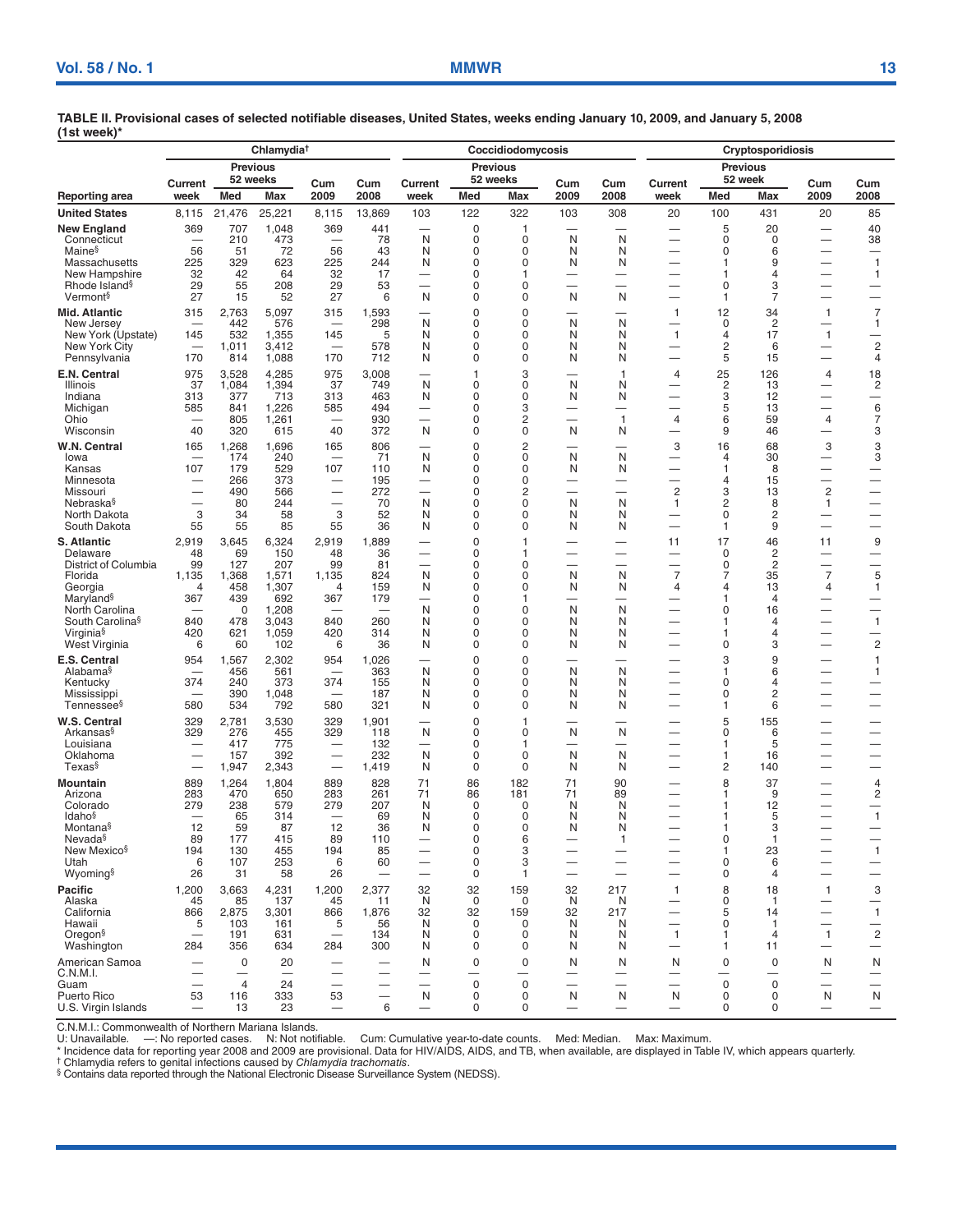| <b>Giardiasis</b>                             |                                            |                      |                             |                                            |                               |                                            |                     | Gonorrhea                   |                                                      |                                 |                                                      |                                         | Haemophilus influenzae, invasive<br>All ages, all serotypes <sup>t</sup> |                                            |                                             |
|-----------------------------------------------|--------------------------------------------|----------------------|-----------------------------|--------------------------------------------|-------------------------------|--------------------------------------------|---------------------|-----------------------------|------------------------------------------------------|---------------------------------|------------------------------------------------------|-----------------------------------------|--------------------------------------------------------------------------|--------------------------------------------|---------------------------------------------|
|                                               |                                            |                      | <b>Previous</b><br>52 weeks |                                            |                               |                                            |                     | <b>Previous</b><br>52 weeks |                                                      |                                 |                                                      |                                         | <b>Previous</b><br>52 weeks                                              |                                            |                                             |
| Reporting area                                | Current<br>week                            | Med                  | Max                         | Cum<br>2009                                | Cum<br>2008                   | Current<br>week                            | Med                 | Max                         | Cum<br>2009                                          | Cum<br>2008                     | Current<br>week                                      | Med                                     | Max                                                                      | Cum<br>2009                                | Cum<br>2008                                 |
| <b>United States</b>                          | 84                                         | 304                  | 588                         | 84                                         | 183                           | 2,302                                      | 5,909               | 6,818                       | 2,302                                                | 4,312                           | 30                                                   | 46                                      | 81                                                                       | 30                                         | 58                                          |
| <b>New England</b>                            | 6                                          | 24                   | 49                          | 6                                          | 22                            | 39                                         | 97                  | 171                         | 39                                                   | 68                              | $\mathbf{1}$                                         | $\overline{2}$                          | 8                                                                        | $\mathbf{1}$                               | 4                                           |
| Connecticut<br>Maine <sup>§</sup>             | 3                                          | 6<br>3               | 14<br>12                    | $\overbrace{\phantom{12333}}$<br>3         | 7<br>—                        | $\overline{\phantom{0}}$<br>$\overline{c}$ | 50<br>2             | 129<br>6                    | $\overline{2}$                                       | 14                              | $\overline{\phantom{0}}$<br>$\overline{1}$           | 0<br>0                                  | $\overline{7}$<br>2                                                      | -<br>$\mathbf{1}$                          | $\qquad \qquad$<br>$\overline{\phantom{0}}$ |
| Massachusetts                                 |                                            | 8                    | 17                          |                                            | 9                             | 31                                         | 39                  | 69                          | 31                                                   | 48                              | $\overline{\phantom{0}}$                             | 0                                       | 5                                                                        |                                            | 4                                           |
| New Hampshire<br>Rhode Island <sup>§</sup>    | $\overline{c}$<br>$\overline{\phantom{0}}$ | 3<br>1               | 11<br>8                     | $\overline{2}$<br>$\overline{\phantom{0}}$ | 2<br>1                        | 1<br>4                                     | $\overline{c}$<br>6 | 6<br>13                     | 1<br>4                                               | 6                               | $\overline{\phantom{0}}$<br>$\overline{\phantom{0}}$ | 0<br>0                                  | 1<br>7                                                                   | -                                          | $\overline{\phantom{0}}$                    |
| Vermont <sup>§</sup>                          | $\mathbf{1}$                               | 3                    | 13                          | $\mathbf{1}$                               | 3                             | 1                                          | $\mathbf 0$         | 3                           | 1                                                    | $\overline{\phantom{0}}$        |                                                      | $\mathbf 0$                             | 3                                                                        |                                            | $\overline{\phantom{0}}$                    |
| <b>Mid. Atlantic</b>                          | 12                                         | 60                   | 108                         | 12                                         | 32                            | 129                                        | 621                 | 988                         | 129                                                  | 319                             | $\overline{7}$                                       | 10                                      | 18                                                                       | $\overline{7}$                             | 6                                           |
| New Jersey<br>New York (Upstate)              | 8                                          | 7<br>21              | 14<br>51                    | $\overbrace{\phantom{12333}}$<br>8         | 10<br>1                       | -<br>53                                    | 101<br>117          | 167<br>274                  | $\overline{\phantom{0}}$<br>53                       | 68                              | $\overline{\phantom{0}}$<br>$\overline{c}$           | 1<br>3                                  | 7<br>7                                                                   | $\overline{\mathbf{c}}$                    | 3<br>$\overline{\phantom{0}}$               |
| New York City                                 | $\overline{\phantom{m}}$                   | 16                   | 29                          | $\overline{\phantom{0}}$                   | 8                             | $\equiv$                                   | 180                 | 633                         | $\overline{\phantom{0}}$                             | 91                              | —                                                    | 1                                       | 6                                                                        |                                            | $\mathbf{1}$                                |
| Pennsylvania<br>E.N. Central                  | $\overline{4}$<br>20                       | 16<br>48             | 46<br>88                    | $\overline{4}$<br>20                       | 13<br>50                      | 76<br>402                                  | 213                 | 270<br>1,650                | 76<br>402                                            | 160                             | 5                                                    | $\overline{4}$<br>$\overline{7}$        | 8<br>17                                                                  | 5<br>$\overline{4}$                        | $\overline{c}$<br>10                        |
| <b>Illinois</b>                               |                                            | 11                   | 31                          | $\overline{\phantom{0}}$                   | 18                            | 12                                         | 1,197<br>361        | 482                         | 12                                                   | 1,287<br>320                    | 4                                                    | $\overline{2}$                          | 6                                                                        |                                            | $\overline{7}$                              |
| Indiana                                       | N                                          | $\mathbf 0$          | $\mathbf 0$                 | N                                          | N                             | 114                                        | 148                 | 284                         | 114                                                  | 243                             | $\overline{\phantom{0}}$                             | 1                                       | 12                                                                       | $\overline{\phantom{0}}$                   |                                             |
| Michigan<br>Ohio                              | 3<br>16                                    | 12<br>17             | 22<br>31                    | 3<br>16                                    | 9<br>16                       | 248<br>-                                   | 320<br>277          | 657<br>531                  | 248<br>$\overline{\phantom{0}}$                      | 187<br>424                      | $\overline{\phantom{0}}$<br>$\overline{4}$           | 0<br>2                                  | 2<br>6                                                                   | $\overline{\phantom{0}}$<br>$\overline{4}$ | $\overline{\phantom{0}}$<br>$\mathbf{1}$    |
| Wisconsin                                     | 1                                          | 9                    | 20                          | 1                                          | 7                             | 28                                         | 83                  | 176                         | 28                                                   | 113                             | $\overline{\phantom{0}}$                             | 0                                       | 2                                                                        |                                            | 2                                           |
| W.N. Central                                  | $\overline{7}$                             | 28                   | 143                         | $\overline{7}$                             | 12                            | 24                                         | 316                 | 425                         | 24                                                   | 238                             | $\overline{c}$                                       | 3                                       | 15                                                                       | $\overline{c}$                             | 7                                           |
| lowa<br>Kansas                                |                                            | 6<br>3               | 18<br>11                    | -                                          | 4<br>1                        | $\overline{\phantom{0}}$<br>12             | 28<br>40            | 48<br>130                   | 12                                                   | 20<br>26                        | —                                                    | 0<br>0                                  | $\mathbf{1}$<br>3                                                        | $\overline{\phantom{0}}$                   | $\mathbf{1}$                                |
| Minnesota                                     |                                            | $\Omega$             | 106                         | $\equiv$                                   |                               |                                            | 55                  | 92                          | $\overline{\phantom{0}}$                             | 55                              | $\overline{\phantom{0}}$                             | $\mathbf 0$                             | 10                                                                       | $\overline{\phantom{0}}$                   |                                             |
| Missouri<br>Nebraska§                         | 5<br>$\mathbf{1}$                          | 8<br>4               | 22<br>10                    | 5<br>$\mathbf{1}$                          | $\overline{4}$<br>3           | $\overline{\phantom{0}}$<br>—              | 149<br>25           | 199<br>47                   | $\overline{\phantom{0}}$<br>$\overline{\phantom{0}}$ | 113<br>21                       | $\overline{2}$<br>$\overline{\phantom{0}}$           | 1<br>0                                  | 6<br>2                                                                   | $\overline{c}$<br>$\overline{\phantom{0}}$ | $\overline{4}$<br>2                         |
| North Dakota                                  |                                            | 0                    | 3                           |                                            |                               | ▃                                          | 2                   | 6                           | ▃                                                    | 3                               |                                                      | 0                                       | 3                                                                        | $\overline{\phantom{0}}$                   |                                             |
| South Dakota                                  | 1                                          | 2                    | 10                          | $\mathbf{1}$                               | $\overline{\phantom{0}}$      | 12                                         | $\overline{7}$      | 20                          | 12                                                   |                                 | $\overline{\phantom{0}}$                             | 0                                       | 0                                                                        |                                            |                                             |
| <b>S. Atlantic</b><br>Delaware                | 20                                         | 54<br>$\mathbf{1}$   | 87<br>3                     | 20                                         | 27<br>$\overline{c}$          | 909<br>7                                   | 1,229<br>20         | 2,007<br>44                 | 909<br>7                                             | 715<br>14                       | 11                                                   | 12<br>0                                 | 25<br>2                                                                  | 11                                         | 17                                          |
| District of Columbia                          | $\overline{\phantom{0}}$                   | $\mathbf{1}$         | 5                           | $\equiv$                                   | $\overline{\phantom{0}}$      | 51                                         | 52                  | 101                         | 51                                                   | 28                              | —                                                    | 0                                       | 2                                                                        | $\overline{\phantom{a}}$                   | $\overline{\phantom{0}}$<br>$\equiv$        |
| Florida<br>Georgia                            | 18<br>$\overline{\phantom{0}}$             | 24<br>9              | 57<br>27                    | 18<br>$\overline{\phantom{0}}$             | 13<br>8                       | 383<br>3                                   | 447<br>165          | 522<br>442                  | 383<br>3                                             | 318<br>37                       | 8<br>—                                               | 3<br>$\overline{c}$                     | 9<br>9                                                                   | 8<br>$\overline{\phantom{0}}$              | 9                                           |
| Maryland <sup>§</sup>                         | $\overline{c}$                             | 5                    | 12                          | $\overline{c}$                             | 1                             | 85                                         | 117                 | 206                         | 85                                                   | 74                              | $\overline{1}$                                       | 2                                       | 6                                                                        | $\mathbf{1}$                               | 4                                           |
| North Carolina<br>South Carolina <sup>§</sup> | N<br>$\overline{\phantom{0}}$              | 0<br>2               | 0<br>6                      | N                                          | N<br>1                        | 265                                        | 0<br>185            | 831<br>829                  | 265                                                  | $\overline{\phantom{m}}$<br>114 | 2<br>$\overline{\phantom{0}}$                        | 1<br>1                                  | 9<br>7                                                                   | 2<br>$\overline{\phantom{0}}$              | $\mathbf{1}$                                |
| Virginia <sup>§</sup>                         | $\overline{\phantom{0}}$                   | $\overline{7}$       | 17                          |                                            | $\overline{\mathbf{c}}$       | 113                                        | 182                 | 486                         | 113                                                  | 123                             | $\overline{\phantom{0}}$                             | 1                                       | 6                                                                        | $\overline{\phantom{0}}$                   | 2                                           |
| <b>West Virginia</b>                          |                                            | 1                    | 5                           |                                            |                               | 2                                          | 14                  | 26                          | 2                                                    | 7                               | $\overline{\phantom{0}}$                             | 0                                       | 3                                                                        |                                            | 1                                           |
| E.S. Central<br>Alabama <sup>§</sup>          | 1                                          | 8<br>5               | 21<br>12                    | 1<br>$\overline{\phantom{0}}$              | $\sqrt{2}$<br>$\overline{c}$  | 350                                        | 547<br>172          | 837<br>250                  | 350<br>$\overline{\phantom{m}}$                      | 374<br>168                      | $\overline{1}$<br>—                                  | 3<br>0                                  | 8<br>2                                                                   | $\mathbf{1}$<br>$\overline{\phantom{0}}$   | 4<br>2                                      |
| Kentucky                                      | N                                          | 0                    | 0                           | N                                          | N                             | 124                                        | 89                  | 153                         | 124                                                  | 51                              |                                                      | 0                                       | 1                                                                        | $\overline{\phantom{0}}$                   |                                             |
| Mississippi<br>Tennessee§                     | N<br>1                                     | 0<br>3               | 0<br>13                     | N<br>1                                     | N<br>$\overline{\phantom{0}}$ | 226                                        | 134<br>163          | 401<br>297                  | 226                                                  | 50<br>105                       | —<br>$\mathbf{1}$                                    | 0<br>2                                  | 2<br>6                                                                   | $\mathbf{1}$                               | $\mathbf{1}$<br>1                           |
| W.S. Central                                  | 3                                          | $\overline{7}$       | 20                          | 3                                          | $\mathbf{1}$                  | 86                                         | 944                 | 1,297                       | 86                                                   | 703                             |                                                      | $\overline{c}$                          | 8                                                                        |                                            |                                             |
| Arkansas§<br>Louisiana                        | $\overline{\phantom{0}}$                   | 2<br>2               | 8<br>10                     | $\equiv$                                   | <u>Line</u>                   | 86                                         | 86<br>170           | 167<br>317                  | 86<br>$\overline{\phantom{m}}$                       | 56<br>63                        | -<br>$\overline{\phantom{0}}$                        | 0<br>0                                  | 2<br>1                                                                   | $\overline{\phantom{0}}$                   |                                             |
| Oklahoma                                      | 3                                          | 2                    | 9                           | 3                                          | $\mathbf{1}$                  |                                            | 56                  | 124                         |                                                      | 98                              | $\overline{\phantom{0}}$                             | 1                                       | 7                                                                        |                                            |                                             |
| Texas§                                        | N                                          | 0                    | 0                           | N                                          | N                             | $\overline{\phantom{0}}$                   | 629                 | 763                         | $\overline{\phantom{0}}$                             | 486                             |                                                      | 0                                       | 2                                                                        | $\overline{\phantom{0}}$                   | $\overline{\phantom{0}}$                    |
| Mountain<br>Arizona                           | 1                                          | 27<br>$\overline{2}$ | 62<br>8                     | 1<br>1                                     | 8<br>2                        | 104<br>43                                  | 206<br>64           | 337<br>93                   | 104<br>43                                            | 158<br>51                       | 3<br>2                                               | 5<br>2                                  | 14<br>11                                                                 | 3<br>2                                     | 8<br>1                                      |
| Colorado                                      |                                            | 10                   | 27                          |                                            | 1                             | 34                                         | 57                  | 99                          | 34                                                   | 38                              | —                                                    | 1                                       | 5                                                                        |                                            | 2                                           |
| Idaho <sup>§</sup><br>Montana§                |                                            | 3<br>1               | 14<br>9                     |                                            |                               |                                            | 3<br>2              | 13<br>7                     |                                                      | 6                               |                                                      | 0<br>0                                  | 4<br>1                                                                   |                                            |                                             |
| Nevada <sup>§</sup>                           |                                            | $\mathbf{1}$         | 8                           |                                            | $\overline{\phantom{0}}$      | 8                                          | 39                  | 129                         | 8                                                    | 32                              | $\overline{\phantom{0}}$                             | $\mathbf 0$                             | $\overline{\mathbf{c}}$                                                  | $\overline{\phantom{0}}$                   | 1                                           |
| New Mexico <sup>§</sup><br>Utah               | $\overline{\phantom{0}}$                   | $\mathbf{1}$<br>6    | $\overline{7}$<br>18        | $\overline{\phantom{0}}$                   | 3<br>1                        | 19<br>-                                    | 23<br>10            | 47<br>20                    | 19                                                   | 28<br>3                         | $\overline{\phantom{0}}$<br>$\mathbf{1}$             | 0<br>1                                  | 4<br>5                                                                   | ▃<br>1                                     | 3                                           |
| Wyoming <sup>§</sup>                          | $\overline{\phantom{0}}$                   | 0                    | 3                           |                                            | 1                             |                                            | 2                   | 9                           |                                                      |                                 | $\overline{\phantom{0}}$                             | 0                                       | $\overline{c}$                                                           |                                            |                                             |
| Pacific                                       | 14                                         | 53                   | 85                          | 14                                         | 29                            | 259                                        | 595                 | 759                         | 259                                                  | 450                             | $\overline{1}$                                       | $\overline{c}$                          | 6                                                                        | $\mathbf{1}$                               | $\sqrt{2}$                                  |
| Alaska<br>California                          | 3<br>9                                     | $\overline{2}$<br>34 | 10<br>56                    | 3<br>9                                     | -1<br>21                      | 10<br>201                                  | 10<br>497           | 17<br>633                   | 10<br>201                                            | 3<br>363                        | —                                                    | $\mathbf 0$<br>0                        | 2<br>3                                                                   |                                            | $\mathbf{1}$                                |
| Hawaii                                        |                                            | $\mathbf{1}$         | $\overline{4}$              | $\overline{\phantom{0}}$                   | $\mathbf{1}$                  | 2                                          | 11                  | 22                          | $\overline{c}$                                       | 7                               | $\overline{\phantom{0}}$                             | $\Omega$                                | 2                                                                        |                                            | $\overline{\phantom{0}}$                    |
| Oregon <sup>§</sup><br>Washington             | $\overline{c}$<br>$\overline{\phantom{0}}$ | 8<br>8               | 18<br>34                    | $\overline{c}$<br>$\overline{\phantom{0}}$ | 6                             | 46                                         | 23<br>53            | 48<br>90                    | 46                                                   | 35<br>42                        | $\mathbf{1}$<br>—                                    | 1<br>0                                  | 4<br>2                                                                   | $\mathbf{1}$                               | $\mathbf{1}$                                |
| American Samoa<br>C.N.M.I.                    |                                            | $\mathbf 0$          | $\mathsf 0$                 | $\overline{\phantom{0}}$                   | $\overline{\phantom{m}}$      |                                            | $\mathbf 0$         | $\mathbf{1}$                |                                                      |                                 | $\overline{\phantom{0}}$                             | $\mathsf 0$<br>$\overline{\phantom{0}}$ | $\mathbf 0$                                                              |                                            |                                             |
| Guam                                          |                                            | $\mathbf 0$          | $\mathbf 0$                 |                                            | $\overline{\phantom{0}}$      | $\overline{\phantom{0}}$                   | $\mathbf{1}$        | 15                          | —                                                    | $\overline{\phantom{0}}$        | $\overline{\phantom{0}}$                             | $\mathbf 0$                             | $\mathbf 0$                                                              |                                            | $\overline{\phantom{0}}$                    |
| Puerto Rico<br>U.S. Virgin Islands            | $\overline{\phantom{0}}$                   | 2<br>0               | 13<br>$\mathbf 0$           | $\overline{\phantom{0}}$<br>$\equiv$       |                               | $\mathbf{1}$<br>$\overline{\phantom{m}}$   | 5<br>2              | 25<br>6                     | $\mathbf{1}$                                         | $\overline{\phantom{0}}$        | $\overline{\phantom{0}}$<br>N                        | 0<br>0                                  | $\mathbf 0$<br>0                                                         | —<br>N                                     | N                                           |

C.N.M.I.: Commonwealth of Northern Mariana Islands.

U: Unavailable. —: No reported cases. N: Not notifiable. Cum: Cumulative year-to-date counts. Med: Median. Max: Maximum.

\* Incidence data for reporting year 2008 and 2009 are provisional.<br><sup>†</sup> Data for *H. influenzae (*age <5 yrs for serotype b, nonserotype b, and unknown serotype) are available in Table I.<br><sup>§</sup> Contains data reported through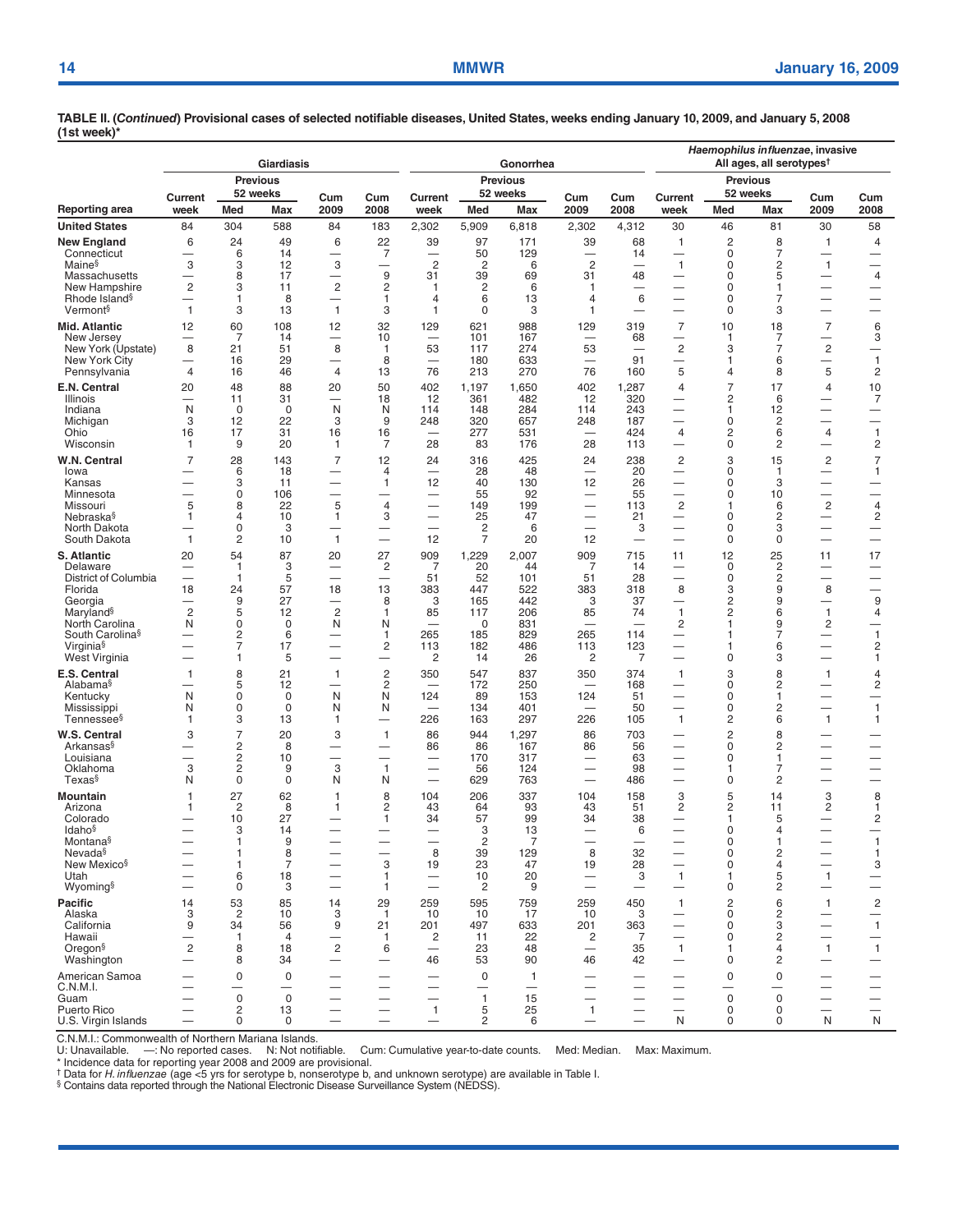|                                                   |                                                      |                            |                                  |                                                      |                                                      | Hepatitis (viral, acute), by type <sup>t</sup>       |                                |                                |                                                             |                                                      |                                                           |                               |                                           |                                                      |                                               |
|---------------------------------------------------|------------------------------------------------------|----------------------------|----------------------------------|------------------------------------------------------|------------------------------------------------------|------------------------------------------------------|--------------------------------|--------------------------------|-------------------------------------------------------------|------------------------------------------------------|-----------------------------------------------------------|-------------------------------|-------------------------------------------|------------------------------------------------------|-----------------------------------------------|
|                                                   |                                                      |                            | Α                                |                                                      |                                                      |                                                      |                                | в                              |                                                             |                                                      |                                                           |                               | Legionellosis                             |                                                      |                                               |
|                                                   |                                                      |                            | <b>Previous</b>                  |                                                      |                                                      |                                                      |                                | <b>Previous</b>                |                                                             |                                                      |                                                           |                               | <b>Previous</b>                           |                                                      |                                               |
| Reporting area                                    | Current<br>week                                      | Med                        | 52 weeks<br>Max                  | Cum<br>2009                                          | Cum<br>2008                                          | Current<br>week                                      | Med                            | 52 weeks<br>Max                | Cum<br>2009                                                 | Cum<br>2008                                          | Current<br>week                                           | Med                           | 52 weeks<br>Max                           | Cum<br>2009                                          | Cum<br>2008                                   |
| <b>United States</b>                              | 12                                                   | 45                         | 76                               | 12                                                   | 37                                                   | 34                                                   | 66                             | 92                             | 34                                                          | 45                                                   | 20                                                        | 44                            | 145                                       | 20                                                   | 32                                            |
| <b>New England</b>                                | $\qquad \qquad -$                                    | $\overline{c}$             | $\overline{7}$                   | $\qquad \qquad -$                                    | 1                                                    | $\overline{\phantom{0}}$                             | $\mathbf{1}$                   | 7                              |                                                             |                                                      | $\overline{\phantom{0}}$                                  | $\sqrt{2}$                    | 16                                        | $\qquad \qquad -$                                    | $\mathbf{1}$                                  |
| Connecticut                                       | $\overline{\phantom{m}}$                             | $\mathbf 0$                | $\overline{4}$                   | $\overline{\phantom{0}}$                             | $\overline{\phantom{0}}$                             | $\overline{\phantom{0}}$                             | $\mathbf 0$                    | 7                              |                                                             | $\overline{\phantom{0}}$                             |                                                           | $\mathsf 0$                   | 5                                         |                                                      | $\overline{\phantom{0}}$                      |
| Maine <sup>§</sup><br>Massachusetts               | —<br>—                                               | 0<br>0                     | $\overline{c}$<br>5              | —<br>-                                               | -<br>$\mathbf{1}$                                    | —<br>-                                               | 0<br>0                         | 2<br>1                         | $\overline{\phantom{0}}$                                    | $\overline{\phantom{0}}$                             | —<br>-                                                    | 0<br>0                        | $\overline{c}$<br>$\overline{c}$          | —<br>-                                               | —<br>—                                        |
| New Hampshire                                     | $\overline{\phantom{0}}$                             | 0                          | 2                                | $\overline{\phantom{0}}$                             | $\overline{\phantom{0}}$                             | $\overline{\phantom{0}}$                             | 0                              | 2                              | $\overline{\phantom{m}}$                                    | $\overline{\phantom{0}}$                             | $\overline{\phantom{0}}$                                  | 0                             | 5                                         |                                                      | $\overline{\phantom{0}}$                      |
| Rhode Island <sup>§</sup><br>Vermont <sup>§</sup> | —                                                    | 0<br>0                     | $\overline{c}$<br>$\mathbf{1}$   | $\overline{\phantom{0}}$                             |                                                      | $\overline{\phantom{0}}$                             | $\mathbf 0$<br>0               | 1<br>1                         | $\overline{\phantom{0}}$                                    | $\overline{\phantom{0}}$<br>$\overline{\phantom{0}}$ | —                                                         | $\mathbf 0$<br>0              | 14<br>1                                   | $\overline{\phantom{0}}$<br>$\overline{\phantom{0}}$ | $\overline{\phantom{0}}$<br>$\mathbf{1}$      |
| <b>Mid. Atlantic</b>                              |                                                      | 6                          | 12                               | —                                                    | 6                                                    | $\overline{\mathbf{c}}$                              | 9                              | 14                             | 2                                                           | 10                                                   | 5                                                         | 14                            | 59                                        | 5                                                    | 8                                             |
| New Jersey<br>New York (Upstate)                  | —<br>$\overline{\phantom{0}}$                        | 1<br>1                     | $\overline{4}$<br>$\overline{4}$ | $\overline{\phantom{0}}$<br>$\overline{\phantom{0}}$ | $\overline{\phantom{0}}$<br>$\overline{\phantom{0}}$ | $\overline{\phantom{0}}$<br>$\overline{\phantom{0}}$ | 2<br>$\mathbf{1}$              | 7<br>6                         | $\overline{\phantom{0}}$                                    | 5                                                    | $\overline{\phantom{0}}$<br>3                             | 1<br>5                        | 8<br>19                                   | 3                                                    | $\mathbf{1}$<br>—                             |
| New York City                                     | $\overline{\phantom{0}}$                             | 2                          | 6                                | —                                                    | 3                                                    | —                                                    | $\overline{c}$                 | 6                              | —                                                           | -                                                    | —                                                         | $\overline{c}$                | 12                                        | $\overline{\phantom{0}}$                             | $\overline{c}$                                |
| Pennsylvania                                      | —                                                    | 1                          | 6                                |                                                      | 3                                                    | $\overline{c}$                                       | 3                              | 8                              | $\overline{c}$                                              | 5                                                    | $\overline{c}$                                            | 6                             | 33                                        | $\overline{c}$                                       | 5                                             |
| E.N. Central<br>Illinois                          | 3<br>$\overline{\phantom{0}}$                        | 6<br>$\overline{c}$        | 16<br>10                         | 3<br>$\overline{\phantom{0}}$                        | 5<br>1                                               | 13<br>—                                              | 8<br>$\overline{c}$            | 13<br>6                        | 13<br>$\overline{\phantom{0}}$                              | 8<br>3                                               | $\overline{7}$<br>$\overline{\phantom{0}}$                | 8<br>1                        | 40<br>10                                  | $\overline{7}$                                       | 11<br>3                                       |
| Indiana                                           | $\overline{\phantom{0}}$                             | $\mathbf 0$                | $\overline{4}$                   | $\overline{\phantom{0}}$                             | $\overline{\phantom{0}}$                             | —                                                    | $\mathbf{1}$                   | 4                              | —                                                           |                                                      | $\mathbf{1}$                                              | $\mathbf{1}$                  | 6                                         | $\mathbf{1}$                                         | —                                             |
| Michigan                                          |                                                      | $\overline{2}$             | $\overline{7}$                   | $\overline{\phantom{0}}$                             | 3                                                    | $\overline{1}$                                       | $\overline{c}$                 | 6                              | $\mathbf{1}$                                                | $\mathbf{1}$                                         | $\mathbf{1}$                                              | $\overline{c}$                | 16                                        | $\mathbf{1}$                                         | $\overline{4}$                                |
| Ohio<br>Wisconsin                                 | 3                                                    | 1<br>0                     | $\overline{4}$<br>$\overline{c}$ | 3                                                    | 1                                                    | 12<br>$\overline{\phantom{0}}$                       | 2<br>0                         | 8<br>1                         | 12<br>$\overline{\phantom{m}}$                              | 3<br>1                                               | 5                                                         | 3<br>0                        | 18<br>3                                   | 5<br>$\overline{\phantom{0}}$                        | 4                                             |
| W.N. Central                                      | -                                                    | 4                          | 16                               | —                                                    | 8                                                    | $\overline{1}$                                       | $\overline{c}$                 | $\overline{7}$                 | $\mathbf{1}$                                                | 1                                                    | -                                                         | $\overline{c}$                | 9                                         | -                                                    | -                                             |
| lowa                                              |                                                      | 1                          | $\overline{7}$                   | -                                                    | 4                                                    | -                                                    | $\mathbf 0$                    | 2                              | -                                                           |                                                      |                                                           | 0                             | $\overline{\mathbf{c}}$                   | —                                                    | -                                             |
| Kansas<br>Minnesota                               | $\overline{\phantom{0}}$<br>$\overline{\phantom{0}}$ | $\Omega$<br>0              | 3<br>8                           | $\overline{\phantom{0}}$<br>$\overline{\phantom{0}}$ | 1<br>—                                               | $\overline{\phantom{0}}$<br>$\overline{\phantom{0}}$ | $\Omega$<br>0                  | 3<br>4                         | $\overline{\phantom{0}}$<br>$\overline{\phantom{0}}$        | $\overline{\phantom{0}}$                             | $\overline{\phantom{0}}$<br>$\overline{\phantom{0}}$      | $\mathbf 0$<br>0              | 1<br>4                                    |                                                      | $\overline{\phantom{0}}$                      |
| Missouri                                          |                                                      | 1                          | 3                                | ÷                                                    | $\overline{\phantom{0}}$                             | $\mathbf{1}$                                         | 1                              | $\overline{4}$                 | $\mathbf{1}$                                                | $\mathbf{1}$                                         | $\overline{\phantom{0}}$                                  | $\mathbf{1}$                  | $\overline{7}$                            | -                                                    | $\overline{\phantom{0}}$                      |
| Nebraska§<br>North Dakota                         | $\overline{\phantom{0}}$                             | 0<br>0                     | 5<br>$\pmb{0}$                   | $\overline{\phantom{0}}$                             | $\overline{c}$<br>$\overline{\phantom{0}}$           | —                                                    | 0<br>$\mathbf 0$               | 2<br>1                         |                                                             | $\overline{\phantom{0}}$                             | —<br>—                                                    | 0<br>0                        | $\overline{4}$<br>$\mathbf 0$             |                                                      | $\overline{\phantom{0}}$                      |
| South Dakota                                      | $\overline{\phantom{0}}$                             | 0                          | $\mathbf{1}$                     | $\overline{\phantom{0}}$                             | $\mathbf{1}$                                         | $\overline{\phantom{0}}$                             | 0                              | 0                              | $\overline{\phantom{0}}$                                    | $\overline{\phantom{0}}$                             | $\overline{\phantom{0}}$                                  | 0                             | 1                                         | $\overline{\phantom{0}}$                             |                                               |
| <b>S. Atlantic</b>                                | 6                                                    | $\overline{7}$             | 14                               | 6                                                    | 5                                                    | 9                                                    | 17                             | 34                             | 9                                                           | 13                                                   | 4                                                         | 8                             | 22                                        | 4                                                    | $\overline{7}$                                |
| Delaware<br>District of Columbia                  | U                                                    | $\Omega$<br>0              | 1<br>$\mathbf 0$                 | U                                                    | $\overline{\phantom{0}}$<br>U                        | U                                                    | $\mathbf 0$<br>0               | 3<br>$\mathbf 0$               | U                                                           | U                                                    | —<br>$\overline{\phantom{0}}$                             | 0<br>$\mathbf 0$              | $\overline{c}$<br>$\overline{\mathbf{c}}$ | $\overline{\phantom{0}}$<br>$\overline{\phantom{0}}$ | —<br>$\mathbf{1}$                             |
| Florida                                           | $\overline{4}$                                       | $\overline{2}$             | 8                                | $\overline{4}$                                       | 1                                                    | 5                                                    | 6                              | 12                             | 5                                                           | $\overline{c}$                                       | $\mathbf{1}$                                              | 3                             | $\overline{7}$                            | $\mathbf{1}$                                         | $\overline{\mathbf{c}}$                       |
| Georgia<br>Maryland <sup>§</sup>                  | $\mathbf{1}$<br>1                                    | 1<br>1                     | $\overline{4}$<br>3              | $\mathbf{1}$<br>$\mathbf{1}$                         | 1<br>2                                               | 4                                                    | 3<br>2                         | 8<br>$\overline{4}$            | $\overline{4}$<br>$\overline{\phantom{0}}$                  | 3<br>$\overline{c}$                                  | —<br>3                                                    | 0<br>$\overline{c}$           | $\overline{4}$<br>10                      | 3                                                    | $\overline{\phantom{0}}$<br>4                 |
| North Carolina                                    |                                                      | 0                          | 9                                | —                                                    | $\overline{\phantom{0}}$                             | —                                                    | 0                              | 17                             |                                                             |                                                      | —                                                         | 0                             | 7                                         | $\overline{\phantom{0}}$                             | $\overline{\phantom{0}}$                      |
| South Carolina <sup>§</sup>                       | $\overline{\phantom{0}}$                             | 0                          | 3                                |                                                      |                                                      | $\overline{\phantom{0}}$                             | 1                              | 6                              | $\overline{\phantom{0}}$                                    | $\overline{2}$                                       | $\overline{\phantom{0}}$                                  | $\mathbf 0$                   | 2                                         | $\overline{\phantom{0}}$                             | $\overline{\phantom{0}}$                      |
| Virginia§<br>West Virginia                        | —                                                    | 1<br>0                     | 5<br>$\mathbf{1}$                | $\overline{\phantom{0}}$<br>—                        | $\mathbf{1}$                                         | $\overline{\phantom{0}}$<br>-                        | $\overline{\mathbf{c}}$<br>1   | 7<br>4                         | $\overline{\phantom{0}}$<br>-                               | 1<br>3                                               | $\overline{\phantom{0}}$<br>-                             | 1<br>0                        | 4<br>3                                    | $\overline{\phantom{0}}$<br>$\overline{\phantom{0}}$ | $\overline{\phantom{0}}$<br>—                 |
| E.S. Central                                      | $\mathbf{1}$                                         | $\mathbf{1}$               | $\boldsymbol{9}$                 | 1                                                    | $\mathbf{1}$                                         | $\sqrt{2}$                                           | $\overline{7}$                 | 13                             | $\sqrt{2}$                                                  | $\overline{c}$                                       | $\overline{c}$                                            | $\overline{c}$                | 10                                        | $\overline{c}$                                       | 3                                             |
| Alabama§                                          |                                                      | 0                          | $\overline{c}$                   | —                                                    |                                                      | $\overline{\phantom{m}}$                             | 2                              | 6                              | $\overline{\phantom{m}}$                                    | 1                                                    | $\overline{\phantom{0}}$                                  | $\mathbf 0$                   | 2<br>$\overline{4}$                       | $\overline{\phantom{0}}$                             | $\overline{\phantom{0}}$                      |
| Kentucky<br>Mississippi                           | -<br>—                                               | 0<br>0                     | 3<br>2                           | $\overbrace{\phantom{12333}}$                        | $\mathbf{1}$<br>—                                    | —<br>$\overline{1}$                                  | $\overline{c}$<br>$\mathbf{1}$ | 5<br>3                         | $\overline{\phantom{0}}$<br>$\mathbf{1}$                    | -                                                    | $\mathbf{1}$<br>—                                         | $\mathbf{1}$<br>0             | 1                                         | $\mathbf{1}$<br>-                                    | 3<br>—                                        |
| Tennessee§                                        | $\mathbf{1}$                                         | 0                          | 6                                | $\mathbf{1}$                                         |                                                      | 1                                                    | 3                              | 8                              | 1                                                           | $\mathbf{1}$                                         | $\mathbf{1}$                                              | 0                             | 5                                         | 1                                                    | $\overline{\phantom{0}}$                      |
| W.S. Central<br>Arkansas§                         | —                                                    | 3                          | 12<br>$\mathbf{1}$               | -                                                    | -                                                    | $\overline{c}$                                       | 12<br>$\mathbf 0$              | 23<br>$\overline{4}$           | $\overline{c}$                                              | 1                                                    | —                                                         | $\mathbf{1}$<br>0             | 9<br>$\overline{c}$                       | -                                                    | —                                             |
| Louisiana                                         | $\overline{\phantom{0}}$                             | 0<br>$\mathbf 0$           | $\mathbf{1}$                     | $\overline{\phantom{0}}$                             | -                                                    | $\overline{\phantom{0}}$                             | $\overline{1}$                 | 4                              | —<br>$\overline{\phantom{0}}$                               | $\mathbf{1}$                                         | $\overline{\phantom{0}}$<br>—                             | $\mathbf 0$                   | $\overline{c}$                            | —<br>—                                               | —                                             |
| Oklahoma                                          | ▃                                                    | 0                          | 3                                | $\overline{\phantom{0}}$                             | $\overline{\phantom{0}}$                             | $\overline{\phantom{0}}$                             | 2                              | 8                              | $\overline{\phantom{0}}$                                    | $\overline{\phantom{0}}$                             | $\overline{\phantom{0}}$                                  | 0                             | 6                                         | $\overline{\phantom{0}}$                             | $\overline{\phantom{0}}$                      |
| Texas§                                            | $\overline{\phantom{0}}$                             | 3                          | 11                               | —                                                    |                                                      | $\overline{c}$                                       | 8                              | 19                             | $\overline{c}$                                              | $\overline{\phantom{0}}$                             | $\overline{\phantom{0}}$                                  | $\mathbf{1}$                  | 5                                         | —                                                    | $\overline{\phantom{0}}$                      |
| Mountain<br>Arizona                               | 1<br>1                                               | 4<br>2                     | 12<br>11                         | $\mathbf{1}$<br>1                                    | 1<br>1                                               | 1                                                    | 4<br>1                         | 12<br>5                        | $\mathbf{1}$                                                | 4<br>1                                               | $\overline{2}$<br>2                                       | $\overline{c}$<br>$\mathbf 0$ | 8<br>2                                    | 2<br>2                                               | 1<br>1                                        |
| Colorado                                          | $\overline{\phantom{0}}$                             | $\Omega$                   | 3                                |                                                      | $\overline{\phantom{0}}$                             | $\overline{\phantom{0}}$                             | $\Omega$                       | 3                              |                                                             | $\overline{c}$                                       | $\overline{\phantom{0}}$                                  | $\mathbf 0$                   | $\overline{c}$                            | $\overline{\phantom{0}}$                             |                                               |
| Idaho <sup>§</sup><br>Montana§                    |                                                      | $\Omega$<br>$\mathbf 0$    | 3<br>$\mathbf{1}$                |                                                      |                                                      |                                                      | $\Omega$<br>$\mathbf 0$        | $\overline{2}$<br>$\mathbf{1}$ |                                                             | $\overline{\phantom{0}}$                             |                                                           | $\Omega$<br>$\mathbf 0$       | 1                                         |                                                      | $\overbrace{\phantom{12333}}$                 |
| Nevada§                                           |                                                      | 0                          | 3                                | $\overline{\phantom{0}}$                             |                                                      |                                                      | 0                              | 3                              |                                                             |                                                      | $\overline{\phantom{0}}$                                  | 0                             | $\overline{\mathbf{c}}$                   | $\overline{\phantom{0}}$                             |                                               |
| New Mexico <sup>§</sup><br>Utah                   | $\overline{\phantom{0}}$<br>$\overline{\phantom{0}}$ | 0<br>0                     | 3<br>$\overline{c}$              | $\overline{\phantom{0}}$                             | $\overline{\phantom{0}}$<br>$\overline{\phantom{0}}$ | $\overline{\phantom{0}}$<br>$\mathbf{1}$             | $\mathbf 0$<br>$\mathbf 0$     | $\frac{2}{3}$                  | $\mathbf{1}$                                                | $\mathbf{1}$<br>$\overline{\phantom{0}}$             | $\overline{\phantom{0}}$<br>$\overline{\phantom{0}}$      | 0<br>0                        | 1<br>2                                    | $\overline{\phantom{0}}$<br>$\overline{\phantom{m}}$ | $\qquad \qquad -$<br>$\overline{\phantom{m}}$ |
| Wyoming§                                          | —                                                    | 0                          | $\mathbf{1}$                     | —                                                    | $\overline{\phantom{0}}$                             | —                                                    | 0                              | $\mathbf{1}$                   | $\overline{\phantom{m}}$                                    |                                                      | —                                                         | 0                             | $\mathbf 0$                               | $\overline{\phantom{0}}$                             | $\qquad \qquad -$                             |
| Pacific                                           | $\mathbf{1}$                                         | 10                         | 24                               | $\mathbf{1}$                                         | 10                                                   | 4                                                    | $\overline{7}$                 | 17                             | $\overline{4}$                                              | 6                                                    |                                                           | $\overline{4}$                | 10                                        | $\overline{\phantom{m}}$                             | $\mathbf{1}$                                  |
| Alaska<br>California                              | $\mathbf{1}$                                         | 0<br>$\overline{7}$        | $\mathbf{1}$<br>24               | -<br>$\mathbf{1}$                                    | 9                                                    | 1<br>3                                               | $\mathbf 0$<br>5               | $\overline{c}$<br>13           | 1<br>3                                                      | $\overline{\phantom{0}}$<br>4                        | $\overline{\phantom{0}}$<br>—                             | $\mathbf 0$<br>3              | 1<br>8                                    | $\overline{\phantom{0}}$<br>—                        | $\qquad \qquad -$<br>$\mathbf{1}$             |
| Hawaii                                            |                                                      | 0                          | $\overline{c}$                   | -                                                    | -                                                    | $\overline{\phantom{0}}$                             | $\mathbf 0$                    | $\mathbf{1}$                   | $\overline{\phantom{0}}$                                    | $\mathbf{1}$                                         | $\overline{\phantom{0}}$                                  | 0                             | 1                                         | $\overline{\phantom{0}}$                             | $\qquad \qquad -$                             |
| Oregon <sup>§</sup><br>Washington                 | $\overline{\phantom{0}}$<br>$\overline{\phantom{0}}$ | 0<br>1                     | 3<br>5                           | —<br>$\overline{\phantom{0}}$                        | $\mathbf{1}$                                         | $\overline{\phantom{0}}$<br>$\overline{\phantom{0}}$ | $\mathbf{1}$<br>$\mathbf{1}$   | 3<br>$\overline{4}$            | $\hspace{0.1mm}-\hspace{0.1mm}$<br>$\overline{\phantom{0}}$ | 1                                                    | $\overbrace{\phantom{13333}}$<br>$\overline{\phantom{0}}$ | $\mathbf 0$<br>0              | $\overline{c}$<br>3                       | —<br>$\overline{\phantom{0}}$                        | $\qquad \qquad -$<br>$\qquad \qquad -$        |
| American Samoa                                    |                                                      | $\pmb{0}$                  | $\mathsf 0$                      |                                                      |                                                      | -                                                    | $\mathbf 0$                    | $\mathsf 0$                    | --                                                          |                                                      | N                                                         | $\mathsf 0$                   | $\mathbf 0$                               | N                                                    | N                                             |
| C.N.M.I.                                          | $\overline{\phantom{0}}$                             |                            |                                  | —                                                    | —                                                    | $\overline{\phantom{0}}$                             | $\overline{\phantom{0}}$       | $\overline{\phantom{a}}$       | $\overline{\phantom{0}}$                                    | -                                                    | $\qquad \qquad -$                                         | $\overline{\phantom{0}}$      |                                           | $\overline{\phantom{0}}$                             | $\overline{\phantom{m}}$                      |
| Guam<br>Puerto Rico                               | $\overline{\phantom{0}}$                             | $\mathbf 0$<br>$\mathbf 0$ | $\mathsf 0$<br>$\overline{c}$    |                                                      | $\overline{\phantom{0}}$                             | —<br>$\overline{\phantom{0}}$                        | $\mathbf 0$<br>$\mathbf 0$     | $\mathsf 0$<br>5               | —<br>$\overline{\phantom{0}}$                               | $\mathbf{1}$                                         | $\overline{\phantom{0}}$<br>$\overline{\phantom{0}}$      | $\mathbf 0$<br>0              | $\mathbf 0$<br>1                          | $\overline{\phantom{0}}$                             | —                                             |
| U.S. Virgin Islands                               | $\overline{\phantom{0}}$                             | 0                          | 0                                |                                                      | ÷,                                                   | $\overline{\phantom{0}}$                             | $\mathbf 0$                    | 0                              |                                                             | $\overline{\phantom{0}}$                             | $\overline{\phantom{0}}$                                  | 0                             | 0                                         |                                                      | —<br>$\overline{\phantom{0}}$                 |

C.N.M.I.: Commonwealth of Northern Mariana Islands.

--: No reported cases. N: Not notifiable. Cum: Cumulative year-to-date counts. Med: Median. Max: Maximum.

\* Incidence data for reporting year 2008 and 2009 are provisional. † Data for acute hepatitis C, viral are available in Table I. § Contains data reported through the National Electronic Disease Surveillance System (NEDSS).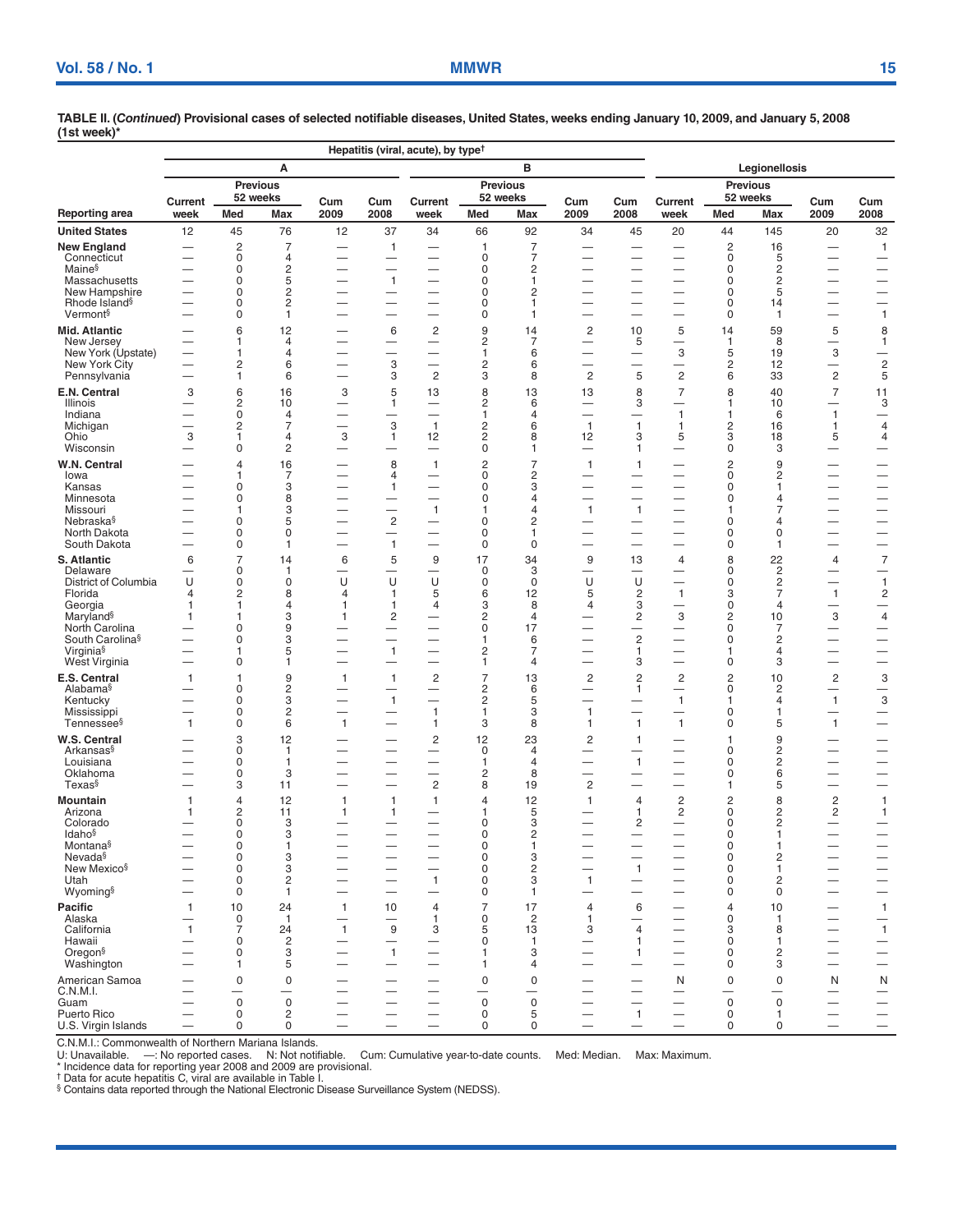| Lyme disease                                         |                                                      |                            |                                  |                                                      |                                                      |                                                      |                                    | <b>Malaria</b>           |                                                      |                                                |                                               |                             | Meningococcal disease, invasive <sup>t</sup><br>All serotvpes |                                                      |                                                       |
|------------------------------------------------------|------------------------------------------------------|----------------------------|----------------------------------|------------------------------------------------------|------------------------------------------------------|------------------------------------------------------|------------------------------------|--------------------------|------------------------------------------------------|------------------------------------------------|-----------------------------------------------|-----------------------------|---------------------------------------------------------------|------------------------------------------------------|-------------------------------------------------------|
|                                                      |                                                      |                            | <b>Previous</b>                  |                                                      |                                                      |                                                      |                                    | <b>Previous</b>          |                                                      |                                                |                                               |                             | <b>Previous</b>                                               |                                                      |                                                       |
| Reporting area                                       | Current<br>week                                      | Med                        | 52 weeks<br>Max                  | Cum<br>2009                                          | Cum<br>2008                                          | Current<br>week                                      | Med                                | 52 weeks<br>Max          | Cum<br>2009                                          | Cum<br>2008                                    | Current<br>week                               | Med                         | 52 weeks<br>Max                                               | Cum<br>2009                                          | Cum<br>2008                                           |
| <b>United States</b>                                 | 56                                                   | 440                        | 1,455                            | 56                                                   | 128                                                  | 5                                                    | 20                                 | 44                       | 5                                                    | 10                                             | $\overline{7}$                                | 19                          | 47                                                            | $\overline{7}$                                       | 21                                                    |
| <b>New England</b>                                   | $\mathbf{1}$                                         | 43                         | 260                              | $\overline{1}$                                       | 23                                                   | $\overline{\phantom{0}}$                             | $\mathbf 0$                        | 6                        | $\overline{\phantom{0}}$                             | $\mathbf{1}$                                   | -                                             | $\mathbf 0$                 | 3                                                             | $\overline{\phantom{0}}$                             | $\mathbf{1}$                                          |
| Connecticut<br>Maine <sup>§</sup>                    | $\overline{\phantom{0}}$                             | 0<br>3                     | 0<br>73                          | $\overline{\phantom{0}}$<br>$\overline{\phantom{0}}$ | $\overline{\phantom{0}}$<br>$\overline{\phantom{0}}$ | —<br>—                                               | 0<br>$\Omega$                      | 3<br>1                   | —<br>$\overline{\phantom{0}}$                        | $\overline{\phantom{0}}$                       |                                               | 0<br>$\mathbf 0$            | 1<br>1                                                        | $\overline{\phantom{0}}$<br>$\overline{\phantom{0}}$ | $\overline{\phantom{0}}$<br>$\overline{\phantom{0}}$  |
| Massachusetts                                        | $\overline{\phantom{0}}$                             | 11                         | 114                              |                                                      | 16                                                   | $\overline{\phantom{0}}$                             | $\mathbf 0$                        | $\overline{c}$           |                                                      | $\mathbf{1}$                                   |                                               | $\mathbf 0$                 | 3                                                             |                                                      | $\mathbf{1}$                                          |
| New Hampshire<br>Rhode Island <sup>§</sup>           | —                                                    | 13<br>0                    | 141<br>$\mathbf 0$               | $\overline{\phantom{0}}$<br>—                        | $\overline{7}$<br>$\overbrace{\phantom{12333}}$      | —                                                    | $\mathbf 0$<br>0                   | $\overline{c}$<br>1      | —                                                    | $\overline{\phantom{0}}$                       | $\overline{\phantom{0}}$                      | $\mathbf 0$<br>0            | $\mathbf 0$<br>0                                              | $\overline{\phantom{0}}$                             | $\overline{\phantom{0}}$                              |
| Vermont <sup>§</sup>                                 | $\mathbf{1}$                                         | 3                          | 40                               | $\mathbf{1}$                                         |                                                      | —                                                    | 0                                  | 1                        | $\overline{\phantom{0}}$                             | —                                              |                                               | 0                           | 0                                                             | $\overline{\phantom{0}}$                             | —                                                     |
| <b>Mid. Atlantic</b>                                 | 15                                                   | 245                        | 1,003                            | 15                                                   | 73                                                   | –                                                    | $\overline{4}$                     | 14                       |                                                      | 4                                              | $\overline{\phantom{0}}$                      | 2                           | 6                                                             |                                                      | $\mathbf{1}$                                          |
| New Jersey<br>New York (Upstate)                     | $\overline{\phantom{0}}$<br>$\overline{c}$           | 31<br>99                   | 211<br>497                       | —<br>$\overline{c}$                                  | 27<br>$\overline{4}$                                 | $\overline{\phantom{0}}$<br>$\overline{\phantom{0}}$ | 0<br>0                             | 0<br>5                   | —                                                    | —<br>$\overline{\phantom{0}}$                  | $\overline{\phantom{0}}$                      | 0<br>$\Omega$               | 2<br>3                                                        | $\overline{\phantom{0}}$<br>$\overline{\phantom{0}}$ | $\mathbf{1}$<br>$\overline{\phantom{0}}$              |
| New York City                                        | $\qquad \qquad -$                                    | $\mathbf 0$                | $\overline{4}$                   | $\overline{\phantom{0}}$                             | $\overline{2}$                                       | $\overline{\phantom{0}}$                             | 3                                  | 10                       |                                                      | $\overline{4}$                                 | $\overline{\phantom{0}}$                      | $\mathbf 0$                 | $\overline{c}$                                                |                                                      | $\overline{\phantom{0}}$                              |
| Pennsylvania                                         | 13                                                   | 84                         | 531                              | 13                                                   | 40                                                   |                                                      | 1.                                 | 3                        |                                                      | —                                              |                                               | 1                           | 5                                                             |                                                      | $\overline{\phantom{0}}$                              |
| E.N. Central<br>Illinois                             | $\overline{\phantom{0}}$                             | 11<br>0                    | 145<br>11                        | $\overline{\phantom{0}}$                             | $\overline{7}$<br>-                                  | $\overline{1}$                                       | $\overline{c}$<br>1                | 7<br>6                   | $\mathbf{1}$                                         | $\overline{c}$<br>1                            | 2                                             | 3<br>1                      | 9<br>5                                                        | $\overline{\mathbf{c}}$                              | $\overline{4}$<br>3                                   |
| Indiana                                              |                                                      | 0                          | 8                                | -                                                    |                                                      | —                                                    | 0                                  | 2                        | —                                                    |                                                |                                               | 0                           | 4                                                             | —                                                    | —                                                     |
| Michigan<br>Ohio                                     | $\overline{\phantom{0}}$                             | 1<br>1                     | 10<br>5                          | $\overline{\phantom{0}}$                             | $\mathbf{1}$<br>$\overline{\phantom{0}}$             | $\overline{\phantom{0}}$<br>$\mathbf{1}$             | 0<br>$\Omega$                      | 2<br>3                   | $\mathbf{1}$                                         | $\mathbf{1}$                                   | $\overline{c}$                                | 0<br>1                      | 3<br>4                                                        | $\overline{\phantom{0}}$<br>$\overline{c}$           | $\mathbf{1}$<br>—                                     |
| Wisconsin                                            | $\overline{\phantom{0}}$                             | 10                         | 129                              |                                                      | 6                                                    | $\overline{\phantom{0}}$                             | $\mathbf 0$                        | 3                        |                                                      | —                                              | $\overline{\phantom{0}}$                      | $\mathbf 0$                 | $\overline{c}$                                                | $\overline{\phantom{0}}$                             | $\overline{\phantom{0}}$                              |
| W.N. Central                                         | -                                                    | 8                          | 156                              | —                                                    | $\overline{\phantom{0}}$                             | -                                                    | 1                                  | 10                       | -                                                    | —                                              | —                                             | $\overline{2}$              | 8                                                             | $\overline{\phantom{0}}$                             | $\mathbf{1}$                                          |
| lowa<br>Kansas                                       | —                                                    | 1<br>0                     | 8<br>1                           | —<br>—                                               | $\overline{\phantom{0}}$<br>-                        | —<br>$\overline{\phantom{0}}$                        | 0<br>0                             | 3<br>2                   | -<br>$\overline{\phantom{0}}$                        | —<br>—                                         | $\overline{\phantom{0}}$                      | 0<br>0                      | 3<br>2                                                        | —<br>$\overline{\phantom{0}}$                        | $\mathbf{1}$<br>—                                     |
| Minnesota                                            |                                                      | $\overline{4}$             | 152                              |                                                      | -                                                    | —                                                    | 0                                  | 8                        |                                                      | -                                              |                                               | 0                           | $\overline{7}$                                                | —                                                    |                                                       |
| Missouri<br>Nebraska§                                | —                                                    | 0<br>$\Omega$              | 1<br>$\overline{c}$              | —                                                    | —<br>$\overline{\phantom{0}}$                        | —<br>—                                               | 0<br>$\Omega$                      | 3<br>2                   | —<br>$\overline{\phantom{0}}$                        | $\overline{\phantom{0}}$<br>$\qquad \qquad -$  | $\overline{\phantom{0}}$                      | 0<br>$\Omega$               | 3<br>-1                                                       | $\overline{\phantom{0}}$<br>$\overline{\phantom{0}}$ | $\overline{\phantom{0}}$<br>$\overline{\phantom{0}}$  |
| North Dakota                                         | $\overline{\phantom{0}}$                             | 0                          | 1                                |                                                      | $\overline{\phantom{0}}$                             | $\overline{\phantom{0}}$                             | $\mathbf 0$                        | 0                        | —                                                    | $\overline{\phantom{0}}$                       |                                               | $\mathbf 0$                 | 1                                                             | $\overline{\phantom{0}}$                             | $\overline{\phantom{0}}$                              |
| South Dakota                                         |                                                      | $\mathbf 0$                | 1                                |                                                      | $\overline{\phantom{0}}$                             |                                                      | 0                                  | 0                        | ▃                                                    | $\overline{\phantom{0}}$                       | $\overline{\phantom{0}}$                      | $\mathbf 0$                 | 1                                                             |                                                      | $\overline{\phantom{0}}$                              |
| <b>S. Atlantic</b><br>Delaware                       | 35<br>3                                              | 66<br>12                   | 219<br>37                        | 35<br>3                                              | 23<br>5                                              | $\overline{1}$                                       | 5<br>0                             | 15<br>1                  | $\mathbf{1}$<br>—                                    | $\mathbf{1}$                                   | 3                                             | $\overline{2}$<br>0         | 10<br>1                                                       | 3                                                    | 3<br>—                                                |
| District of Columbia                                 | —                                                    | 2                          | 11                               |                                                      | -                                                    |                                                      | 0                                  | 2                        |                                                      |                                                |                                               | 0                           | 0                                                             |                                                      | —                                                     |
| Florida                                              | 3                                                    | $\overline{c}$<br>$\Omega$ | 10<br>3                          | 3                                                    | $\mathbf{1}$                                         | —                                                    | 1<br>1                             | 7<br>5                   | —<br>$\overline{\phantom{0}}$                        | $\mathbf{1}$                                   | $\mathbf{1}$                                  | 1<br>$\Omega$               | 3<br>$\overline{c}$                                           | $\mathbf{1}$                                         | $\sqrt{2}$                                            |
| Georgia<br>Maryland <sup>§</sup>                     | 29                                                   | 29                         | 158                              | $\overline{\phantom{0}}$<br>29                       | $\overline{\phantom{0}}$<br>13                       | $\overline{\phantom{0}}$                             | 1                                  | 7                        | ۰                                                    | —                                              | $\overline{\phantom{0}}$<br>—                 | $\mathbf 0$                 | $\overline{4}$                                                | —                                                    | $\overline{\phantom{0}}$<br>$\overline{\phantom{0}}$  |
| North Carolina                                       | $\overline{\phantom{0}}$                             | $\mathbf 0$                | $\overline{7}$                   | $\overline{\phantom{0}}$                             | $\overline{\phantom{0}}$                             | $\mathbf{1}$                                         | 0                                  | $\overline{7}$           | $\mathbf{1}$                                         | $\overline{\phantom{0}}$                       | $\mathbf{1}$                                  | $\mathbf 0$                 | 3                                                             | $\mathbf{1}$                                         | $\overline{\phantom{0}}$                              |
| South Carolina <sup>§</sup><br>Virginia <sup>§</sup> | $\overline{\phantom{0}}$<br>$\overline{\phantom{0}}$ | 0<br>13                    | $\overline{c}$<br>52             | $\overline{\phantom{0}}$<br>$\overline{\phantom{0}}$ | $\overline{\phantom{0}}$<br>4                        | —<br>—                                               | 0<br>1                             | 1<br>3                   | $\overline{\phantom{0}}$<br>$\overline{\phantom{0}}$ |                                                | $\overline{\phantom{0}}$<br>1                 | 0<br>0                      | 3<br>2                                                        | 1                                                    | $\mathbf{1}$<br>$\overline{\phantom{0}}$              |
| West Virginia                                        |                                                      | 1                          | 11                               | $\overline{\phantom{0}}$                             | -                                                    | —                                                    | 0                                  | 0                        | $\overline{\phantom{0}}$                             | $\overline{\phantom{0}}$                       |                                               | 0                           | 1                                                             |                                                      | $\overline{\phantom{0}}$                              |
| E.S. Central                                         | —                                                    | $\mathbf 0$                | 5                                |                                                      |                                                      | —                                                    | 0                                  | 2                        |                                                      |                                                |                                               | $\mathbf{1}$                | 6                                                             | -                                                    | $\overline{c}$                                        |
| Alabama <sup>§</sup><br>Kentucky                     | —                                                    | $\Omega$<br>0              | 3<br>2                           | $\overline{\phantom{0}}$                             | $\overline{\phantom{0}}$<br>-                        | -<br>—                                               | $\Omega$<br>$\mathbf 0$            | 1<br>1                   | —<br>—                                               | $\overline{\phantom{0}}$<br>—                  | —                                             | 0<br>$\mathbf 0$            | 2<br>$\overline{c}$                                           | $\overline{\phantom{0}}$<br>$\overline{\phantom{0}}$ | $\overline{\phantom{0}}$<br>$\mathbf{1}$              |
| Mississippi                                          |                                                      | $\mathbf 0$                | 1                                |                                                      |                                                      |                                                      | $\mathbf 0$                        | 1                        | $\overline{\phantom{0}}$                             | —                                              |                                               | $\mathbf 0$                 | $\overline{c}$                                                |                                                      |                                                       |
| Tennessee <sup>§</sup>                               | $\overline{\phantom{0}}$                             | $\mathsf 0$                | 3                                |                                                      |                                                      | $\overline{\phantom{0}}$                             | 0                                  | 2                        |                                                      |                                                |                                               | $\mathbf 0$                 | 3                                                             |                                                      | $\mathbf{1}$                                          |
| W.S. Central<br>Arkansas§                            | —                                                    | $\overline{c}$<br>0        | 8<br>0                           | —                                                    | -                                                    | —                                                    | $\mathbf{1}$<br>0                  | 11<br>0                  | --                                                   | —<br>-                                         |                                               | $\overline{c}$<br>0         | $\overline{7}$<br>2                                           | -                                                    | $\overline{c}$<br>—                                   |
| Louisiana                                            | —                                                    | 0                          | 1                                | $\overline{\phantom{0}}$                             | $\overline{\phantom{0}}$                             | —                                                    | 0                                  | 1                        | —                                                    | $\overline{\phantom{0}}$                       | $\overline{\phantom{0}}$                      | 0                           | 3                                                             | $\overline{\phantom{0}}$                             | $\mathbf{1}$                                          |
| Oklahoma<br>Texas <sup>§</sup>                       | —                                                    | 0<br>2                     | $\Omega$<br>8                    |                                                      | -<br>$\overline{\phantom{0}}$                        | —                                                    | 0<br>1                             | $\overline{c}$<br>11     | -                                                    |                                                |                                               | 0<br>1                      | 3<br>5                                                        | —                                                    | 1                                                     |
| Mountain                                             | $\mathbf{1}$                                         | 0                          | 4                                | $\mathbf{1}$                                         |                                                      |                                                      | $\mathbf 0$                        | 3                        |                                                      | 1                                              | 1                                             | 1                           | $\overline{4}$                                                | 1                                                    | $\overline{4}$                                        |
| Arizona                                              | –                                                    | 0                          | 2                                | -                                                    | $\overline{\phantom{0}}$                             | $\overline{\phantom{0}}$                             | 0                                  | 2                        | $\overline{\phantom{0}}$                             |                                                |                                               | 0                           | 2                                                             |                                                      | —                                                     |
| Colorado<br>Idaho <sup>§</sup>                       | $\overline{\phantom{0}}$<br>–                        | 0<br>0                     | 1<br>2                           | $\overline{\phantom{0}}$                             | —                                                    | —<br>—                                               | 0<br>0                             | 1<br>1                   | —<br>—                                               | 1                                              |                                               | 0<br>0                      | 1<br>1                                                        | $\overline{\phantom{0}}$<br>—                        | $\overline{\phantom{0}}$<br>—                         |
| Montana <sup>§</sup>                                 |                                                      | 0                          | 1                                |                                                      |                                                      |                                                      | 0                                  | 0                        |                                                      |                                                |                                               | 0                           |                                                               |                                                      | -                                                     |
| Nevada <sup>§</sup><br>New Mexico <sup>§</sup>       |                                                      | 0<br>$\mathbf 0$           | $\overline{c}$<br>$\sqrt{2}$     | $\overline{\phantom{0}}$                             | $\equiv$                                             | —<br>$\overline{\phantom{0}}$                        | 0<br>$\mathsf 0$                   | 3<br>1                   | —<br>$\overline{\phantom{0}}$                        | $\overline{\phantom{m}}$<br>$\qquad \qquad -$  | $\mathbf{1}$<br>$\overline{\phantom{m}}$      | 0<br>$\mathsf 0$            | 1<br>1                                                        | $\mathbf{1}$<br>$\overline{\phantom{0}}$             | $\mathbf{1}$                                          |
| Utah                                                 | $\mathbf{1}$                                         | $\mathbf 0$                | $\mathbf{1}$                     | $\mathbf{1}$                                         | $\overline{\phantom{0}}$                             | $\overline{\phantom{0}}$                             | $\mathbf 0$                        | $\mathbf{1}$             |                                                      | $\overline{\phantom{0}}$                       |                                               | $\mathbf 0$                 | 1                                                             |                                                      | $\overline{\phantom{m}}$<br>$\ensuremath{\mathsf{3}}$ |
| Wyoming§                                             | $\qquad \qquad -$                                    | 0                          | $\mathbf{1}$                     | $\overline{\phantom{0}}$                             |                                                      | $\overline{\phantom{0}}$                             | 0                                  | $\mathbf 0$              | $\overline{\phantom{0}}$                             | $\qquad \qquad -$                              | $\qquad \qquad -$                             | 0                           | 1                                                             | $\overline{\phantom{0}}$                             | $\qquad \qquad -$                                     |
| Pacific<br>Alaska                                    | $\overline{4}$<br>—                                  | 5<br>0                     | 11<br>$\overline{2}$             | 4                                                    | $\sqrt{2}$<br>$\overline{\phantom{0}}$               | 3<br>$\overline{\phantom{0}}$                        | $\overline{c}$<br>0                | 10<br>$\overline{c}$     | 3<br>—                                               | $\mathbf{1}$                                   | $\mathbf{1}$                                  | 5<br>0                      | 19<br>2                                                       | $\mathbf{1}$<br>—                                    | 3<br>$\qquad \qquad -$                                |
| California                                           | $\overline{4}$                                       | 3                          | 10                               | $\overline{4}$                                       | $\sqrt{2}$                                           | $\overline{c}$                                       | $\overline{c}$                     | 8                        | $\overline{c}$                                       | $\qquad \qquad -$                              | $\mathbf{1}$                                  | 3                           | 19                                                            | $\mathbf{1}$                                         | $\sqrt{2}$                                            |
| Hawaii                                               | N                                                    | 0                          | 0                                | N                                                    | N                                                    | $\overline{\phantom{0}}$                             | $\mathbf 0$                        | 1                        | $\overline{\phantom{0}}$                             | $\overline{\phantom{0}}$                       | $\overline{\phantom{0}}$                      | $\mathbf 0$                 | 1                                                             | —                                                    | $\overbrace{\phantom{12333}}$                         |
| Oregon <sup>§</sup><br>Washington                    | $\qquad \qquad -$                                    | 1<br>0                     | $\overline{4}$<br>$\overline{4}$ | $\overline{\phantom{0}}$                             | $\overline{\phantom{0}}$<br>$\overline{\phantom{0}}$ | $\mathbf{1}$<br>-                                    | $\mathbf 0$<br>0                   | $\overline{c}$<br>3      | $\mathbf{1}$<br>—                                    | $\mathbf{1}$<br>$\qquad \qquad \longleftarrow$ | $\overline{\phantom{0}}$                      | $\mathbf{1}$<br>$\mathbf 0$ | 3<br>3                                                        | —<br>—                                               | $\mathbf{1}$                                          |
| American Samoa                                       | N                                                    | $\mathsf{O}\xspace$        | $\mathbf 0$                      | N                                                    | N                                                    |                                                      | $\mathsf{O}\xspace$                | $\mathbf 0$              |                                                      | $\overline{\phantom{0}}$                       |                                               | $\mathsf{O}\xspace$         | $\mathbf 0$                                                   | $\overline{\phantom{0}}$                             | $\overbrace{\phantom{1232211}}$                       |
| C.N.M.I.                                             | $\overline{\phantom{0}}$                             | $\overline{\phantom{0}}$   | $\overline{\phantom{0}}$         |                                                      | $\overline{\phantom{0}}$                             | $\overline{\phantom{0}}$                             | $\overline{\phantom{0}}$           | $\overline{\phantom{0}}$ | $\overline{\phantom{0}}$                             | $\overline{\phantom{0}}$                       | $\overline{\phantom{0}}$                      | $\overline{\phantom{0}}$    |                                                               |                                                      | $\overline{\phantom{0}}$                              |
| Guam<br>Puerto Rico                                  | $\overline{\phantom{0}}$<br>N                        | $\mathsf 0$<br>$\mathsf 0$ | $\mathsf 0$<br>0                 | $\overline{\phantom{0}}$<br>N                        | $\overline{\phantom{0}}$<br>${\sf N}$                | $\overline{\phantom{0}}$<br>$\mathbf{1}$             | $\mathsf{O}\xspace$<br>$\mathbf 0$ | $\overline{c}$<br>1      | $\overline{\phantom{0}}$<br>$\mathbf{1}$             | $\qquad \qquad -$                              | $\overline{\phantom{0}}$<br>$\qquad \qquad -$ | $\mathsf 0$<br>$\mathbf 0$  | $\mathsf 0$<br>1                                              | $\overline{\phantom{0}}$<br>$\overline{\phantom{0}}$ | $\overline{\phantom{0}}$<br>$\overline{\phantom{0}}$  |
| U.S. Virgin Islands                                  | N                                                    | $\mathbf 0$                | 0                                | N                                                    | N                                                    | $\overline{\phantom{0}}$                             | $\mathbf 0$                        | 0                        |                                                      | $\overline{\phantom{0}}$                       | $\qquad \qquad -$                             | 0                           | 0                                                             |                                                      | $\overline{\phantom{0}}$                              |

C.N.M.I.: Commonwealth of Northern Mariana Islands.<br>U: Unavailable. —: No reported cases. N: Not notifiable. Cum: Cumulative year-to-date counts. Med: Median. Max: Maximum.<br>\* Incidence data for reportin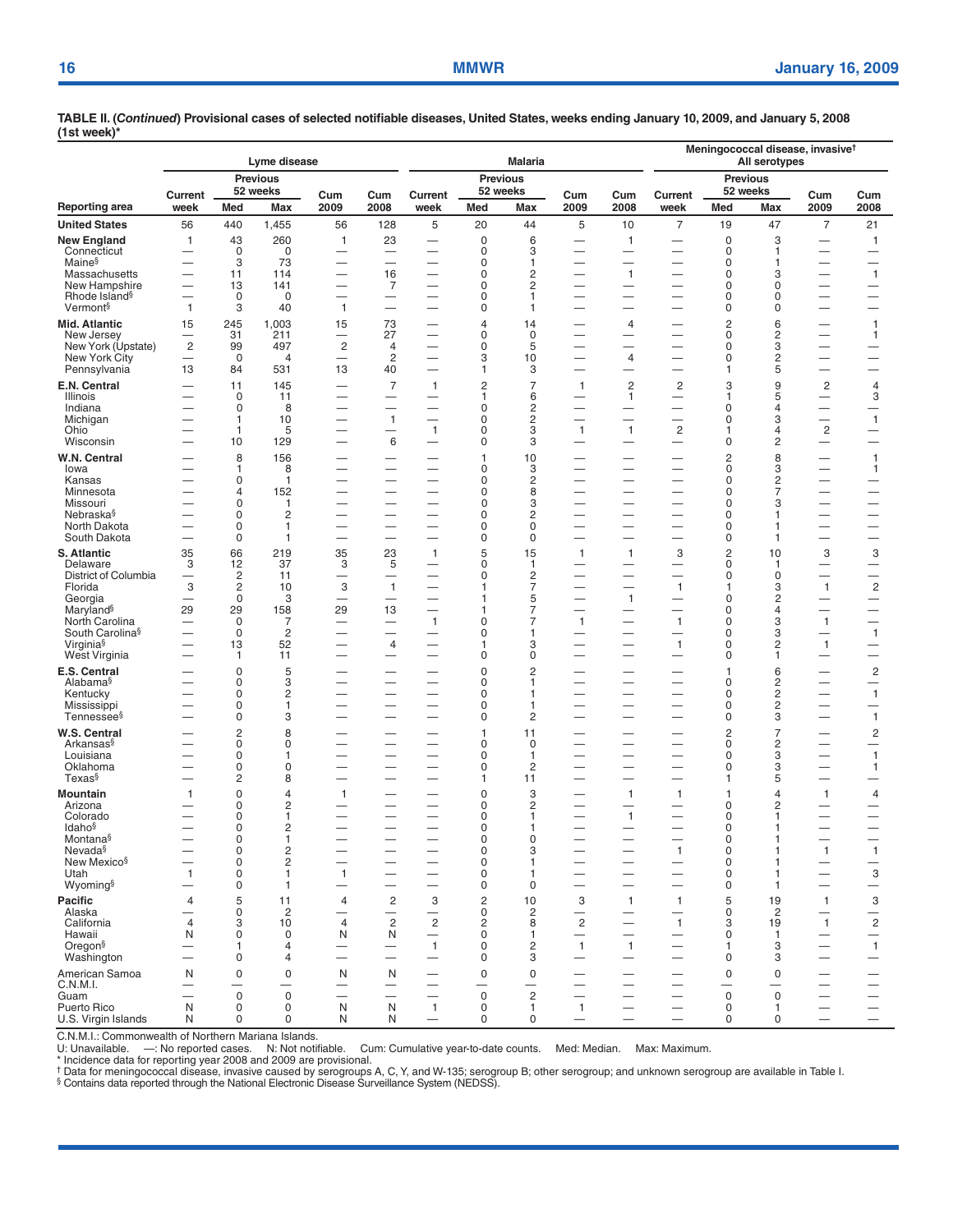|                                                      | <b>Pertussis</b>                                     |                                         |                      |                                            |                                          |                                                      | Rabies, animal                          |                   |                                                      |                                                      |                                                      | Rocky Mountain spotted fever          |                               |                                                           |                                               |
|------------------------------------------------------|------------------------------------------------------|-----------------------------------------|----------------------|--------------------------------------------|------------------------------------------|------------------------------------------------------|-----------------------------------------|-------------------|------------------------------------------------------|------------------------------------------------------|------------------------------------------------------|---------------------------------------|-------------------------------|-----------------------------------------------------------|-----------------------------------------------|
|                                                      | <b>Previous</b><br>52 weeks                          |                                         |                      |                                            |                                          |                                                      | <b>Previous</b><br>52 weeks             |                   |                                                      |                                                      |                                                      |                                       | <b>Previous</b><br>52 weeks   |                                                           |                                               |
| Reporting area                                       | Current<br>week                                      | Med                                     | Max                  | Cum<br>2009                                | Cum<br>2008                              | Current<br>week                                      | Med                                     | Max               | Cum<br>2009                                          | Cum<br>2008                                          | Current<br>week                                      | Med                                   | Max                           | Cum<br>2009                                               | Cum<br>2008                                   |
| <b>United States</b>                                 | 89                                                   | 182                                     | 351                  | 89                                         | 96                                       | 19                                                   | 102                                     | 168               | 19                                                   | 37                                                   | $\overline{c}$                                       | 31                                    | 145                           | $\overline{c}$                                            | 5                                             |
| <b>New England</b>                                   | $\overline{\phantom{0}}$                             | 11                                      | 32                   | —                                          | 35                                       |                                                      | $\overline{7}$                          | 20                | —                                                    |                                                      |                                                      | $\mathbf 0$                           | $\overline{c}$                | $\overline{\phantom{0}}$                                  |                                               |
| Connecticut<br>Maine <sup>†</sup>                    | $\overline{\phantom{0}}$<br>$\overline{\phantom{0}}$ | $\mathbf 0$<br>0                        | $\overline{4}$<br>5  | $\overline{\phantom{0}}$                   | 3<br>$\overline{\phantom{m}}$            | $\overline{\phantom{0}}$                             | 4<br>1                                  | 17<br>5           | $\overline{\phantom{0}}$                             |                                                      | $\overline{\phantom{0}}$<br>N                        | 0<br>0                                | 0<br>0                        | $\overline{\phantom{0}}$<br>N                             | $\overline{\phantom{0}}$<br>N                 |
| Massachusetts                                        | $\overline{\phantom{0}}$                             | 7                                       | 24                   |                                            | 32                                       | N                                                    | $\mathbf 0$                             | 0                 | N                                                    | N                                                    |                                                      | 0                                     |                               | —                                                         | $\overline{\phantom{0}}$                      |
| New Hampshire<br>Rhode Island <sup>†</sup>           | $\overline{\phantom{0}}$<br>-                        | $\mathbf{1}$<br>$\mathbf{1}$            | 4<br>$\overline{7}$  |                                            | $\qquad \qquad -$<br>—                   | N                                                    | 0<br>$\Omega$                           | 3<br>$\Omega$     | N                                                    | $\overline{\phantom{0}}$<br>N                        |                                                      | 0<br>0                                | 1<br>2                        | —<br>—                                                    |                                               |
| Vermont <sup>+</sup>                                 | $\overline{\phantom{0}}$                             | $\mathbf 0$                             | $\overline{c}$       | —                                          | $\overbrace{\phantom{13333}}$            | —                                                    | 1                                       | 6                 | —                                                    | -                                                    | —                                                    | $\pmb{0}$                             | 0                             | $\overline{\phantom{0}}$                                  |                                               |
| Mid. Atlantic                                        | 5                                                    | 20                                      | 42                   | 5                                          | $\overline{7}$                           | $\overline{4}$                                       | 33                                      | 67                | 4                                                    | 12                                                   |                                                      | 1                                     | 5                             |                                                           | $\overline{c}$                                |
| New Jersey<br>New York (Upstate)                     | $\overline{\phantom{0}}$<br>$\mathbf{1}$             | $\mathbf{1}$<br>7                       | 6<br>24              | –<br>1                                     | 2                                        | 4                                                    | 0<br>9                                  | 0<br>20           | 4                                                    | $\overline{\phantom{0}}$<br>8                        | $\overline{\phantom{0}}$<br>$\overline{\phantom{0}}$ | 0<br>0                                | 2<br>2                        | $\overline{\phantom{0}}$<br>$\overline{\phantom{0}}$      | 1<br>$\overline{\phantom{0}}$                 |
| New York City                                        | —                                                    | $\mathbf 0$                             | 5                    |                                            | $\overline{2}$                           | $\overline{\phantom{m}}$                             | $\mathbf 0$                             | $\overline{c}$    |                                                      | 1                                                    |                                                      | 0                                     | 2                             |                                                           | $\mathbf 1$                                   |
| Pennsylvania                                         | 4                                                    | 8                                       | 35                   | 4                                          | 3                                        | $\overline{\phantom{0}}$                             | 21                                      | 52                | $\overline{\phantom{0}}$                             | 3                                                    | $\overline{\phantom{0}}$                             | 0                                     | $\overline{c}$                | $\overline{\phantom{0}}$                                  | $\qquad \qquad -$                             |
| E.N. Central<br>Illinois                             | 29                                                   | 31<br>6                                 | 189<br>43            | 29                                         | 19<br>1                                  | $\mathbf{1}$<br>1                                    | 3<br>1                                  | 28<br>21          | 1<br>-1                                              | 1<br>1                                               | $\overline{\phantom{0}}$                             | 1<br>1                                | 15<br>10                      | —<br>$\overline{\phantom{0}}$                             | $\overline{\phantom{0}}$                      |
| Indiana                                              | $\overline{1}$                                       | $\mathbf{1}$                            | 27                   | 1                                          |                                          |                                                      | $\mathbf 0$                             | $\overline{c}$    |                                                      |                                                      |                                                      | 0                                     | 3                             | -                                                         |                                               |
| Michigan<br>Ohio                                     | $\overline{2}$<br>26                                 | 6<br>10                                 | 14<br>176            | $\overline{2}$<br>26                       | $\mathbf{1}$<br>15                       | $\overline{\phantom{0}}$<br>$\overline{\phantom{0}}$ | 0<br>1                                  | 8<br>7            | $\overline{\phantom{0}}$                             | $\overline{\phantom{0}}$                             | $\overline{\phantom{0}}$                             | $\pmb{0}$<br>0                        | 1<br>4                        | $\overline{\phantom{0}}$<br>$\overline{\phantom{0}}$      | -                                             |
| Wisconsin                                            |                                                      | 2                                       | 7                    | $\overline{\phantom{0}}$                   | 2                                        | N                                                    | 0                                       | 0                 | N                                                    | N                                                    |                                                      | 0                                     | 1                             |                                                           | $\overline{\phantom{0}}$                      |
| W.N. Central                                         | 30                                                   | 17                                      | 120                  | 30                                         | 9                                        |                                                      | 3                                       | 13                | -                                                    |                                                      | -                                                    | $\overline{4}$                        | 32                            | —                                                         | 1                                             |
| lowa<br>Kansas                                       | —                                                    | $\overline{c}$<br>$\mathbf{1}$          | 20<br>13             | $\overline{\phantom{0}}$<br>—              | 5<br>$\overline{\phantom{0}}$            |                                                      | 0<br>$\mathbf 0$                        | 5<br>$\mathbf 0$  | —<br>—                                               | -                                                    | —                                                    | $\mathbf 0$<br>$\mathbf 0$            | $\overline{c}$<br>$\mathbf 0$ | $\overline{\phantom{0}}$<br>$\overline{\phantom{0}}$      | $\qquad \qquad -$<br>$\overline{\phantom{0}}$ |
| Minnesota                                            |                                                      | 2                                       | 26                   |                                            | $\overline{\phantom{0}}$                 |                                                      | 0                                       | 10                |                                                      |                                                      |                                                      | 0                                     | 0                             | $\overline{\phantom{0}}$                                  |                                               |
| Missouri<br>Nebraska <sup>†</sup>                    | 28<br>$\overline{2}$                                 | 6<br>2                                  | 50<br>35             | 28<br>2                                    | $\overline{2}$<br>1                      | $\overline{\phantom{0}}$<br>$\qquad \qquad -$        | 1<br>0                                  | 8<br>0            | $\overline{\phantom{0}}$<br>$\overline{\phantom{0}}$ | $\overline{\phantom{0}}$                             |                                                      | $\overline{4}$<br>0                   | 31<br>4                       | $\overline{\phantom{0}}$<br>$\overline{\phantom{0}}$      | $\mathbf{1}$<br>$\qquad \qquad -$             |
| North Dakota                                         | $\overline{\phantom{0}}$                             | $\mathbf 0$                             | $\mathbf{1}$         |                                            |                                          |                                                      | $\mathbf 0$                             | 7                 | $\overline{\phantom{0}}$                             |                                                      |                                                      | 0                                     | $\Omega$                      | $\overline{\phantom{0}}$                                  | $\overline{\phantom{0}}$                      |
| South Dakota                                         |                                                      | 0                                       | $\overline{7}$       |                                            | $\mathbf{1}$                             | $\overline{\phantom{0}}$                             | 0                                       | $\overline{c}$    |                                                      |                                                      | $\overline{\phantom{0}}$                             | 0                                     | 1                             | $\overline{\phantom{0}}$                                  |                                               |
| S. Atlantic<br>Delaware                              | 16<br>—                                              | 17<br>$\mathbf 0$                       | 44<br>3              | 16<br>$\overline{\phantom{0}}$             | $\overline{7}$<br>-                      | 11<br>—                                              | 37<br>0                                 | 101<br>0          | 11<br>-                                              | 21<br>-                                              | $\overline{c}$<br>$\qquad \qquad -$                  | 12<br>$\mathbf 0$                     | 71<br>5                       | $\overline{c}$<br>$\overline{\phantom{0}}$                | 1                                             |
| District of Columbia                                 |                                                      | 0                                       | $\mathbf{1}$         |                                            | $\mathbf{1}$                             |                                                      | 0                                       | 0                 |                                                      |                                                      |                                                      | 0                                     | 2                             | $\overline{\phantom{0}}$                                  |                                               |
| Florida<br>Georgia                                   | $\overline{7}$<br>$\overline{\phantom{0}}$           | 5<br>1                                  | 20<br>7              | $\overline{7}$<br>—                        | $\mathbf{1}$<br>1                        | $\overline{7}$<br>$\overline{\phantom{0}}$           | 0<br>5                                  | 77<br>42          | 7<br>$\overline{\phantom{0}}$                        | $\overline{4}$                                       | —                                                    | 0<br>1                                | 3<br>8                        | $\overline{\phantom{0}}$<br>$\overline{\phantom{0}}$      | $\overline{\phantom{0}}$                      |
| Maryland <sup>†</sup>                                | 5                                                    | 2                                       | 8                    | 5                                          | 3                                        |                                                      | 8                                       | 17                | $\overline{\phantom{0}}$                             | 8                                                    |                                                      | 1                                     | 7                             | $\overline{\phantom{0}}$                                  | $\mathbf{1}$                                  |
| North Carolina                                       | $\overline{\phantom{0}}$                             | $\mathbf 0$                             | 15                   | $\overline{\phantom{0}}$                   | $\overline{\phantom{0}}$                 | 4                                                    | 9                                       | 16                | 4                                                    | $\overline{7}$                                       | $\overline{c}$                                       | 3                                     | 55                            | $\overline{c}$                                            | $\qquad \qquad -$                             |
| South Carolina <sup>t</sup><br>Virginia <sup>†</sup> | 4<br>—                                               | $\overline{c}$<br>3                     | 11<br>10             | $\overline{4}$<br>$\overline{\phantom{0}}$ | $\overline{\phantom{0}}$<br>$\mathbf{1}$ | $\overline{\phantom{0}}$<br>$\overline{\phantom{0}}$ | $\Omega$<br>11                          | $\mathbf 0$<br>24 | $\overline{\phantom{0}}$<br>$\overline{\phantom{0}}$ | $\overline{\mathbf{c}}$                              | $\overline{\phantom{0}}$<br>$\overline{\phantom{0}}$ | 1<br>2                                | 9<br>15                       | $\overline{\phantom{0}}$<br>$\overline{\phantom{0}}$      | $\overline{\phantom{0}}$                      |
| West Virginia                                        |                                                      | 0                                       | $\overline{c}$       |                                            | $\overline{\phantom{0}}$                 | $\overline{\phantom{0}}$                             | 1                                       | 9                 |                                                      | $\overline{\phantom{0}}$                             |                                                      | $\pmb{0}$                             | -1                            | $\overline{\phantom{0}}$                                  |                                               |
| E.S. Central                                         | 3                                                    | $\overline{7}$                          | 28                   | 3<br>—                                     | $\overline{7}$                           |                                                      | 3                                       | $\overline{7}$    | —                                                    |                                                      | $\overline{\phantom{0}}$                             | 3                                     | 23                            |                                                           |                                               |
| Alabama <sup>t</sup><br>Kentucky                     | -<br>$\sqrt{2}$                                      | $\mathbf{1}$<br>2                       | 5<br>11              | $\overline{\mathbf{c}}$                    | 2<br>$\overline{\phantom{0}}$            | $\qquad \qquad -$                                    | 0<br>$\mathbf 0$                        | 0<br>4            | $\overline{\phantom{0}}$                             | -                                                    |                                                      | 1<br>0                                | 8<br>1                        | $\overbrace{\phantom{12333}}$<br>$\overline{\phantom{0}}$ | $\overline{\phantom{0}}$                      |
| Mississippi                                          | $\overline{\phantom{0}}$                             | $\overline{c}$                          | 5                    |                                            | 5                                        | —                                                    | 0                                       | 1                 | $\overline{\phantom{0}}$                             | $\overline{\phantom{0}}$                             |                                                      | 0                                     | 3                             |                                                           | $\overline{\phantom{0}}$                      |
| Tennessee <sup>t</sup>                               | $\mathbf{1}$                                         | $\mathbf{1}$                            | 14                   | 1                                          | $\overline{\phantom{0}}$                 | $\overline{\phantom{0}}$                             | 2                                       | 6                 | $\overline{\phantom{0}}$                             | $\overline{\phantom{0}}$                             | $\overline{\phantom{0}}$                             | $\overline{c}$                        | 19<br>41                      | $\overline{\phantom{0}}$                                  |                                               |
| W.S. Central<br>Arkansas <sup>t</sup>                | $\mathbf{1}$                                         | 28<br>$\mathbf{1}$                      | 113<br>19            | $\mathbf{1}$                               | $\overline{\phantom{0}}$                 | —                                                    | 1<br>0                                  | 11<br>6           |                                                      |                                                      |                                                      | 1<br>0                                | 14                            | —<br>—                                                    | -                                             |
| Louisiana                                            |                                                      | $\mathbf{1}$                            | $\overline{7}$       |                                            | —                                        | $\overline{\phantom{0}}$                             | 0                                       | 0                 | -                                                    |                                                      | -                                                    | 0                                     | 1                             | —                                                         |                                               |
| Oklahoma<br>Texas <sup>t</sup>                       | -<br>$\mathbf{1}$                                    | 0<br>26                                 | 21<br>108            | —<br>$\mathbf{1}$                          | —<br>—                                   | —<br>—                                               | 0<br>0                                  | 10<br>1           | -<br>$\overline{\phantom{0}}$                        | -                                                    |                                                      | 0<br>1                                | 26<br>6                       | —<br>—                                                    | -<br>-                                        |
| Mountain                                             | $\overline{c}$                                       | 15                                      | 34                   | $\overline{\mathbf{c}}$                    | 8                                        | -                                                    | 1                                       | 8                 | $\overline{\phantom{0}}$                             | 2                                                    | —                                                    | 1                                     | 3                             | —                                                         | 1                                             |
| Arizona<br>Colorado                                  | —                                                    | 4<br>3                                  | 10<br>$\overline{7}$ |                                            | 1                                        | N<br>-                                               | 0<br>0                                  | 0<br>0            | N                                                    | N                                                    | $\overline{\phantom{0}}$                             | 0<br>$\mathbf 0$                      | 2<br>1                        | $\overline{\phantom{0}}$                                  | $\overline{\phantom{0}}$                      |
| Idaho <sup>t</sup>                                   | 1                                                    | $\mathbf 0$                             | 5                    | $\mathbf{1}$                               | 6                                        | —                                                    | 0                                       | 0                 |                                                      |                                                      |                                                      | 0                                     |                               | —                                                         | -                                             |
| Montana <sup>t</sup>                                 |                                                      | $\mathbf{1}$                            | 11                   |                                            |                                          | —                                                    | 0                                       | 2                 | $\overline{\phantom{0}}$                             |                                                      |                                                      | $\mathbf 0$                           | 1                             |                                                           |                                               |
| Nevada <sup>†</sup><br>New Mexico <sup>t</sup>       |                                                      | 0<br>$\mathbf{1}$                       | 7<br>8               |                                            | $\mathbf{1}$                             | $\qquad \qquad -$                                    | 0<br>0                                  | 4<br>3            | $\overline{\phantom{0}}$                             | $\overline{c}$                                       |                                                      | 0<br>0                                | 2<br>1                        | $\overbrace{\phantom{13333}}$<br>$\overline{\phantom{m}}$ | $\qquad \qquad -$<br>$\overline{1}$           |
| Utah                                                 | $\mathbf{1}$                                         | 4                                       | 17                   | $\mathbf{1}$                               | $\overline{\phantom{0}}$                 | $\overline{\phantom{0}}$                             | 0                                       | 6                 | $\overline{\phantom{0}}$                             | $\overline{\phantom{0}}$                             | —                                                    | 0                                     | 1                             | $\overline{\phantom{0}}$                                  | $\overline{\phantom{0}}$                      |
| Wyoming <sup>t</sup>                                 | —                                                    | 0                                       | $\overline{c}$       |                                            | —                                        | $\overline{\phantom{0}}$                             | 0<br>3                                  | 3                 |                                                      |                                                      | $\overline{\phantom{0}}$                             | 0<br>$\mathbf 0$                      | 2                             | $\overline{\phantom{0}}$                                  |                                               |
| Pacific<br>Alaska                                    | $\sqrt{3}$<br>3                                      | 25<br>3                                 | 83<br>21             | 3<br>3                                     | 4                                        | 3<br>$\overline{c}$                                  | 0                                       | 13<br>4           | 3<br>$\overline{c}$                                  | $\mathbf{1}$<br>—                                    | N                                                    | 0                                     | 1<br>0                        | —<br>N                                                    | -<br>N                                        |
| California                                           | —                                                    | 8                                       | 23                   |                                            | $\overline{\phantom{0}}$                 | 1                                                    | 3                                       | 12                | 1                                                    | $\mathbf{1}$                                         |                                                      | $\mathbf 0$                           | 1                             | $\overbrace{\phantom{13333}}$                             | $\overbrace{\phantom{12332}}$                 |
| Hawaii<br>$O$ regon <sup>†</sup>                     | $\overline{\phantom{0}}$                             | $\mathbf 0$<br>3                        | $\overline{2}$<br>10 |                                            | $\overline{\phantom{0}}$<br>4            | —<br>—                                               | 0<br>0                                  | 0<br>4            | $\overline{\phantom{0}}$<br>-                        | -                                                    | N                                                    | 0<br>0                                | 0<br>1                        | N<br>—                                                    | ${\sf N}$<br>-                                |
| Washington                                           |                                                      | 6                                       | 63                   |                                            |                                          | $\overline{\phantom{0}}$                             | 0                                       | 0                 | $\overline{\phantom{0}}$                             | $\overline{\phantom{0}}$                             | N                                                    | 0                                     | 0                             | N                                                         | N                                             |
| American Samoa                                       | $\overline{\phantom{0}}$                             | $\mathbf 0$                             | $\mathsf 0$          | —                                          |                                          | N                                                    | $\mathbf 0$                             | $\mathbf 0$       | N                                                    | N                                                    | N                                                    | $\mathbf 0$                           | $\mathbf 0$                   | N                                                         | N                                             |
| C.N.M.I.<br>Guam                                     | $\overline{\phantom{0}}$                             | $\overline{\phantom{0}}$<br>$\mathbf 0$ | $\mathbf 0$          |                                            |                                          | $\qquad \qquad -$<br>$\overline{\phantom{0}}$        | $\overline{\phantom{0}}$<br>$\mathbf 0$ | $\mathbf 0$       | $\overline{\phantom{0}}$<br>$\overline{\phantom{0}}$ | $\overline{\phantom{0}}$<br>$\overline{\phantom{0}}$ | $\overline{\phantom{0}}$<br>N                        | $\overline{\phantom{0}}$<br>$\pmb{0}$ | $\overline{\phantom{0}}$<br>0 | $\overline{\phantom{0}}$<br>N                             | $\overline{\phantom{0}}$<br>N                 |
| Puerto Rico                                          |                                                      | 0                                       | 0                    | —                                          | $\overbrace{\phantom{13333}}$            | $\overbrace{\phantom{12333}}$                        | 1                                       | 5                 | —                                                    | $\overline{\phantom{0}}$                             | N                                                    | 0                                     | 0                             | N                                                         | N                                             |
| U.S. Virgin Islands                                  |                                                      | 0                                       | $\pmb{0}$            |                                            |                                          | N                                                    | 0                                       | 0                 | N                                                    | N                                                    | N                                                    | $\pmb{0}$                             | 0                             | N                                                         | N                                             |

C.N.M.I.: Commonwealth of Northern Mariana Islands.

U: Unavailable. —: No reported cases. N: Not notifiable. Cum: Cumulative year-to-date counts. Med: Median. Max: Maximum.<br>\* Incidence data for reporting year 2008 and 2009 are provisional.<br>† Contains dat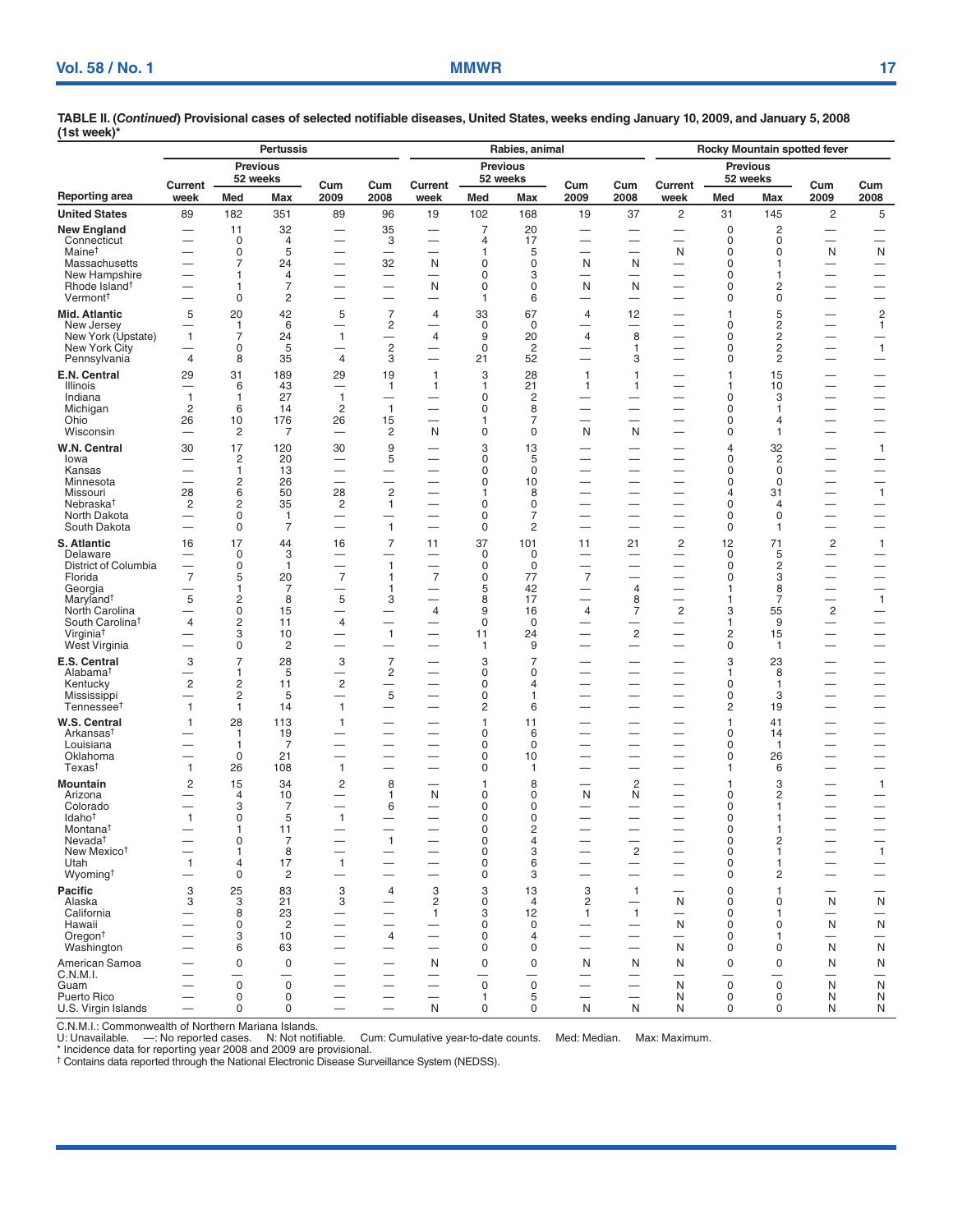|                                                                                                                                                                                           | <b>Salmonellosis</b>                                                                                    |                                                                                 |                                                                       |                                                                                                                                                     |                                                                                                        |                                                                                                                    |                                                                                                          |                                                                                          | Shiga toxin-producing E. coli (STEC) <sup>†</sup>                                                |                                                                                                                         |                                                                                                       |                                                                             | <b>Shigellosis</b>                                        |                                                                                                                               |                                                                                                                                         |
|-------------------------------------------------------------------------------------------------------------------------------------------------------------------------------------------|---------------------------------------------------------------------------------------------------------|---------------------------------------------------------------------------------|-----------------------------------------------------------------------|-----------------------------------------------------------------------------------------------------------------------------------------------------|--------------------------------------------------------------------------------------------------------|--------------------------------------------------------------------------------------------------------------------|----------------------------------------------------------------------------------------------------------|------------------------------------------------------------------------------------------|--------------------------------------------------------------------------------------------------|-------------------------------------------------------------------------------------------------------------------------|-------------------------------------------------------------------------------------------------------|-----------------------------------------------------------------------------|-----------------------------------------------------------|-------------------------------------------------------------------------------------------------------------------------------|-----------------------------------------------------------------------------------------------------------------------------------------|
|                                                                                                                                                                                           | Current                                                                                                 |                                                                                 | <b>Previous</b><br>52 weeks                                           | Cum                                                                                                                                                 |                                                                                                        | Current                                                                                                            | 52 weeks                                                                                                 | <b>Previous</b>                                                                          | Cum                                                                                              |                                                                                                                         | Current                                                                                               |                                                                             | <b>Previous</b><br>52 weeks                               | Cum                                                                                                                           | Cum                                                                                                                                     |
| Reporting area                                                                                                                                                                            | week                                                                                                    | Med                                                                             | Max                                                                   | 2009                                                                                                                                                | Cum<br>2008                                                                                            | week                                                                                                               | Med                                                                                                      | Max                                                                                      | 2009                                                                                             | Cum<br>2008                                                                                                             | week                                                                                                  | Med                                                                         | Max                                                       | 2009                                                                                                                          | 2008                                                                                                                                    |
| <b>United States</b>                                                                                                                                                                      | 336                                                                                                     | 839                                                                             | 1,493                                                                 | 336                                                                                                                                                 | 883                                                                                                    | 28                                                                                                                 | 82                                                                                                       | 251                                                                                      | 28                                                                                               | 72                                                                                                                      | 187                                                                                                   | 421                                                                         | 609                                                       | 187                                                                                                                           | 244                                                                                                                                     |
| <b>New England</b><br>Connecticut<br>Maine <sup>§</sup><br>Massachusetts<br>New Hampshire<br>Rhode Island <sup>§</sup><br>Vermont <sup>§</sup>                                            | $\mathbf{1}$<br>$\overline{\phantom{m}}$<br>$\overline{\phantom{0}}$<br>$\mathbf{1}$                    | 19<br>0<br>3<br>14<br>2<br>2<br>1                                               | 63<br>$\mathbf 0$<br>8<br>52<br>10<br>9<br>7                          | $\overline{1}$<br>—<br>$\overline{\phantom{0}}$<br>—<br>$\overline{\phantom{0}}$<br>$\overline{1}$                                                  | 513<br>484<br>23<br>4<br>1<br>$\mathbf{1}$                                                             | $\overline{\phantom{0}}$<br>$\overline{\phantom{0}}$<br>$\overline{\phantom{0}}$<br>$\overline{\phantom{0}}$       | 3<br>0<br>0<br>1<br>$\mathbf{1}$<br>0<br>0                                                               | 14<br>$\mathbf 0$<br>3<br>11<br>3<br>3<br>3                                              | ▃<br>$\overline{\phantom{0}}$<br>$\overline{\phantom{0}}$                                        | 47<br>44<br>$\mathbf{1}$<br>$\overline{c}$<br>$\qquad \qquad -$<br>$\overline{\phantom{0}}$<br>$\overline{\phantom{0}}$ | $\overline{\phantom{0}}$<br>$\overline{\phantom{0}}$                                                  | $\overline{c}$<br>0<br>0<br>1<br>0<br>0<br>0                                | $\overline{7}$<br>$\mathbf 0$<br>6<br>5<br>1<br>1<br>2    | $\overline{\phantom{0}}$<br>$\overline{\phantom{0}}$<br>—<br>$\overline{\phantom{0}}$<br>$\overline{\phantom{0}}$             | 39<br>38<br>$\overline{\phantom{0}}$<br>$\mathbf{1}$<br>$\qquad \qquad -$<br>$\overline{\phantom{0}}$                                   |
| <b>Mid. Atlantic</b><br>New Jersey<br>New York (Upstate)<br>New York City<br>Pennsylvania                                                                                                 | 13<br>5<br>8                                                                                            | 88<br>13<br>26<br>23<br>27                                                      | 177<br>30<br>60<br>53<br>78                                           | 13<br>$\overline{\phantom{0}}$<br>5<br>8                                                                                                            | 48<br>15<br>3<br>10<br>20                                                                              | $\mathbf{1}$<br>$\mathbf{1}$<br>$\overline{\phantom{0}}$                                                           | 6<br>0<br>3<br>1<br>1                                                                                    | 192<br>3<br>188<br>5<br>8                                                                | 1<br>$\mathbf{1}$<br>$\overline{\phantom{0}}$<br>$\overline{\phantom{0}}$                        | $\overline{c}$<br>1<br>—<br>$\mathbf{1}$                                                                                | 6<br>$\overline{\phantom{0}}$<br>$\overline{\phantom{0}}$<br>6                                        | 44<br>12<br>10<br>13<br>3                                                   | 96<br>38<br>35<br>35<br>23                                | 6<br>$\overline{\phantom{0}}$<br>$\overline{\phantom{0}}$<br>6                                                                | 24<br>14<br>$\overline{\phantom{0}}$<br>5<br>5                                                                                          |
| E.N. Central<br>Illinois<br>Indiana<br>Michigan<br>Ohio<br>Wisconsin                                                                                                                      | 31<br>$\overline{\phantom{0}}$<br>3<br>28<br>$\overline{\phantom{0}}$                                   | 91<br>26<br>9<br>17<br>26<br>14                                                 | 193<br>72<br>53<br>38<br>65<br>50                                     | 31<br>$\overline{\phantom{0}}$<br>$\overline{\phantom{0}}$<br>3<br>28<br>$\overline{\phantom{0}}$                                                   | 76<br>25<br>12<br>24<br>15                                                                             | 1<br>$\overline{\phantom{0}}$<br>$\overline{\phantom{0}}$<br>$\mathbf{1}$<br>$\overline{\phantom{0}}$              | 11<br>1<br>$\mathbf{1}$<br>$\overline{c}$<br>3<br>4                                                      | 74<br>10<br>14<br>43<br>17<br>20                                                         | 1<br>$\overline{\phantom{0}}$<br>$\overline{\phantom{0}}$<br>$\mathbf{1}$<br>—                   | 9<br>$\overline{\phantom{0}}$<br>4<br>—<br>5                                                                            | 41<br>$\mathbf{1}$<br>$\overline{\phantom{0}}$<br>40<br>$\overline{\phantom{0}}$                      | 78<br>19<br>10<br>3<br>40<br>8                                              | 121<br>34<br>39<br>20<br>80<br>33                         | 41<br>$\mathbf{1}$<br>40<br>$\overline{\phantom{0}}$                                                                          | 44<br>16<br>5<br>$\mathbf{1}$<br>17<br>5                                                                                                |
| W.N. Central<br>lowa<br>Kansas<br>Minnesota<br>Missouri<br>Nebraska§<br>North Dakota<br>South Dakota                                                                                      | 19<br>3<br>$\overline{\phantom{0}}$<br>13<br>$\overline{2}$<br>$\overline{\phantom{0}}$<br>$\mathbf{1}$ | 49<br>8<br>$\overline{7}$<br>13<br>14<br>4<br>$\mathbf 0$<br>2                  | 151<br>16<br>31<br>70<br>48<br>13<br>$\overline{7}$<br>9              | 19<br>3<br>$\overline{\phantom{0}}$<br>13<br>$\overline{c}$<br>$\overline{\phantom{0}}$<br>$\mathbf{1}$                                             | 13<br>$\overline{4}$<br>$\mathbf{1}$<br>—<br>$\overline{7}$<br>$\mathbf{1}$<br>—<br>—                  | $\overline{c}$<br>$\overline{\phantom{0}}$<br>$\mathbf{1}$<br>$\mathbf{1}$<br>$\overline{\phantom{0}}$<br>—        | 12<br>2<br>$\mathbf{1}$<br>3<br>$\overline{\mathbf{c}}$<br>$\overline{c}$<br>$\mathbf 0$<br>$\mathbf{1}$ | 59<br>21<br>7<br>21<br>11<br>29<br>$\mathbf{1}$<br>4                                     | $\overline{2}$<br>—<br>1<br>-<br>$\mathbf{1}$<br>—<br>-                                          | 3<br>3<br>$\overline{\phantom{0}}$<br>$\overline{\phantom{0}}$<br>—                                                     | $\overline{c}$<br>—<br>1<br>—<br>$\mathbf{1}$<br>$\overline{\phantom{0}}$<br>$\overline{\phantom{0}}$ | 16<br>3<br>1<br>5<br>3<br>0<br>0<br>$\mathbf 0$                             | 39<br>11<br>5<br>25<br>14<br>3<br>5<br>9                  | $\overline{c}$<br>—<br>$\mathbf{1}$<br>$\mathbf{1}$<br>—<br>$\overline{\phantom{0}}$                                          | 5<br>$\overline{\phantom{0}}$<br>$\overline{4}$<br>—<br>—<br>$\mathbf{1}$                                                               |
| S. Atlantic<br>Delaware<br>District of Columbia<br>Florida<br>Georgia<br>Maryland <sup>§</sup><br>North Carolina<br>South Carolina <sup>§</sup><br>Virginia <sup>§</sup><br>West Virginia | 191<br>$\overline{\phantom{0}}$<br>68<br>18<br>8<br>92<br>5                                             | 241<br>$\overline{c}$<br>$\mathbf{1}$<br>100<br>42<br>13<br>23<br>18<br>18<br>3 | 457<br>9<br>$\overline{4}$<br>174<br>86<br>36<br>106<br>55<br>42<br>6 | 191<br>$\overline{\phantom{0}}$<br>68<br>18<br>8<br>92<br>5<br>—<br>$\overline{\phantom{0}}$                                                        | 113<br>$\mathbf{1}$<br>68<br>13<br>10<br>—<br>6<br>3<br>12                                             | 19<br>$\overline{\phantom{0}}$<br>$\overline{7}$<br>3<br>9<br>$\overline{\phantom{0}}$<br>$\overline{\phantom{0}}$ | 13<br>0<br>0<br>$\overline{\mathbf{c}}$<br>1<br>$\overline{2}$<br>1<br>1<br>3<br>0                       | 50<br>2<br>$\mathbf{1}$<br>11<br>$\overline{7}$<br>10<br>19<br>$\overline{4}$<br>25<br>3 | 19<br>$\overline{\phantom{0}}$<br>$\overline{\phantom{0}}$<br>$\overline{7}$<br>3<br>9<br>—<br>— | $\overline{7}$<br>1<br>1<br>4<br>$\overline{\phantom{0}}$<br>$\mathbf{1}$                                               | 54<br>$\overline{\phantom{0}}$<br>12<br>10<br>5<br>26<br>$\mathbf{1}$<br>—<br>—                       | 58<br>0<br>0<br>14<br>20<br>$\overline{c}$<br>3<br>9<br>$\overline{4}$<br>0 | 100<br>1<br>3<br>34<br>48<br>8<br>27<br>32<br>26<br>3     | 54<br>$\overline{\phantom{0}}$<br>12<br>10<br>5<br>26<br>$\mathbf{1}$<br>$\overline{\phantom{0}}$<br>$\overline{\phantom{0}}$ | 48<br>$\overline{\phantom{m}}$<br>$\overline{\phantom{0}}$<br>26<br>14<br>$\mathbf{1}$<br>$\overline{\phantom{0}}$<br>6<br>$\mathbf{1}$ |
| E.S. Central<br>Alabama <sup>§</sup><br>Kentucky<br>Mississippi<br>Tennessee§                                                                                                             | 14<br>8<br>6                                                                                            | 58<br>14<br>9<br>14<br>14                                                       | 138<br>47<br>18<br>57<br>60                                           | 14<br>-<br>8<br>6                                                                                                                                   | 34<br>15<br>7<br>$\overline{7}$<br>5                                                                   | —<br>—<br>$\overline{\phantom{0}}$                                                                                 | 5<br>1<br>1<br>0<br>2                                                                                    | 21<br>17<br>7<br>$\overline{c}$<br>$\overline{7}$                                        | $\overline{\phantom{0}}$<br><u>—</u><br>$\overline{\phantom{0}}$<br>$\overline{\phantom{0}}$     | $\overline{4}$<br>$\overline{c}$<br>1<br>$\mathbf{1}$                                                                   | 6<br>$\overline{\phantom{0}}$<br>$\mathbf{1}$<br>5                                                    | 35<br>$\overline{7}$<br>3<br>5<br>17                                        | 67<br>18<br>24<br>18<br>44                                | 6<br>$\overline{\phantom{0}}$<br>$\mathbf{1}$<br>$\overline{\phantom{0}}$<br>5                                                | 47<br>14<br>$\overline{7}$<br>17<br>9                                                                                                   |
| W.S. Central<br>Arkansas§<br>Louisiana<br>Oklahoma<br>Texas§                                                                                                                              | $\mathbf{1}$<br>$\mathbf{1}$                                                                            | 128<br>11<br>17<br>14<br>91                                                     | 265<br>40<br>50<br>36<br>179                                          | $\mathbf{1}$<br>-<br>$\mathbf{1}$<br>—                                                                                                              | 9<br>-<br>6<br>$\overline{\phantom{0}}$<br>3                                                           | —<br>$\overline{\phantom{0}}$<br>$\overline{\phantom{0}}$                                                          | 6<br>1<br>0<br>$\mathbf{1}$<br>5                                                                         | 27<br>3<br>$\mathbf{1}$<br>19<br>12                                                      | $\overline{\phantom{0}}$<br>$\overline{\phantom{0}}$                                             | $\overbrace{\phantom{12333}}$<br>$\overline{\phantom{0}}$<br>$\overline{\phantom{0}}$                                   | 51<br>$\overline{\phantom{0}}$<br>51                                                                  | 92<br>11<br>11<br>3<br>62                                                   | 215<br>27<br>25<br>11<br>188                              | 51<br>-<br>$\overline{\phantom{0}}$<br>$\overline{\phantom{0}}$<br>51                                                         | 5<br>-<br>$\overline{4}$<br>$\overline{\phantom{0}}$<br>$\mathbf{1}$                                                                    |
| <b>Mountain</b><br>Arizona<br>Colorado<br>Idaho <sup>§</sup><br>Montana§<br>Nevada <sup>§</sup><br>New Mexico <sup>§</sup><br>Utah<br>Wyoming§                                            | 11<br>6<br>$\overline{c}$<br>3                                                                          | 59<br>19<br>12<br>3<br>2<br>3<br>6<br>6<br>1                                    | 110<br>45<br>43<br>14<br>8<br>9<br>33<br>19<br>$\overline{4}$         | 11<br>6<br>$\overline{\phantom{0}}$<br>$\overline{c}$<br>—<br>3<br>$\overline{\phantom{0}}$<br>$\overline{\phantom{0}}$<br>$\overline{\phantom{0}}$ | 34<br>12<br>5<br>2<br>$\overline{\phantom{0}}$<br>5<br>$\overline{7}$<br>$\overline{\phantom{0}}$<br>3 | $\overline{\phantom{0}}$<br>$\overline{\phantom{0}}$<br>$\overline{\phantom{0}}$                                   | 10<br>-1<br>3<br>2<br>0<br>0<br>$\mathbf{1}$<br>1<br>0                                                   | 39<br>5<br>18<br>15<br>3<br>2<br>6<br>9<br>$\mathbf{1}$                                  | <u>—</u><br>—<br>—<br>$\overline{\phantom{0}}$                                                   | $\overline{\phantom{0}}$<br>$\overline{\phantom{0}}$                                                                    | 18<br>14<br>—<br>$\overline{\phantom{0}}$<br>4<br>$\overline{\phantom{0}}$                            | 20<br>10<br>2<br>0<br>0<br>4<br>1<br>1<br>0                                 | 53<br>34<br>11<br>2<br>1<br>13<br>10<br>3<br>$\mathbf{1}$ | 18<br>14<br>4<br>$\overline{\phantom{0}}$<br>$\overline{\phantom{0}}$<br>$\overline{\phantom{0}}$                             | 13<br>9<br>$\mathbf{1}$<br>-<br>—<br>$\sqrt{2}$<br>$\mathbf 1$                                                                          |
| Pacific<br>Alaska<br>California<br>Hawaii<br>Oregon <sup>§</sup><br>Washington                                                                                                            | 55<br>$\mathbf{1}$<br>44<br>8<br>$\overline{c}$<br>$\overline{\phantom{0}}$                             | 112<br>$\mathbf{1}$<br>81<br>4<br>$\overline{7}$<br>12                          | 523<br>4<br>507<br>15<br>20<br>71                                     | 55<br>$\overline{1}$<br>44<br>8<br>$\overline{c}$                                                                                                   | 43<br>$\overline{1}$<br>28<br>5<br>9                                                                   | 5<br>5<br>—                                                                                                        | 10<br>0<br>6<br>0<br>1<br>2                                                                              | 48<br>$\mathbf{1}$<br>39<br>$\overline{2}$<br>8<br>15                                    | 5<br>—<br>5<br>—<br>$\overline{\phantom{0}}$                                                     | $\overline{\phantom{0}}$<br>$\overline{\phantom{0}}$                                                                    | 9<br>$\overline{\phantom{0}}$<br>$\overline{7}$<br>—<br>$\overline{c}$<br>$\overline{\phantom{0}}$    | 29<br>0<br>26<br>1<br>1<br>2                                                | 82<br>$\overline{1}$<br>74<br>3<br>10<br>9                | 9<br>$\overline{\phantom{0}}$<br>$\overline{\mathcal{I}}$<br>$\overline{\phantom{0}}$<br>$\overline{c}$<br>$\qquad \qquad$    | 19<br>$\overbrace{\phantom{1232211}}$<br>14<br>$\sqrt{2}$<br>3<br>$\overline{\phantom{0}}$                                              |
| American Samoa<br>C.N.M.I.<br>Guam<br>Puerto Rico<br>U.S. Virgin Islands                                                                                                                  |                                                                                                         | $\mathbf 0$<br>$\mathbf 0$<br>10<br>0                                           | $\mathbf{1}$<br>—<br>$\sqrt{2}$<br>29<br>$\mathbf 0$                  | $\overline{\phantom{0}}$                                                                                                                            | $\overline{\phantom{0}}$<br>6                                                                          | $\overline{\phantom{0}}$<br>$\qquad \qquad -$<br>$\overline{\phantom{0}}$                                          | $\mathbf 0$<br>$\mathbf 0$<br>0<br>0                                                                     | $\mathbf 0$<br>—<br>$\mathbf 0$<br>1<br>0                                                | —                                                                                                |                                                                                                                         | $\overline{\phantom{0}}$<br>$\overline{\phantom{0}}$                                                  | $\mathbf 0$<br>0<br>0<br>0                                                  | $\mathbf 0$<br>$\overline{\phantom{0}}$<br>3<br>4<br>0    |                                                                                                                               | $\mathbf{1}$<br>$\overline{\phantom{0}}$<br>$\equiv$                                                                                    |

C.N.M.I.: Commonwealth of Northern Mariana Islands.<br>U: Unavailable. —: No reported cases. N: Not notifiable. Cum: Cumulative year-to-date counts. Med: Median. Max: Maximum.<br>\* Incidence data for reportin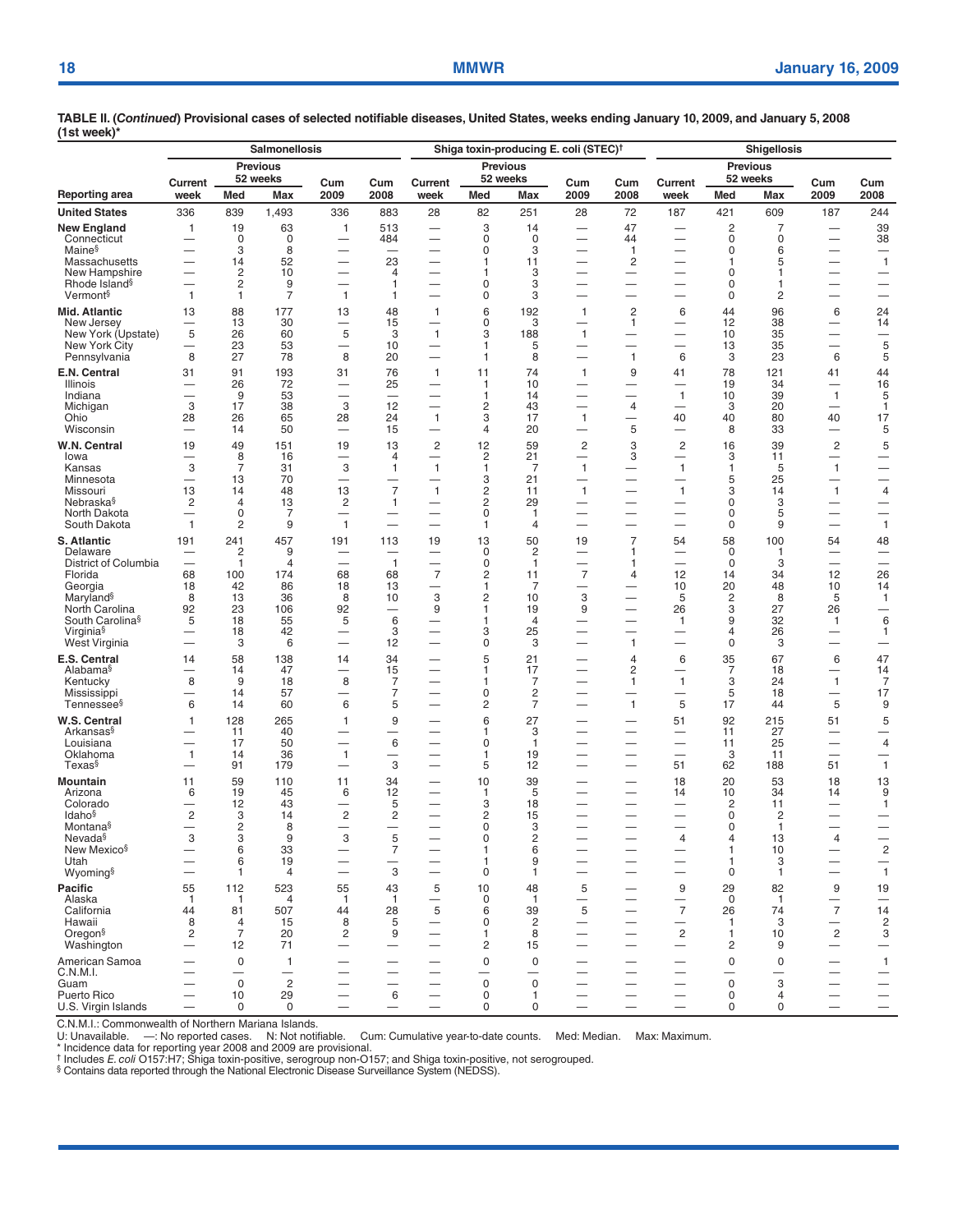| <b>ISL WCCK</b>                                      |                                                      |                                         |                                         | Streptococcal diseases, invasive, group A          |                                                      |                                                      |                                         | Age <5 years                   | Streptococcus pneumoniae, invasive disease, nondrug resistant <sup>†</sup> |                                                      |
|------------------------------------------------------|------------------------------------------------------|-----------------------------------------|-----------------------------------------|----------------------------------------------------|------------------------------------------------------|------------------------------------------------------|-----------------------------------------|--------------------------------|----------------------------------------------------------------------------|------------------------------------------------------|
|                                                      | Current                                              | <b>Previous</b><br>52 weeks             |                                         | Cum                                                | Cum                                                  | Current                                              | <b>Previous</b><br>52 weeks             |                                | Cum                                                                        | Cum                                                  |
| Reporting area                                       | week                                                 | Med                                     | Max                                     | 2009                                               | 2008                                                 | week                                                 | Med                                     | Max                            | 2009                                                                       | 2008                                                 |
| <b>United States</b>                                 | 63                                                   | 87                                      | 181                                     | 63                                                 | 89                                                   | 15                                                   | 33                                      | 55                             | 15                                                                         | 33                                                   |
| <b>New England</b>                                   |                                                      | 5                                       | 31                                      |                                                    | $\boldsymbol{9}$                                     | $\overline{\phantom{0}}$                             | $\mathbf{1}$                            | 11                             | —                                                                          | $\sqrt{2}$                                           |
| Connecticut<br>Maine <sup>§</sup>                    | —                                                    | 0<br>0                                  | 26<br>3                                 |                                                    |                                                      | —<br>—                                               | 0<br>0                                  | 11<br>1                        | —<br>—                                                                     | -                                                    |
| Massachusetts                                        |                                                      | $\overline{c}$                          | 8                                       |                                                    | $\overline{7}$                                       | $\overline{\phantom{0}}$                             | $\mathbf 0$                             | 5                              |                                                                            | 1                                                    |
| New Hampshire                                        | —                                                    | $\mathbf 0$                             | $\overline{c}$                          | $\overline{\phantom{0}}$                           | $\sqrt{2}$                                           | $\overline{\phantom{0}}$                             | $\mathbf 0$                             | 1                              | —                                                                          | 1                                                    |
| Rhode Island <sup>§</sup><br>Vermont <sup>§</sup>    |                                                      | 0<br>$\mathbf 0$                        | 9<br>3                                  |                                                    | $\overline{\phantom{0}}$<br>$\overline{\phantom{0}}$ | —                                                    | $\mathbf 0$<br>$\pmb{0}$                | $\overline{2}$<br>$\mathbf{1}$ | -                                                                          |                                                      |
| Mid. Atlantic                                        | 4                                                    | 18                                      | 43                                      | 4                                                  | 14                                                   | 1                                                    | 3                                       | 12                             | 1                                                                          | 6                                                    |
| New Jersey                                           | —                                                    | 2                                       | 11                                      |                                                    | 3                                                    |                                                      | 1                                       | $\overline{4}$                 | --                                                                         | 3                                                    |
| New York (Upstate)                                   | $\mathbf{1}$                                         | 6                                       | 17                                      | $\mathbf{1}$                                       | 1                                                    | 1                                                    | 2                                       | 11                             | $\mathbf{1}$                                                               | $\overline{\phantom{0}}$                             |
| New York City<br>Pennsylvania                        | $\overline{\phantom{0}}$<br>3                        | 4<br>$\overline{7}$                     | 10<br>16                                | —<br>3                                             | 4<br>6                                               | N                                                    | $\mathbf 0$<br>$\mathbf 0$              | 6<br>$\mathsf 0$               | $\overline{\phantom{0}}$<br>N                                              | 3<br>N                                               |
|                                                      | 9                                                    |                                         |                                         | 9                                                  |                                                      | 5                                                    | 5                                       |                                | 5                                                                          | 9                                                    |
| E.N. Central<br>Illinois                             | $\overline{\phantom{0}}$                             | 15<br>$\overline{4}$                    | 42<br>16                                | —                                                  | 10<br>$\overline{4}$                                 | $\overline{\phantom{0}}$                             | 1                                       | 15<br>5                        | $\overline{\phantom{0}}$                                                   | 3                                                    |
| Indiana                                              | $\overline{\phantom{0}}$                             | $\overline{c}$                          | 9                                       | —                                                  | 1                                                    | $\overline{\phantom{0}}$                             | 0                                       | 5                              | -                                                                          |                                                      |
| Michigan                                             |                                                      | 3                                       | 10                                      |                                                    | 2                                                    | 1                                                    | 1                                       | 5                              | $\mathbf{1}$                                                               | 4                                                    |
| Ohio<br>Wisconsin                                    | 9                                                    | 5<br>1                                  | 14<br>10                                | 9<br>—                                             | 3<br>$\overline{\phantom{0}}$                        | 4                                                    | 1<br>1                                  | 4<br>4                         | 4<br>$\overline{\phantom{a}}$                                              | 1<br>1                                               |
| W.N. Central                                         |                                                      | 5                                       | 39                                      |                                                    |                                                      |                                                      | $\overline{c}$                          |                                |                                                                            |                                                      |
| lowa                                                 | 5                                                    | 0                                       | $\mathbf 0$                             | 5<br>-                                             | $\sqrt{2}$<br>$\overline{\phantom{0}}$               | 2<br>$\overline{\phantom{0}}$                        | $\mathbf 0$                             | 11<br>$\mathbf 0$              | $\mathsf{2}\,$                                                             | 4                                                    |
| Kansas                                               | 1                                                    | $\mathbf 0$                             | 5                                       | $\mathbf{1}$                                       | $\overline{\phantom{0}}$                             | 1                                                    | $\mathbf 0$                             | 3                              | $\mathbf{1}$                                                               | —                                                    |
| Minnesota                                            | -                                                    | 0                                       | 35                                      |                                                    | $\overline{\phantom{0}}$                             |                                                      | 0                                       | 9                              |                                                                            |                                                      |
| Missouri<br>Nebraska§                                | $\overline{c}$<br>$\overline{\mathbf{c}}$            | 2<br>1                                  | 10<br>3                                 | $\overline{\mathbf{c}}$<br>$\overline{\mathbf{c}}$ | $\sqrt{2}$<br>$\overline{\phantom{0}}$               | 1<br>$\overline{\phantom{0}}$                        | 1<br>0                                  | 2<br>1                         | $\overline{1}$<br>—                                                        | $\frac{2}{2}$                                        |
| North Dakota                                         | $\overline{\phantom{0}}$                             | 0                                       | 3                                       | $\overline{\phantom{0}}$                           | $\overline{\phantom{0}}$                             | $\overline{\phantom{0}}$                             | $\mathbf 0$                             | $\overline{\mathbf{c}}$        | —                                                                          | $\overline{\phantom{0}}$                             |
| South Dakota                                         | $\overline{\phantom{0}}$                             | $\mathbf 0$                             | $\overline{c}$                          | —                                                  | $\overline{\phantom{0}}$                             | —                                                    | $\mathbf 0$                             | $\mathbf{1}$                   |                                                                            |                                                      |
| S. Atlantic                                          | 28                                                   | 21                                      | 37                                      | 28                                                 | 28                                                   | $\overline{7}$                                       | 6                                       | 16                             | $\overline{\phantom{a}}$                                                   | 4                                                    |
| Delaware                                             | $\overline{\phantom{0}}$                             | $\mathbf 0$                             | $\overline{2}$                          | —                                                  | -                                                    | $\overline{\phantom{0}}$                             | $\mathbf 0$                             | 0                              | —                                                                          | -                                                    |
| District of Columbia<br>Florida                      | $\overline{\phantom{0}}$<br>9                        | 0<br>5                                  | $\overline{4}$<br>10                    | 9                                                  | $\sqrt{2}$<br>5                                      | —<br>$\overline{c}$                                  | $\mathbf 0$<br>1                        | 1<br>4                         | $\overline{\phantom{0}}$<br>$\overline{c}$                                 |                                                      |
| Georgia                                              | 9                                                    | 4                                       | 14                                      | 9                                                  | 8                                                    | $\overline{c}$                                       | 1                                       | 4                              | $\overline{c}$                                                             | —                                                    |
| Maryland <sup>§</sup>                                | 5                                                    | 4                                       | 8                                       | 5                                                  | 6                                                    | 3                                                    | 1                                       | 5                              | 3                                                                          | $\sqrt{2}$                                           |
| North Carolina                                       | 3                                                    | 2                                       | 10                                      | 3                                                  |                                                      | N                                                    | $\mathbf 0$                             | 0                              | N                                                                          | N                                                    |
| South Carolina <sup>§</sup><br>Virginia <sup>§</sup> | 1<br>1                                               | 1<br>3                                  | 4<br>9                                  | 1<br>1                                             | 5<br>$\mathbf{1}$                                    | $\overline{\phantom{0}}$<br>$\overline{\phantom{0}}$ | 1<br>$\mathbf 0$                        | 5<br>6                         |                                                                            | 2<br>-                                               |
| West Virginia                                        |                                                      | 0                                       | 3                                       |                                                    | $\mathbf{1}$                                         |                                                      | $\mathbf 0$                             | 1                              |                                                                            |                                                      |
| E.S. Central                                         | $\overline{c}$                                       | 3                                       | 9                                       | $\overline{c}$                                     | $\mathbf{1}$                                         | $\overline{\phantom{0}}$                             | $\overline{c}$                          | 6                              | $\overline{\phantom{0}}$                                                   | -                                                    |
| Alabama <sup>§</sup>                                 | N                                                    | 0                                       | 0                                       | N                                                  | Ν                                                    | N                                                    | $\pmb{0}$                               | 0                              | N                                                                          | N                                                    |
| Kentucky                                             | —                                                    | 1                                       | 3                                       | --                                                 | -                                                    | N                                                    | $\mathbf 0$                             | 0                              | N                                                                          | N                                                    |
| Mississippi<br>Tennessee§                            | N<br>$\overline{c}$                                  | 0<br>3                                  | $\mathbf 0$<br>6                        | N<br>2                                             | N<br>1                                               | $\overline{\phantom{0}}$<br>$\overline{\phantom{0}}$ | $\mathbf 0$<br>1                        | 3<br>5                         | $\overline{\phantom{0}}$                                                   |                                                      |
| W.S. Central                                         | 8                                                    | 9                                       | 27                                      | 8                                                  | $\sqrt{2}$                                           |                                                      | 5                                       | 13                             |                                                                            | 1                                                    |
| Arkansas§                                            | $\overline{\phantom{0}}$                             | 0                                       | $\overline{c}$                          | —                                                  | $\overline{\phantom{0}}$                             |                                                      | 0                                       | $\overline{c}$                 | $\overline{\phantom{0}}$                                                   |                                                      |
| Louisiana                                            | $\overline{\phantom{0}}$                             | 0                                       | $\overline{c}$                          | $\overline{\phantom{0}}$                           | $\mathbf{1}$                                         |                                                      | 0                                       | 2                              | —                                                                          | 1                                                    |
| Oklahoma<br>Texas <sup>§</sup>                       | $\overline{7}$                                       | 2                                       | 8                                       | $\overline{7}$                                     | 1                                                    | —                                                    | 1                                       | 3                              |                                                                            |                                                      |
|                                                      | 1                                                    | 6                                       | 20                                      | 1                                                  | —                                                    | —                                                    | 3                                       | 13                             | —                                                                          |                                                      |
| <b>Mountain</b><br>Arizona                           | 2<br>$\overline{\mathbf{c}}$                         | 10<br>3                                 | 20<br>9                                 | $\overline{c}$<br>$\overline{c}$                   | 22<br>$\overline{7}$                                 |                                                      | 4<br>$\overline{\mathbf{c}}$            | 13<br>8                        |                                                                            | $\overline{7}$<br>4                                  |
| Colorado                                             | —                                                    | 2                                       | 8                                       | $\overline{\phantom{0}}$                           | 6                                                    | —                                                    | 1                                       | $\overline{4}$                 |                                                                            | 3                                                    |
| Idaho <sup>§</sup>                                   |                                                      | $\Omega$                                | $\overline{2}$                          |                                                    | -                                                    |                                                      | $\Omega$                                | -1                             |                                                                            |                                                      |
| Montana§<br>Nevada§                                  | N<br>—                                               | $\mathbf 0$<br>0                        | 0<br>1                                  | N<br>-                                             | Ν<br>1                                               | ${\sf N}$                                            | 0<br>0                                  | 1<br>$\mathsf 0$               | $\mathsf{N}$                                                               | N                                                    |
| New Mexico <sup>§</sup>                              |                                                      | $\mathbf{1}$                            | 8                                       | —                                                  | $\overline{7}$                                       | $\overline{\phantom{0}}$                             | $\pmb{0}$                               | 3                              | —                                                                          |                                                      |
| Utah                                                 | $\overline{\phantom{0}}$                             | 1                                       | 4                                       | $\overline{\phantom{0}}$                           | 1                                                    | $\overline{\phantom{0}}$                             | 0                                       | 4                              | $\overline{\phantom{0}}$                                                   |                                                      |
| Wyoming§                                             | $\overline{\phantom{0}}$                             | 0                                       | $\overline{2}$                          | —                                                  | —                                                    | $\overline{\phantom{0}}$                             | $\mathbf 0$                             | 1                              | -                                                                          |                                                      |
| Pacific                                              | 5                                                    | 3                                       | 8                                       | 5                                                  | $\mathbf{1}$                                         | $\overline{\phantom{0}}$                             | 0                                       | $\overline{c}$                 | -                                                                          | $\overline{\phantom{0}}$                             |
| Alaska<br>California                                 | 1                                                    | $\mathbf{1}$<br>$\mathbf 0$             | 4<br>0                                  | 1                                                  | $\qquad \qquad -$<br>—                               | N<br>N                                               | 0<br>$\mathbf 0$                        | 0<br>0                         | N<br>N                                                                     | N<br>N                                               |
| Hawaii                                               | —<br>$\overline{4}$                                  | 2                                       | 8                                       | $\overbrace{\phantom{13333}}$<br>4                 | $\mathbf{1}$                                         | $\overline{\phantom{0}}$                             | 0                                       | 2                              | -                                                                          |                                                      |
| Oregon <sup>§</sup>                                  | N                                                    | 0                                       | $\mathbf 0$                             | N                                                  | N                                                    | N                                                    | 0                                       | 0                              | N                                                                          | N                                                    |
| Washington                                           | N                                                    | 0                                       | $\mathbf 0$                             | N                                                  | N                                                    | N                                                    | $\mathbf 0$                             | 0                              | N                                                                          | N                                                    |
| American Samoa                                       |                                                      | $\mathbf 0$                             | 12                                      |                                                    |                                                      | N                                                    | 0                                       | 0                              | N                                                                          | N                                                    |
| C.N.M.I.<br>Guam                                     | $\overline{\phantom{0}}$<br>$\overline{\phantom{0}}$ | $\overline{\phantom{0}}$<br>$\mathbf 0$ | $\overline{\phantom{0}}$<br>$\mathbf 0$ | $\overline{\phantom{0}}$                           | $\overline{\phantom{0}}$<br>$\overline{\phantom{0}}$ | $\overline{\phantom{0}}$<br>$\overline{\phantom{0}}$ | $\overline{\phantom{0}}$<br>$\mathsf 0$ | $\overline{\phantom{0}}$<br>0  | $\overline{\phantom{0}}$<br>—                                              | $\overline{\phantom{0}}$<br>$\overline{\phantom{0}}$ |
| Puerto Rico                                          | N                                                    | $\mathbf 0$                             | $\mathbf 0$                             | N                                                  | N                                                    | N                                                    | 0                                       | 0                              | N                                                                          | N                                                    |
| U.S. Virgin Islands                                  |                                                      | 0                                       | 0                                       | $\overline{\phantom{0}}$                           |                                                      | N                                                    | 0                                       | 0                              | N                                                                          | N                                                    |

C.N.M.I.: Commonwealth of Northern Mariana Islands.<br>U: Unavailable. —: No reported cases. N: Not notifiable. Cum: Cumulative year-to-date counts. Med: Median. Max: Maximum.<br>\* Incidence data for reportin (NNDSS event code 11717). § Contains data reported through the National Electronic Disease Surveillance System (NEDSS).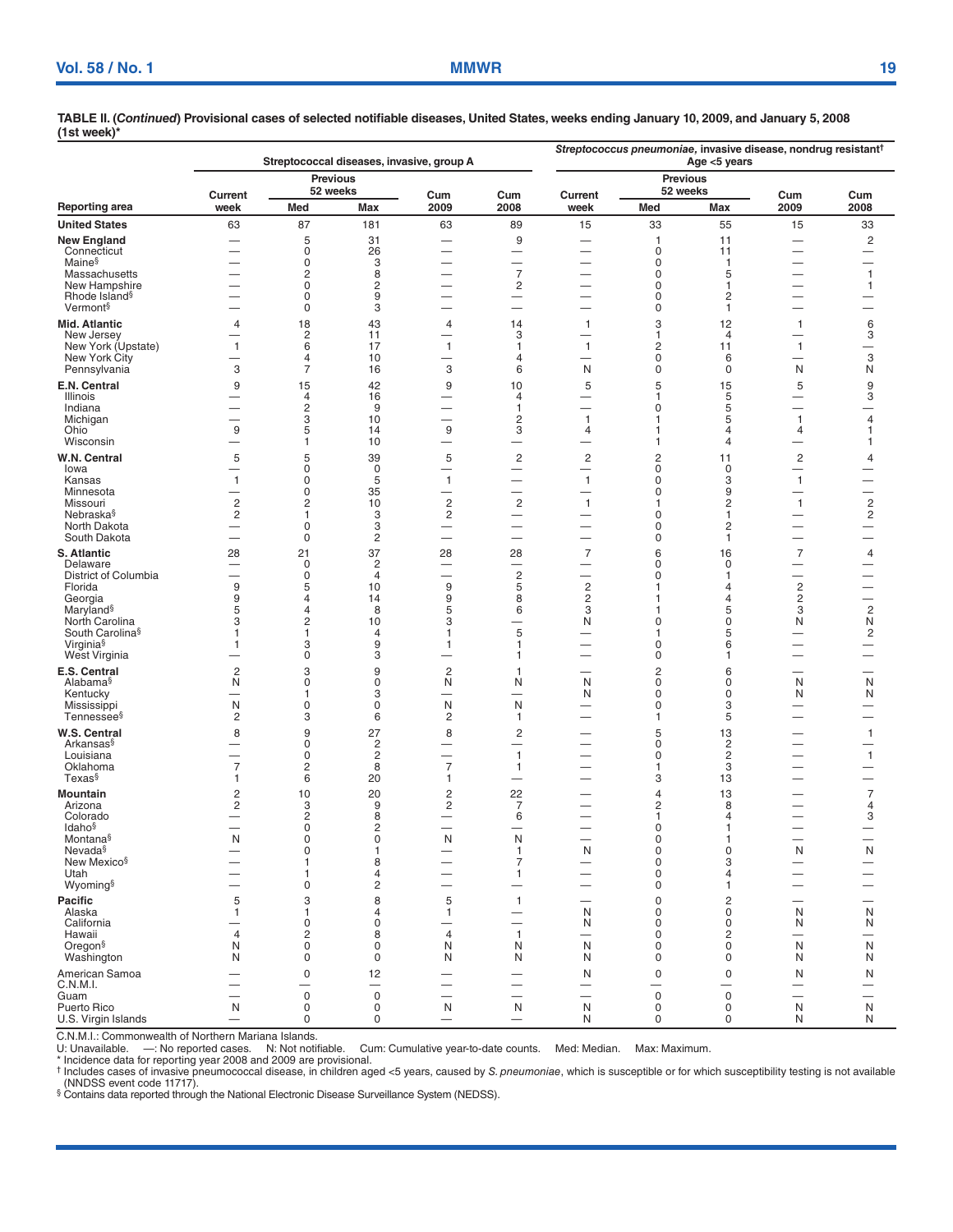|                                                   |                                                      |                               |                                  |                               |                                                      | Streptococcus pneumoniae, invasive disease, drug resistant <sup>†</sup> |                            |                               |                               |                               |                                                      |                            |                                 |                                                      |                                               |
|---------------------------------------------------|------------------------------------------------------|-------------------------------|----------------------------------|-------------------------------|------------------------------------------------------|-------------------------------------------------------------------------|----------------------------|-------------------------------|-------------------------------|-------------------------------|------------------------------------------------------|----------------------------|---------------------------------|------------------------------------------------------|-----------------------------------------------|
|                                                   |                                                      |                               | All ages                         |                               |                                                      |                                                                         |                            | Aged <5 years                 |                               |                               |                                                      |                            | Syphilis, primary and secondary |                                                      |                                               |
|                                                   |                                                      |                               | <b>Previous</b>                  |                               |                                                      |                                                                         |                            | <b>Previous</b>               |                               |                               |                                                      |                            | <b>Previous</b>                 |                                                      |                                               |
|                                                   | Current                                              |                               | 52 weeks                         | Cum                           | Cum                                                  | Current                                                                 |                            | 52 weeks                      | Cum                           | Cum                           | Current                                              |                            | 52 weeks                        | Cum                                                  | Cum                                           |
| Reporting area                                    | week                                                 | Med                           | Max                              | 2009                          | 2008                                                 | week                                                                    | Med                        | Max                           | 2009                          | 2008                          | week                                                 | Med                        | Max                             | 2009                                                 | 2008                                          |
| <b>United States</b>                              | 64                                                   | 54                            | 105                              | 64                            | 89                                                   | 4                                                                       | 8                          | 23                            | $\overline{4}$                | 10                            | 97                                                   | 238                        | 300                             | 97                                                   | 164                                           |
| <b>New England</b>                                | $\mathbf{1}$                                         | $\mathbf{1}$                  | 48                               | 1                             | $\overline{\mathbf{c}}$                              | —                                                                       | $\mathbf 0$                | 5                             |                               |                               | 3                                                    | 5                          | 14                              | 3                                                    | 4                                             |
| Connecticut<br>Maine <sup>§</sup>                 | -                                                    | 0<br>0                        | 48<br>$\overline{c}$             | —                             | —<br>$\mathbf{1}$                                    | —                                                                       | 0<br>0                     | 5<br>1                        | $\overline{\phantom{0}}$      | $\overline{\phantom{0}}$      | -<br>$\overline{\phantom{0}}$                        | 0<br>0                     | 3<br>2                          | —<br>$\overline{\phantom{0}}$                        | $\overline{\phantom{m}}$                      |
| Massachusetts                                     | -                                                    | 0                             | 0                                | —                             | —                                                    | $\overline{\phantom{0}}$                                                | 0                          | $\mathbf 0$                   | —                             | $\overline{\phantom{0}}$      | 3                                                    | 4                          | 11                              | 3                                                    | $\sqrt{2}$                                    |
| New Hampshire                                     | $\overline{\phantom{0}}$                             | $\mathbf 0$                   | $\mathbf 0$                      | —                             | $\overline{\phantom{0}}$                             | $\overline{\phantom{0}}$                                                | $\mathbf 0$                | $\mathbf 0$                   | —                             | $\overline{\phantom{0}}$      | —                                                    | $\mathbf 0$                | $\overline{c}$                  | $\overline{\phantom{0}}$                             | $\mathbf{1}$                                  |
| Rhode Island <sup>§</sup><br>Vermont <sup>§</sup> | $\mathbf{1}$                                         | $\mathbf 0$<br>0              | $\overline{c}$<br>$\overline{c}$ | $\mathbf{1}$                  | $\mathbf{1}$                                         |                                                                         | 0<br>0                     | 1<br>1                        |                               |                               | $\overline{\phantom{0}}$<br>$\overline{\phantom{0}}$ | $\mathbf 0$<br>0           | 5<br>$\overline{c}$             | $\overline{\phantom{0}}$                             | 1                                             |
| Mid. Atlantic                                     |                                                      | 4                             | 13                               |                               | $\overline{7}$                                       | $\overline{\phantom{0}}$                                                | $\mathbf 0$                | $\overline{c}$                |                               |                               | 4                                                    | 33                         | 53                              | 4                                                    | 21                                            |
| New Jersey                                        |                                                      | 0                             | 0                                | —                             | —                                                    | -                                                                       | 0                          | 0                             |                               |                               | -                                                    | $\overline{4}$             | 10                              | -                                                    | $\mathbf{1}$                                  |
| New York (Upstate)                                | $\overline{\phantom{0}}$                             | 1                             | 4                                |                               | $\overline{\phantom{0}}$                             |                                                                         | 0                          | 1                             | $\overline{\phantom{0}}$      | $\overline{\phantom{0}}$      |                                                      | 3                          | 7                               |                                                      | $\overline{\phantom{m}}$                      |
| New York City<br>Pennsylvania                     | $\overline{\phantom{a}}$<br>$\overline{\phantom{0}}$ | -1<br>1                       | 6<br>9                           |                               | $\mathbf{1}$<br>6                                    | $\overline{\phantom{0}}$<br>$\overline{\phantom{0}}$                    | 0<br>0                     | $\mathbf 0$<br>$\overline{c}$ |                               | $\overline{\phantom{0}}$      | $\overline{4}$                                       | 20<br>5                    | 36<br>12                        | $\overline{\phantom{0}}$<br>$\overline{4}$           | 17<br>3                                       |
| E.N. Central                                      | 18                                                   | 12                            | 41                               | 18                            | 25                                                   | 1                                                                       | $\overline{c}$             | $\overline{7}$                | $\mathbf{1}$                  | 3                             | 17                                                   | 22                         | 37                              | 17                                                   | 33                                            |
| Illinois                                          | $\overline{\phantom{0}}$                             | 0                             | 10                               | $\overline{\phantom{0}}$      | 16                                                   |                                                                         | 0                          | $\overline{c}$                | —                             | 3                             | $\mathbf{1}$                                         | 7                          | 17                              | $\mathbf{1}$                                         | 13                                            |
| Indiana                                           | $\overline{\phantom{0}}$                             | 2                             | 31                               |                               | —                                                    | $\overline{\phantom{0}}$                                                | 0                          | 5                             | $\overline{\phantom{0}}$      |                               | 1                                                    | 3                          | 10                              | $\mathbf{1}$                                         | $\mathbf{1}$                                  |
| Michigan<br>Ohio                                  | $\mathbf{1}$<br>17                                   | 0<br>7                        | 3<br>17                          | $\mathbf{1}$<br>17            | $\mathbf{1}$<br>8                                    | --<br>$\mathbf{1}$                                                      | 0<br>$\mathbf{1}$          | 1<br>4                        | —<br>1                        | -<br>$\overline{\phantom{0}}$ | 4<br>10                                              | 2<br>6                     | 21<br>15                        | 4<br>10                                              | 10<br>8                                       |
| Wisconsin                                         | —                                                    | 0                             | 0                                | $\overline{\phantom{0}}$      | —                                                    |                                                                         | 0                          | $\mathbf 0$                   |                               |                               | $\mathbf{1}$                                         | 1                          | 4                               | $\mathbf{1}$                                         | $\mathbf{1}$                                  |
| W.N. Central                                      | 3                                                    | $\overline{2}$                | 9                                | 3                             | 10                                                   | -                                                                       | $\mathbf 0$                | $\overline{c}$                |                               | $\mathbf{1}$                  |                                                      | 8                          | 14                              | -                                                    | $\overline{7}$                                |
| lowa                                              | —                                                    | 0                             | 0                                |                               | $\overline{\phantom{0}}$                             | -                                                                       | 0                          | 0                             |                               |                               | —                                                    | 0                          | 2                               |                                                      | $\overline{\phantom{m}}$                      |
| Kansas                                            | $\overline{\phantom{0}}$                             | 1                             | 5                                | $\overline{\phantom{0}}$      | 5                                                    | -                                                                       | 0                          | 1                             |                               | $\mathbf{1}$                  | —                                                    | $\mathbf 0$                | 5                               | -                                                    | $\overline{\phantom{0}}$                      |
| Minnesota<br>Missouri                             | 3                                                    | 0<br>-1                       | 0<br>8                           | 3                             | --<br>5                                              | $\overline{\phantom{0}}$<br>$\overline{\phantom{0}}$                    | 0<br>0                     | 0<br>1                        | $\overline{\phantom{0}}$<br>— |                               | $\overline{\phantom{0}}$<br>$\overline{\phantom{0}}$ | 2<br>$\overline{4}$        | 5<br>10                         | $\overline{\phantom{0}}$                             | $\mathbf{1}$<br>6                             |
| Nebraska§                                         | $\overline{\phantom{0}}$                             | 0                             | 0                                | -                             | —                                                    | —                                                                       | 0                          | $\mathbf 0$                   | $\overline{\phantom{0}}$      | $\overline{\phantom{0}}$      | —                                                    | 0                          | 1                               | —                                                    | $\qquad \qquad -$                             |
| North Dakota                                      |                                                      | 0<br>$\mathbf 0$              | $\mathbf 0$                      | —                             | -                                                    | -                                                                       | 0                          | $\mathbf 0$                   |                               | —                             | —                                                    | $\mathbf 0$                | $\Omega$                        | -                                                    |                                               |
| South Dakota                                      | $\overline{\phantom{0}}$                             |                               | $\mathbf{1}$                     |                               | -                                                    |                                                                         | $\mathbf 0$                | 1                             |                               |                               | —                                                    | 0                          | 1                               | —                                                    |                                               |
| <b>S. Atlantic</b><br>Delaware                    | 30<br>-                                              | 21<br>0                       | 53<br>1                          | 30<br>-                       | 35<br>—                                              | 2<br>—                                                                  | 3<br>0                     | 13<br>$\mathbf 0$             | $\overline{c}$<br>—           | $\overline{4}$<br>-           | 47<br>-                                              | 52<br>0                    | 104<br>4                        | 47<br>-                                              | 12<br>$\overline{\phantom{m}}$                |
| District of Columbia                              |                                                      | 0                             | 3                                | $\overline{\phantom{0}}$      | $\overline{\phantom{0}}$                             | $\overline{\phantom{a}}$                                                | 0                          | 1                             | —                             | -                             | 8                                                    | 2                          | 9                               | 8                                                    | $\overline{\phantom{0}}$                      |
| Florida                                           | 23                                                   | 13                            | 30                               | 23                            | 20                                                   | $\overline{c}$                                                          | 3                          | 12                            | $\overline{c}$                | $\overline{c}$                | 13                                                   | 19                         | 37                              | 13                                                   | $9\,$                                         |
| Georgia<br>Maryland <sup>§</sup>                  | 6<br>$\mathbf{1}$                                    | 6<br>$\Omega$                 | 23<br>$\overline{c}$             | 6<br>1                        | 12<br>—                                              | -                                                                       | 1<br>0                     | 5<br>1                        | $\overline{\phantom{0}}$<br>— | 2                             | $\overline{4}$                                       | 12<br>6                    | 33<br>14                        | $\overline{4}$                                       | 1<br>$\mathbf{1}$                             |
| North Carolina                                    | N                                                    | $\mathbf 0$                   | $\mathbf 0$                      | N                             | N                                                    | N                                                                       | $\mathbf 0$                | $\mathbf 0$                   | N                             | N                             | 18                                                   | 5                          | 19                              | 18                                                   | $\overline{\phantom{0}}$                      |
| South Carolina <sup>§</sup>                       |                                                      | 0                             | $\mathbf 0$                      |                               |                                                      |                                                                         | 0                          | $\mathbf 0$                   | —                             |                               | $\mathbf{1}$                                         | $\overline{c}$             | 6                               | $\mathbf{1}$                                         |                                               |
| Virginia§<br>West Virginia                        | N<br>$\overline{\phantom{0}}$                        | 0<br>$\mathbf{1}$             | 0<br>9                           | N<br>$\overline{\phantom{0}}$ | N<br>3                                               | N<br>$\overline{\phantom{0}}$                                           | 0<br>0                     | 0<br>$\overline{c}$           | N<br>$\overline{\phantom{0}}$ | N                             | 3<br>—                                               | 5<br>0                     | 16<br>1                         | 3<br>$\overline{\phantom{0}}$                        | $\mathbf{1}$<br>$\overline{\phantom{m}}$      |
| E.S. Central                                      | 10                                                   | 5                             | 19                               | 10                            | 8                                                    | $\mathbf{1}$                                                            | 1                          | $\overline{4}$                | $\mathbf{1}$                  | $\overline{\phantom{0}}$      | 13                                                   | 21                         | 37                              | 13                                                   | 16                                            |
| Alabama <sup>§</sup>                              | N                                                    | 0                             | 0                                | N                             | N                                                    | N                                                                       | 0                          | 0                             | N                             | N                             | —                                                    | 8                          | 17                              | $\overline{\phantom{0}}$                             | 7                                             |
| Kentucky                                          | 5                                                    | -1                            | 6                                | 5                             | 3                                                    | 1                                                                       | 0                          | $\overline{c}$                | 1                             | $\overline{\phantom{0}}$      | $\mathbf{1}$                                         | 1                          | 10                              | $\mathbf{1}$                                         | 3                                             |
| Mississippi<br>Tennessee§                         | $\overline{\phantom{0}}$<br>5                        | $\mathbf 0$<br>3              | $\overline{2}$<br>17             | $\overline{\phantom{0}}$<br>5 | -<br>5                                               | -                                                                       | 0<br>1                     | 1<br>3                        |                               | $\overline{\phantom{0}}$<br>— | —<br>12                                              | 3<br>8                     | 19<br>19                        | —<br>12                                              | —<br>6                                        |
| W.S. Central                                      | $\overline{c}$                                       | $\overline{2}$                | $\overline{7}$                   | $\overline{2}$                | $\overline{c}$                                       | -                                                                       | $\mathbf 0$                | $\overline{c}$                |                               | $\overline{\mathbf{c}}$       | 5                                                    | 41                         | 63                              | 5                                                    | 31                                            |
| Arkansas§                                         | 2                                                    | 0                             | 4                                | 2                             | $\overline{\phantom{0}}$                             | $\overline{\phantom{0}}$                                                | 0                          | 1                             | $\overline{\phantom{0}}$      |                               | 5                                                    | 2                          | 19                              | 5                                                    | $\mathbf{1}$                                  |
| Louisiana                                         | $\overline{\phantom{0}}$                             | -1                            | 6                                |                               | $\overline{2}$                                       | --                                                                      | 0                          | 1                             | —                             | $\overline{c}$                | -                                                    | 10                         | 31                              | -                                                    | 2                                             |
| Oklahoma<br>Texas§                                | N<br>$\overline{\phantom{0}}$                        | 0<br>0                        | 0<br>$\mathbf 0$                 | N                             | N<br>$\overline{\phantom{0}}$                        | N<br>-                                                                  | 0<br>0                     | 0<br>$\mathbf 0$              | N                             | N                             | —<br>$\overline{\phantom{0}}$                        | 1<br>26                    | 5<br>47                         | —                                                    | 5<br>23                                       |
| Mountain                                          |                                                      | $\overline{c}$                | 14                               |                               |                                                      |                                                                         | $\mathbf 0$                | 4                             |                               |                               | 3                                                    | 9                          | 16                              | 3                                                    | 6                                             |
| Arizona                                           |                                                      | 0                             | 0                                |                               |                                                      |                                                                         | 0                          | 0                             |                               |                               |                                                      | 5                          | 13                              |                                                      | 2                                             |
| Colorado                                          | $\overline{\phantom{0}}$                             | 0                             | $\mathbf 0$                      | $\overline{\phantom{0}}$      | $\overline{\phantom{0}}$                             | —                                                                       | 0                          | $\mathbf 0$                   |                               |                               | $\mathbf{1}$                                         | $\overline{c}$             | 7                               | $\mathbf{1}$                                         | $\overline{\phantom{m}}$                      |
| Idaho <sup>§</sup><br>Montana§                    | N                                                    | 0<br>0                        | 1<br>1                           | N                             | N                                                    | N                                                                       | 0<br>0                     | 1<br>0                        | N                             | N                             | -                                                    | 0<br>0                     | 2<br>7                          | -<br>-                                               | $\overline{\phantom{0}}$                      |
| Nevada§                                           | $\mathsf{N}$                                         | 0                             | 1                                | N                             | ${\sf N}$                                            | $\mathsf{N}$                                                            | $\mathbf 0$                | $\mathbf 0$                   | N                             | N                             | $\overline{\phantom{0}}$                             | 1                          | 6                               | $\overline{\phantom{0}}$                             | $\mathbf{1}$                                  |
| New Mexico <sup>§</sup>                           | —                                                    | 0                             | $\mathbf{1}$                     | -                             | -                                                    |                                                                         | $\mathbf 0$                | $\mathbf 0$                   |                               | -                             | $\overline{c}$                                       | 1                          | 4                               | $\overline{c}$                                       | 3                                             |
| Utah<br>Wyoming§                                  | $\overline{\phantom{0}}$                             | $\overline{c}$<br>$\mathbf 0$ | 13<br>1                          | $\overline{\phantom{0}}$      | $\overline{\phantom{0}}$<br>$\overline{\phantom{0}}$ | $\overline{\phantom{0}}$<br>$\overline{\phantom{0}}$                    | $\mathbf 0$<br>$\mathbf 0$ | 4<br>$\mathbf 0$              | $\overline{\phantom{0}}$      | $\overline{\phantom{0}}$      | —<br>$\overline{\phantom{0}}$                        | $\mathbf 0$<br>$\mathbf 0$ | $\overline{c}$<br>1             | —<br>—                                               | $\overline{\phantom{m}}$<br>$\qquad \qquad -$ |
| Pacific                                           |                                                      | $\mathbf 0$                   | $\mathbf{1}$                     |                               |                                                      |                                                                         | $\mathbf 0$                | 1                             |                               |                               | 5                                                    | 44                         | 64                              | 5                                                    | 34                                            |
| Alaska                                            | $\mathsf{N}$                                         | 0                             | 0                                | N                             | N                                                    | N                                                                       | 0                          | 0                             | N                             | N                             | $\overline{\phantom{0}}$                             | 0                          | $\mathbf{1}$                    | —                                                    | $\overline{\phantom{m}}$                      |
| California                                        | N                                                    | 0                             | $\mathbf 0$                      | N                             | N                                                    | N                                                                       | 0                          | $\mathbf 0$                   | N                             | N                             | $\ensuremath{\mathsf{3}}$                            | 40                         | 58                              | $\sqrt{3}$                                           | 26                                            |
| Hawaii<br>Oregon <sup>§</sup>                     | N                                                    | 0<br>0                        | 1<br>$\mathbf 0$                 | $\overline{\phantom{0}}$<br>N | $\overline{\phantom{0}}$<br>N                        | N                                                                       | 0<br>$\mathbf 0$           | 1<br>$\mathbf 0$              | N                             | $\overline{\phantom{0}}$<br>N | $\overline{\phantom{0}}$<br>$\overline{\phantom{0}}$ | 0<br>$\mathbf 0$           | $\overline{c}$<br>3             | $\overline{\phantom{0}}$<br>$\overline{\phantom{0}}$ | $\mathbf{1}$<br>$\overline{c}$                |
| Washington                                        | N                                                    | 0                             | $\mathbf 0$                      | N                             | N                                                    | N                                                                       | $\mathbf 0$                | 0                             | N                             | N                             | $\overline{c}$                                       | 3                          | 9                               | $\overline{c}$                                       | 5                                             |
| American Samoa                                    | N                                                    | $\mathbf 0$                   | $\overline{0}$                   | N                             | N                                                    | N                                                                       | $\mathbf 0$                | $\mathbf 0$                   | N                             | N                             |                                                      | $\mathbf 0$                | 0                               | $\overline{\phantom{0}}$                             |                                               |
| C.N.M.I.                                          | $\overline{\phantom{0}}$                             | $\overline{\phantom{0}}$      | $\overline{\phantom{0}}$         | —                             | —                                                    | —                                                                       | $\overline{\phantom{0}}$   | -                             | —                             | $\overline{\phantom{0}}$      | —                                                    | $\overline{\phantom{0}}$   | -                               | —                                                    | $\overline{\phantom{m}}$                      |
| Guam<br>Puerto Rico                               | $\overline{\phantom{0}}$                             | $\mathbf 0$<br>0              | $\mathsf 0$<br>0                 | $\overline{\phantom{0}}$      | —                                                    | $\overline{\phantom{0}}$<br>-                                           | $\mathsf 0$<br>0           | $\mathbf 0$<br>0              | -                             | -<br>-                        | $\overline{\phantom{0}}$<br>-                        | $\mathsf{O}\xspace$<br>3   | $\mathbf 0$<br>11               | —                                                    | $\overline{\phantom{m}}$                      |
| U.S. Virgin Islands                               |                                                      | 0                             | 0                                |                               |                                                      |                                                                         | 0                          | 0                             |                               |                               |                                                      | 0                          | 0                               |                                                      | $\overline{\phantom{0}}$                      |

C.N.M.I.: Commonwealth of Northern Mariana Islands.

U: Unavailable. —: No reported cases. N: Not notifiable. Cum: Cumulative year-to-date counts. Med: Median. Max: Maximum.<br>\* Incidence data for reporting year 2008 and 2009 are provisional.<br>† Includes case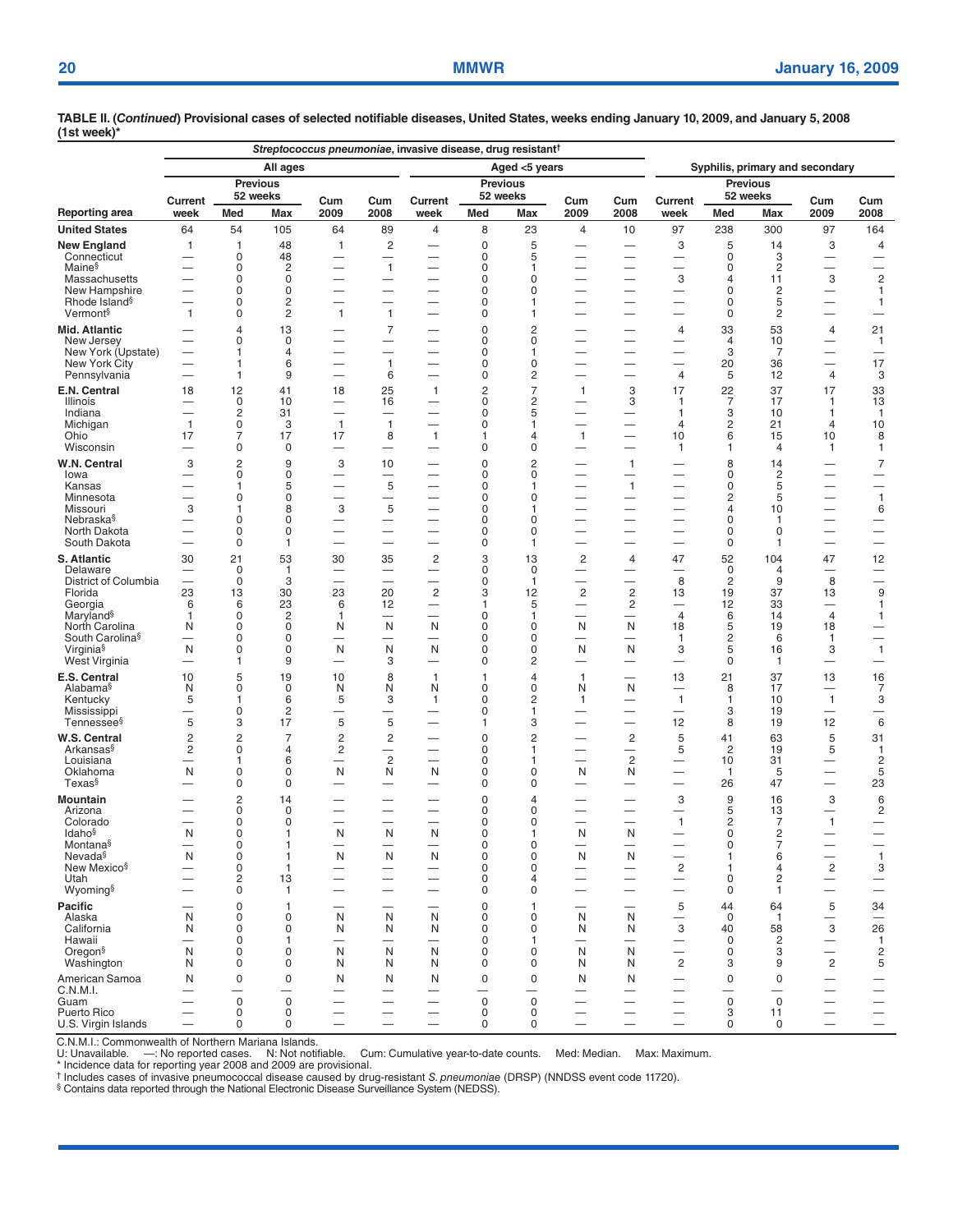| <b>ISL MCCU</b>                              |                                                      | West Nile virus disease <sup>t</sup> |                                         |                                                      |                                            |                                                      |                            |                                  |                                                      |                                                           |                                                      |                     |                     |                                                      |                                                      |
|----------------------------------------------|------------------------------------------------------|--------------------------------------|-----------------------------------------|------------------------------------------------------|--------------------------------------------|------------------------------------------------------|----------------------------|----------------------------------|------------------------------------------------------|-----------------------------------------------------------|------------------------------------------------------|---------------------|---------------------|------------------------------------------------------|------------------------------------------------------|
| Varicella (chickenpox)                       |                                                      |                                      |                                         |                                                      |                                            | Nonneuroinvasive <sup>§</sup><br>Neuroinvasive       |                            |                                  |                                                      |                                                           |                                                      |                     |                     |                                                      |                                                      |
|                                              |                                                      |                                      | <b>Previous</b>                         |                                                      |                                            |                                                      |                            | <b>Previous</b>                  |                                                      |                                                           |                                                      |                     | <b>Previous</b>     |                                                      |                                                      |
| <b>Reporting area</b>                        | Current<br>week                                      | Med                                  | 52 weeks<br>Max                         | Cum<br>2009                                          | Cum<br>2008                                | Current<br>week                                      | Med                        | 52 weeks<br>Max                  | Cum<br>2009                                          | Cum<br>2008                                               | Current<br>week                                      | Med                 | 52 weeks<br>Max     | Cum<br>2009                                          | Cum<br>2008                                          |
| <b>United States</b>                         | 173                                                  | 508                                  | 1,001                                   | 173                                                  | 310                                        |                                                      | $\mathbf{1}$               | 76                               |                                                      |                                                           | $\overline{\phantom{0}}$                             | 1                   | 73                  | $\overline{\phantom{m}}$                             |                                                      |
| <b>New England</b>                           | 8                                                    | 11                                   | 22                                      | 8                                                    | 11                                         |                                                      | $\mathbf 0$                | $\overline{c}$                   |                                                      |                                                           |                                                      | $\mathbf 0$         | 1                   |                                                      |                                                      |
| Connecticut                                  | —                                                    | $\mathbf 0$                          | $\mathbf 0$                             | —                                                    |                                            |                                                      | 0                          | $\overline{c}$                   |                                                      |                                                           | —                                                    | 0                   | 1                   |                                                      | —                                                    |
| Maine <sup>¶</sup><br>Massachusetts          | ▃<br>$\overline{\phantom{0}}$                        | 0<br>0                               | $\mathbf 0$<br>$\mathbf{1}$             | $\overline{\phantom{0}}$<br>$\overline{\phantom{0}}$ |                                            | $\overline{\phantom{0}}$                             | $\mathbf 0$<br>0           | 0<br>$\mathbf 0$                 | $\overline{\phantom{0}}$                             |                                                           | $\overline{\phantom{0}}$                             | 0<br>0              | 0<br>0              | $\overline{\phantom{0}}$<br>$\overline{\phantom{0}}$ | $\overline{\phantom{0}}$<br>$\overline{\phantom{0}}$ |
| New Hampshire                                | 6                                                    | 5                                    | 13                                      | 6                                                    | $\overline{7}$                             | $\overline{\phantom{0}}$                             | 0                          | 0                                |                                                      |                                                           |                                                      | 0                   | 0                   | $\overline{\phantom{0}}$                             | $\overline{\phantom{0}}$                             |
| Rhode Island <sup>1</sup>                    | —                                                    | 0                                    | 0                                       | —                                                    |                                            | -                                                    | $\mathbf 0$                | 1                                |                                                      |                                                           | -                                                    | 0                   | 0                   |                                                      | —                                                    |
| Vermont <sup>1</sup><br><b>Mid. Atlantic</b> | $\overline{c}$<br>$\overline{c}$                     | 5<br>45                              | 17<br>81                                | $\overline{c}$<br>$\overline{c}$                     | 4<br>51                                    |                                                      | 0<br>$\mathbf 0$           | 0<br>8                           | $\overline{\phantom{0}}$                             |                                                           | $\overline{\phantom{0}}$                             | 0<br>$\overline{0}$ | 0<br>5              | $\overline{\phantom{0}}$                             | $\overline{\phantom{0}}$<br>$\overline{\phantom{0}}$ |
| New Jersey                                   | N                                                    | $\mathbf 0$                          | $\mathbf 0$                             | N                                                    | N                                          |                                                      | $\mathbf 0$                | 1                                |                                                      |                                                           | $\overline{\phantom{0}}$                             | $\mathbf 0$         | 1                   |                                                      |                                                      |
| New York (Upstate)                           | N                                                    | $\mathbf 0$                          | $\mathbf 0$                             | N                                                    | N                                          | $\overline{\phantom{0}}$                             | 0                          | 5                                | $\overline{\phantom{0}}$                             |                                                           | $\overline{\phantom{0}}$                             | 0                   | 2                   | $\overline{\phantom{0}}$                             | $\overline{\phantom{0}}$                             |
| New York City<br>Pennsylvania                | N<br>2                                               | $\mathbf 0$<br>45                    | $\mathbf 0$<br>81                       | N<br>2                                               | N<br>51                                    | $\overline{\phantom{0}}$                             | 0<br>0                     | $\overline{c}$<br>$\overline{c}$ |                                                      | $\overbrace{\phantom{12333}}$<br>$\overline{\phantom{0}}$ | —                                                    | 0<br>0              | 2<br>$\mathbf{1}$   | $\overline{\phantom{0}}$                             | $\overbrace{\phantom{12333}}$<br>—                   |
| E.N. Central                                 | 62                                                   | 138                                  | 312                                     | 62                                                   | 95                                         | --                                                   | $\mathbf 0$                | 8                                |                                                      |                                                           | —                                                    | $\mathbf 0$         | 3                   |                                                      |                                                      |
| <b>Illinois</b>                              | 4                                                    | 23                                   | 64                                      | $\overline{4}$                                       | 7                                          | $\overline{\phantom{0}}$                             | 0                          | 4                                | —                                                    | $\overline{\phantom{0}}$                                  | $\overline{\phantom{0}}$                             | 0                   | $\overline{c}$      | -                                                    | $\overline{\phantom{0}}$                             |
| Indiana<br>Michigan                          | 9                                                    | $\mathbf 0$<br>58                    | $\mathbf 0$<br>116                      | -<br>9                                               | 30                                         | $\overline{\phantom{0}}$                             | $\mathbf 0$<br>$\mathbf 0$ | 1<br>4                           |                                                      |                                                           | $\overline{\phantom{0}}$<br>$\overline{\phantom{0}}$ | 0<br>0              | 1<br>2              | $\overline{\phantom{0}}$                             | $\overline{\phantom{0}}$                             |
| Ohio                                         | 48                                                   | 46                                   | 106                                     | 48                                                   | 58                                         |                                                      | 0                          | 3                                | $\overline{\phantom{0}}$                             |                                                           | $\overline{\phantom{0}}$                             | 0                   | 1                   | $\overline{\phantom{0}}$                             | $\overline{\phantom{0}}$                             |
| Wisconsin                                    | $\mathbf{1}$                                         | $\overline{4}$                       | 50                                      | $\overline{1}$                                       |                                            | $\overline{\phantom{0}}$                             | 0                          | $\overline{c}$                   | $\overline{\phantom{0}}$                             | $\overline{\phantom{0}}$                                  |                                                      | 0                   | 1                   | -                                                    | —                                                    |
| W.N. Central<br>lowa                         | 22<br>N                                              | 21<br>$\mathbf 0$                    | 71<br>0                                 | 22<br>N                                              | 11<br>N                                    | $\overline{\phantom{0}}$                             | $\mathbf 0$<br>0           | 6<br>2                           | —                                                    | $\overline{\phantom{0}}$                                  |                                                      | $\mathbf 0$<br>0    | 21<br>$\mathbf{1}$  | —<br>—                                               | -                                                    |
| Kansas                                       | 2                                                    | 6                                    | 40                                      | $\overline{c}$                                       | 3                                          |                                                      | 0                          | $\overline{c}$                   |                                                      | $\overline{\phantom{0}}$                                  | $\overline{\phantom{0}}$                             | 0                   | 5                   |                                                      | $\overline{\phantom{0}}$                             |
| Minnesota                                    | $\overline{\phantom{0}}$                             | $\Omega$                             | $\mathbf 0$                             | $\overline{\phantom{0}}$                             |                                            | $\overline{\phantom{0}}$                             | $\mathbf 0$                | $\overline{c}$                   | $\overline{\phantom{0}}$                             | $\overline{\phantom{0}}$                                  | $\overline{\phantom{0}}$                             | $\mathbf 0$         | 4                   | $\overline{\phantom{0}}$                             |                                                      |
| Missouri<br>Nebraska <sup>11</sup>           | 20<br>N                                              | 10<br>$\mathbf 0$                    | 51<br>$\mathbf 0$                       | 20<br>N                                              | 8<br>N                                     | $\overline{\phantom{0}}$                             | $\mathbf 0$<br>$\mathbf 0$ | 3<br>1                           |                                                      | $\overline{\phantom{0}}$                                  | $\overline{\phantom{0}}$<br>-                        | 0<br>0              | 1<br>8              |                                                      | $\overline{\phantom{0}}$                             |
| North Dakota                                 |                                                      | $\mathbf 0$                          | 39                                      | $\overline{\phantom{0}}$                             |                                            | ▃                                                    | 0                          | 2                                |                                                      |                                                           | $\overline{\phantom{0}}$                             | 0                   | 11                  |                                                      |                                                      |
| South Dakota                                 | $\overline{\phantom{0}}$                             | $\mathbf 0$                          | 5                                       |                                                      |                                            |                                                      | $\mathbf 0$                | 5                                | $\overline{\phantom{0}}$                             |                                                           | $\overline{\phantom{0}}$                             | 0                   | 6                   | $\overline{\phantom{0}}$                             |                                                      |
| <b>S. Atlantic</b><br>Delaware               | 24                                                   | 86<br>$\mathbf{1}$                   | 173<br>5                                | 24<br>$\overline{\phantom{a}}$                       | 89                                         |                                                      | $\mathbf 0$<br>0           | 3<br>0                           | $\overline{\phantom{0}}$<br>$\overline{\phantom{0}}$ |                                                           | $\overline{\phantom{0}}$                             | $\mathbf 0$<br>0    | 3<br>1              | $\overline{\phantom{0}}$                             | $\overline{\phantom{0}}$                             |
| District of Columbia                         | $\overline{\phantom{0}}$                             | $\Omega$                             | 3                                       | $\overline{\phantom{0}}$                             | $\overline{2}$                             | $\overline{\phantom{0}}$                             | $\mathbf 0$                | 0                                | --                                                   |                                                           | —                                                    | $\Omega$            | 0                   | -                                                    |                                                      |
| Florida                                      | 21                                                   | 29                                   | 87                                      | 21                                                   | 17                                         | $\overline{\phantom{0}}$                             | $\mathbf 0$                | $\overline{c}$                   | -                                                    | $\overline{\phantom{0}}$                                  | $\overline{\phantom{0}}$                             | 0                   | $\mathbf 0$         | $\overline{\phantom{0}}$                             | $\overline{\phantom{0}}$                             |
| Georgia<br>Maryland <sup>1</sup>             | N<br>N                                               | $\mathbf 0$<br>$\mathbf 0$           | $\mathbf 0$<br>$\mathbf 0$              | N<br>N                                               | N<br>N                                     | $\overline{\phantom{0}}$<br>$\overline{\phantom{0}}$ | $\mathbf 0$<br>$\mathbf 0$ | 1<br>2                           | $\overline{\phantom{0}}$                             | $\overline{\phantom{0}}$                                  | $\overline{\phantom{0}}$                             | $\mathbf 0$<br>0    | 1<br>2              | $\overline{\phantom{0}}$                             | $\overline{\phantom{0}}$                             |
| North Carolina                               | N                                                    | $\mathbf 0$                          | $\mathbf 0$                             | N                                                    | N                                          |                                                      | 0                          | $\mathbf 0$                      | $\overline{\phantom{0}}$                             | $\overline{\phantom{0}}$                                  | —                                                    | 0                   | 0                   | $\overline{\phantom{0}}$                             | $\overline{\phantom{0}}$                             |
| South Carolina <sup>1</sup>                  | 1<br>$\overline{\phantom{0}}$                        | 14<br>21                             | 67<br>81                                | 1<br>$\overline{\phantom{0}}$                        | 9<br>25                                    | $\overline{\phantom{0}}$<br>$\overline{\phantom{0}}$ | $\mathbf 0$<br>0           | 0<br>0                           |                                                      |                                                           | -                                                    | 0<br>0              | 1<br>1              | $\overline{\phantom{0}}$                             | $\overline{\phantom{0}}$                             |
| Virginia <sup>1</sup><br>West Virginia       | $\overline{c}$                                       | 12                                   | 33                                      | $\overline{c}$                                       | 36                                         | $\overline{\phantom{0}}$                             | $\mathbf 0$                | 1                                |                                                      |                                                           |                                                      | 0                   | 0                   | $\overline{\phantom{0}}$                             |                                                      |
| E.S. Central                                 | $\overline{4}$                                       | 17                                   | 101                                     | $\overline{4}$                                       | 13                                         | $\overline{\phantom{0}}$                             | $\mathbf 0$                | $\overline{7}$                   | –                                                    |                                                           | $\overline{\phantom{0}}$                             | $\mathbf 0$         | 8                   | -                                                    |                                                      |
| Alabama <sup>11</sup>                        | $\overline{4}$                                       | 17                                   | 101                                     | $\overline{4}$                                       | 13                                         |                                                      | $\mathbf 0$                | 3                                | $\overline{\phantom{0}}$                             |                                                           | $\overline{\phantom{0}}$                             | 0                   | 3                   | $\overline{\phantom{0}}$                             | $\overline{\phantom{0}}$                             |
| Kentucky<br>Mississippi                      | N<br>—                                               | $\mathbf 0$<br>$\mathbf 0$           | $\mathbf 0$<br>$\overline{c}$           | N<br>—                                               | N<br>$\overline{\phantom{0}}$              | —<br>-                                               | $\mathbf 0$<br>$\mathbf 0$ | 1<br>4                           | $\overline{\phantom{0}}$                             | $\overline{\phantom{0}}$<br>$\overline{\phantom{0}}$      | $\overline{\phantom{0}}$<br>—                        | 0<br>0              | 0<br>7              | $\overline{\phantom{0}}$                             | $\overline{\phantom{0}}$<br>—                        |
| Tennessee <sup>1</sup>                       | N                                                    | 0                                    | $\mathbf 0$                             | N                                                    | N                                          | ▃                                                    | 0                          | 1                                |                                                      |                                                           | ▃                                                    | 0                   | 3                   | -                                                    | $\overline{\phantom{0}}$                             |
| W.S. Central                                 | 47                                                   | 113                                  | 435                                     | 47                                                   | 10                                         |                                                      | $\mathbf 0$                | 8                                | —                                                    | $\qquad \qquad -$                                         |                                                      | 0                   | 7                   | —                                                    | —                                                    |
| Arkansas <sup>11</sup><br>Louisiana          | —<br>$\mathbf{1}$                                    | 9<br>$\mathbf{1}$                    | 52<br>10                                | $\overline{\phantom{0}}$<br>$\mathbf{1}$             | $\overline{\phantom{0}}$<br>$\overline{1}$ |                                                      | 0<br>$\mathbf 0$           | 1<br>3                           | $\overline{\phantom{0}}$                             |                                                           | $\overline{\phantom{0}}$                             | 0<br>0              | 1<br>5              | $\overline{\phantom{0}}$<br>$\overline{\phantom{0}}$ | $\overline{\phantom{0}}$<br>$\overline{\phantom{0}}$ |
| Oklahoma                                     | N                                                    | $\mathbf 0$                          | $\mathbf 0$                             | N                                                    | N                                          | $\overline{\phantom{0}}$                             | $\mathbf 0$                | 1                                |                                                      |                                                           | $\overline{\phantom{0}}$                             | 0                   | 1                   |                                                      |                                                      |
| Texas <sup>1</sup>                           | 46                                                   | 99                                   | 422                                     | 46                                                   | 9                                          | —                                                    | $\mathbf 0$                | 6                                | —                                                    | $\overline{\phantom{0}}$                                  | —                                                    | 0                   | 4                   |                                                      |                                                      |
| <b>Mountain</b><br>Arizona                   | $\overline{\phantom{0}}$                             | 40<br>0                              | 90<br>0                                 | $\overline{\phantom{a}}$                             | 28<br>—                                    | —                                                    | $\mathbf 0$<br>0           | 12<br>10                         |                                                      |                                                           | -                                                    | 0<br>0              | 22<br>8             |                                                      |                                                      |
| Colorado                                     | —                                                    | 14                                   | 44                                      | $\overline{\phantom{0}}$                             | $\overline{7}$                             | —                                                    | $\mathbf 0$                | $\overline{4}$                   |                                                      |                                                           | —                                                    | 0                   | 10                  |                                                      | $\overline{\phantom{0}}$                             |
| ldaho¶<br>Montana <sup>11</sup>              | N                                                    | $\mathbf 0$<br>5                     | $\mathbf 0$<br>27                       | N                                                    | N<br>6                                     |                                                      | $\mathbf 0$<br>$\Omega$    | 1<br>$\Omega$                    | $\overline{\phantom{0}}$                             |                                                           | $\overline{\phantom{0}}$                             | 0<br>$\Omega$       | 6<br>2              | $\overline{\phantom{0}}$                             | $\overline{\phantom{0}}$                             |
| Nevada <sup>1</sup>                          | $\overline{\phantom{0}}$<br>N                        | $\mathbf 0$                          | $\mathbf 0$                             | $\overline{\phantom{0}}$<br>N                        | N                                          |                                                      | $\mathsf 0$                | 2                                |                                                      |                                                           | $\overline{\phantom{0}}$                             | $\mathsf 0$         | 3                   |                                                      |                                                      |
| New Mexico <sup>11</sup>                     | —                                                    | 3                                    | 18                                      | —                                                    | 5                                          |                                                      | $\mathbf 0$                | $\overline{c}$                   |                                                      |                                                           | —                                                    | $\mathbf 0$         | 1                   |                                                      |                                                      |
| Utah<br>Wyoming <sup>1</sup>                 | $\overline{\phantom{0}}$<br>$\overline{\phantom{0}}$ | 12<br>0                              | 55<br>$\overline{4}$                    | $\overline{\phantom{0}}$<br>$\overline{\phantom{0}}$ | 9<br>1                                     | $\overline{\phantom{0}}$                             | $\mathbf 0$<br>0           | $\overline{c}$<br>0              | $\overline{\phantom{0}}$                             | $\overline{\phantom{0}}$                                  | $\overline{\phantom{0}}$<br>—                        | 0<br>0              | 5<br>$\overline{2}$ | —                                                    | $\overline{\phantom{0}}$                             |
| Pacific                                      | $\overline{4}$                                       | $\overline{c}$                       | 8                                       | $\overline{4}$                                       | $\overline{c}$                             | $\overline{\phantom{0}}$                             | $\mathbf 0$                | 38                               |                                                      | $\overline{\phantom{0}}$                                  | $\overline{\phantom{0}}$                             | 0                   | 24                  |                                                      | $\overbrace{\phantom{12333}}$                        |
| Alaska                                       | 4                                                    | $\mathbf{1}$                         | 6                                       | $\overline{4}$                                       | 1                                          | —                                                    | 0                          | $\mathbf 0$                      |                                                      | -                                                         | —                                                    | 0                   | 0                   |                                                      |                                                      |
| California                                   | $\overline{\phantom{0}}$<br>$\overline{\phantom{0}}$ | $\mathbf 0$                          | 0<br>5                                  | $\overline{\phantom{0}}$<br>$\overline{\phantom{0}}$ | $\mathbf{1}$                               | —                                                    | $\mathbf 0$<br>$\Omega$    | 37<br>0                          | -                                                    | $\overline{\phantom{0}}$                                  | $\qquad \qquad -$                                    | 0<br>$\Omega$       | 19<br>$\mathbf 0$   |                                                      | $\overline{\phantom{0}}$<br>$\overline{\phantom{0}}$ |
| Hawaii<br>Oregon <sup>1</sup>                | N                                                    | 1<br>0                               | $\mathbf 0$                             | N                                                    | N                                          | $\overline{\phantom{0}}$<br>$\overline{\phantom{0}}$ | $\mathbf 0$                | $\overline{c}$                   | $\overline{\phantom{0}}$                             | $\qquad \qquad -$                                         | $\overline{\phantom{0}}$                             | $\mathbf 0$         | 4                   | $\overline{\phantom{0}}$                             |                                                      |
| Washington                                   | N                                                    | 0                                    | $\mathbf 0$                             | N                                                    | N                                          |                                                      | $\mathbf 0$                | 1                                |                                                      |                                                           | $\overline{\phantom{0}}$                             | $\mathbf 0$         | 1                   |                                                      | $\overline{\phantom{0}}$                             |
| American Samoa                               | N                                                    | $\mathbf 0$                          | $\mathbf 0$<br>$\overline{\phantom{0}}$ | N                                                    | N                                          |                                                      | $\mathbf 0$                | $\mathbf 0$                      |                                                      | $\qquad \qquad -$                                         |                                                      | $\mathbf 0$         | $\mathbf 0$         |                                                      |                                                      |
| C.N.M.I.<br>Guam                             | —<br>—                                               | $\mathbf{1}$                         | 17                                      | —<br>—                                               | $\overline{\phantom{0}}$                   | $\overline{\phantom{0}}$<br>—                        | $\mathbf 0$                | $\mathbf 0$                      |                                                      | $\overline{\phantom{0}}$                                  | $\overline{\phantom{0}}$<br>$\overline{\phantom{0}}$ | $\mathsf 0$         | —<br>$\mathbf 0$    | -<br>—                                               | $\overline{\phantom{0}}$                             |
| Puerto Rico                                  |                                                      | $\overline{7}$                       | 20                                      |                                                      | 4                                          | $\overline{\phantom{0}}$                             | $\mathbf 0$                | 0                                |                                                      | $\overline{\phantom{0}}$                                  | $\overline{\phantom{0}}$                             | $\mathbf 0$         | 0                   |                                                      | $\equiv$                                             |
| U.S. Virgin Islands                          | $\overline{\phantom{0}}$                             | $\mathbf 0$                          | $\mathbf 0$                             |                                                      |                                            | $\overline{\phantom{0}}$                             | $\mathbf 0$                | $\mathbf 0$                      |                                                      |                                                           | $\overline{\phantom{0}}$                             | 0                   | $\mathbf 0$         |                                                      |                                                      |

C.N.M.I.: Commonwealth of Northern Mariana Islands.

U: Unavailable. —: No reported cases. N: Not notifiable. Cum: Cumulative year-to-date counts. Med: Median. Max: Maximum.<br>\* Incidence data for reporting year 2008 and 2009 are provisional.<br>† Updated weekly f

§ Not notifiable in all states. Data from states where the condition is not notifiable are excluded from this table, except starting in 2007 for the domestic arboviral diseases and influenza-associated pediatric mortality, and in 2003 for SARS-CoV. Reporting exceptions are available at<http://www.cdc.gov/epo/dphsi/phs/infdis.htm>.

¶ Contains data reported through the National Electronic Disease Surveillance System (NEDSS).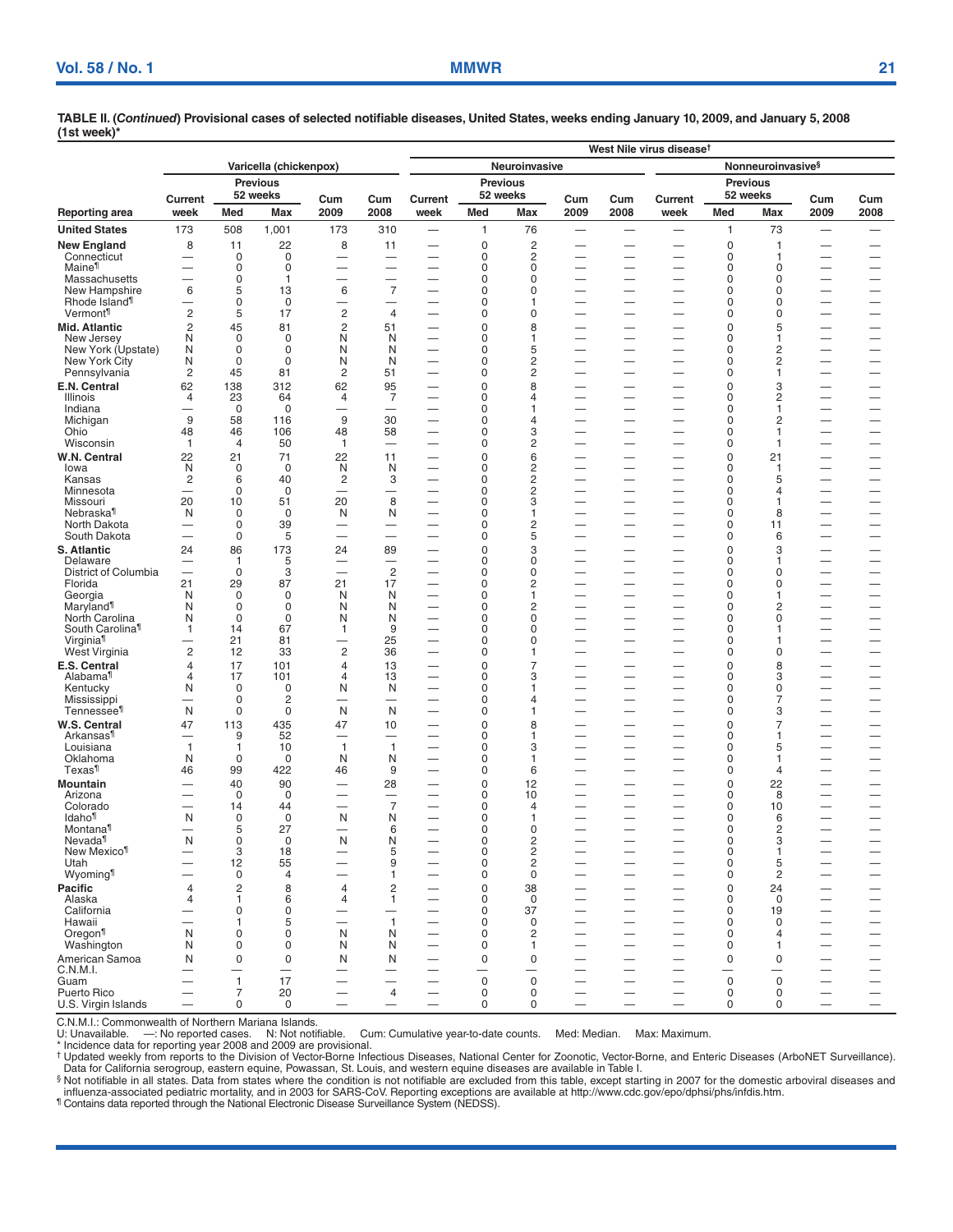## **TABLE III. Deaths in 122 U.S. cities,\* week ending January 10, 2009 (1st week)**

|                                 | All causes, by age (years) |                |                      |                                  |                          |                                        |                                     |                                 | All causes, by age (years) |           |                      |                      |                          |                                            |                                      |
|---------------------------------|----------------------------|----------------|----------------------|----------------------------------|--------------------------|----------------------------------------|-------------------------------------|---------------------------------|----------------------------|-----------|----------------------|----------------------|--------------------------|--------------------------------------------|--------------------------------------|
| Reporting area                  | All<br>Ages                | >65            | 45-64                | $25 - 44$ 1-24                   |                          | $<$ 1                                  | <b>P&amp;I<sup>+</sup></b><br>Total | <b>Reporting area</b>           | All<br>Ages                | >65       | 45-64                | $25 - 44$ 1-24       |                          | $<$ 1                                      | <b>P&amp;I</b> <sup>t</sup><br>Total |
| New England                     | 614                        | 452            | 118                  | 28                               | 6                        | 10                                     | 67                                  | S. Atlantic                     | 1,534                      | 992       | 382                  | 96                   | 29                       | 33                                         | 102                                  |
| Boston, MA                      | 171                        | 116            | 43                   | 5                                | 3                        | 4                                      | 19                                  | Atlanta, GA                     | 119                        | 73        | 29                   | 14                   | $\overline{c}$           | $\mathbf{1}$                               | 8                                    |
| Bridgeport, CT                  | 11                         | 9              | $\mathbf{1}$         | $\mathbf{1}$                     | $\overline{\phantom{0}}$ |                                        | $\mathbf{1}$                        | Baltimore, MD                   | 140                        | 92        | 34                   | 8                    | 3                        | 3                                          | 25                                   |
| Cambridge, MA                   | 16                         | 12             | 3                    | $\overline{\phantom{0}}$         | $\mathbf{1}$             |                                        | $\overline{c}$                      | Charlotte, NC                   | 140                        | 104       | 25                   | 8                    | 2                        | $\mathbf{1}$                               | 5                                    |
| Fall River, MA                  | 50                         | 42             | 6                    | $\mathbf{1}$                     |                          | $\mathbf{1}$                           | 5                                   | Jacksonville, FL                | 260                        | 166       | 59                   | 17                   | 9                        | 8                                          | 16                                   |
| Hartford, CT                    | 57<br>31                   | 38<br>27       | 14<br>$\overline{4}$ | 4                                |                          | $\mathbf{1}$                           | 6<br>5                              | Miami, FL                       | 95<br>75                   | 53<br>51  | 28<br>17             | 5<br>$\overline{4}$  | 3<br>$\overline{c}$      | 5<br>$\mathbf{1}$                          | 9<br>$\mathbf{1}$                    |
| Lowell, MA<br>Lynn, MA          | 12                         | $\overline{7}$ | 5                    | $\overline{\phantom{0}}$         | ▃                        |                                        | 3                                   | Norfolk, VA<br>Richmond, VA     | 69                         | 43        | 23                   | 1                    | 1                        | $\mathbf{1}$                               | 6                                    |
| New Bedford, MA                 | 31                         | 28             | 1                    | $\mathbf{1}$                     |                          | $\mathbf{1}$                           | $\overline{c}$                      | Savannah, GA                    | 74                         | 43        | 23                   | 6                    | $\overline{c}$           |                                            | 8                                    |
| New Haven, CT                   | U                          | U              | U                    | U                                | U                        | U                                      | U                                   | St. Petersburg, FL              | 78                         | 49        | 21                   | $\overline{7}$       | $\overline{\phantom{0}}$ | $\mathbf{1}$                               | 6                                    |
| Providence, RI                  | 72                         | 52             | 13                   | 5                                | 1                        | $\mathbf{1}$                           | 6                                   | Tampa, FL                       | 360                        | 252       | 78                   | 18                   | 5                        | $\overline{7}$                             | 14                                   |
| Somerville, MA                  | 4                          | $\mathbf{1}$   | $\mathbf{1}$         | $\overline{c}$                   |                          |                                        | $\overline{\phantom{0}}$            | Washington, D.C.                | 103                        | 55        | 37                   | 7                    | $\overline{\phantom{0}}$ | $\overline{4}$                             | $\overline{c}$                       |
| Springfield, MA                 | 43                         | 31             | 7                    | $\overline{4}$                   |                          | $\mathbf{1}$                           | 6                                   | Wilmington, DE                  | 21                         | 11        | 8                    | $\mathbf{1}$         |                          | $\mathbf{1}$                               | $\overline{c}$                       |
| Waterbury, CT                   | 40                         | 27             | 8                    | $\overline{4}$                   | $\mathbf{1}$             | $\qquad \qquad -$                      | 5                                   | E.S. Central                    | 978                        | 662       | 215                  | 53                   | 26                       | 22                                         | 69                                   |
| Worcester, MA                   | 76                         | 62             | 12                   | 1                                | $\overline{\phantom{0}}$ | $\overline{1}$                         | $\overline{7}$                      | Birmingham, AL                  | 151                        | 105       | 34                   | 5                    | 3                        | 4                                          | 17                                   |
| Mid. Atlantic                   | 2,639                      | 1,832          | 586                  | 145                              | 45                       | 31                                     | 152                                 | Chattanooga, TN                 | 117                        | 86        | 23                   | 3                    | $\mathbf{1}$             | $\overline{4}$                             | 6                                    |
| Albany, NY                      | 51                         | 32             | 15                   | 4                                | -                        | $\overline{\phantom{0}}$               | 3                                   | Knoxville, TN                   | 140                        | 104       | 31                   | 5                    |                          |                                            | 10                                   |
| Allentown, PA                   | 34                         | 25             | 9                    |                                  |                          |                                        | $\overline{\phantom{0}}$            | Lexington, KY                   | 65                         | 39        | 18                   | $\overline{7}$       |                          | $\mathbf{1}$                               | $\overline{4}$                       |
| Buffalo, NY                     | 97                         | 61             | 29                   | $\overline{4}$                   | $\overline{c}$           | $\mathbf{1}$                           | 12                                  | Memphis, TN                     | 136                        | 81        | 33                   | 10                   | $\overline{7}$           | 5                                          | $\overline{7}$                       |
| Camden, NJ                      | 26                         | 9              | 12                   | 2                                | 1                        | 2                                      | 1                                   | Mobile, AL                      | 71                         | 52        | 10                   | 4                    | 5                        | $\overline{\phantom{0}}$<br>$\overline{1}$ | 5                                    |
| Elizabeth, NJ                   | 19<br>69                   | 14<br>55       | 3<br>11              | $\overline{c}$<br>$\overline{c}$ | $\mathbf{1}$             | $\qquad \qquad -$                      | $\overline{\phantom{0}}$<br>3       | Montgomery, AL<br>Nashville, TN | 73<br>225                  | 42<br>153 | 21<br>45             | $\overline{7}$<br>12 | $\overline{c}$<br>8      | $\overline{7}$                             | 5<br>15                              |
| Erie, PA<br>Jersey City, NJ     | 35                         | 26             | 8                    | 1                                |                          |                                        | $\overline{c}$                      | W.S. Central                    | 1,847                      | 1,158     | 485                  | 136                  | 33                       | 34                                         | 88                                   |
| New York City, NY               | 1,416                      | 987            | 308                  | 86                               | 23                       | 12                                     | 63                                  | Austin, TX                      | 137                        | 82        | 40                   | 6                    | 5                        | $\overline{4}$                             | 8                                    |
| Newark, NJ                      | 38                         | 19             | 10                   | 6                                | $\overline{2}$           | $\mathbf{1}$                           | 1                                   | Baton Rouge, LA                 | 35                         | 27        | 5                    | 3                    | —                        |                                            | $\overline{\phantom{m}}$             |
| Paterson, NJ                    | 10                         | $\overline{4}$ | 5                    | 1                                |                          |                                        | 3                                   | Corpus Christi, TX              | U                          | U         | U                    | U                    | U                        | U                                          | U                                    |
| Philadelphia, PA                | 315                        | 191            | 81                   | 27                               | 10                       | 6                                      | 15                                  | Dallas, TX                      | 238                        | 152       | 50                   | 21                   | 3                        | 11                                         | 16                                   |
| Pittsburgh, PA§                 | 44                         | 32             | 11                   | —                                |                          | 1                                      | $\overline{7}$                      | El Paso. TX                     | 169                        | 114       | 41                   | 14                   |                          |                                            | 10                                   |
| Reading, PA                     | 37                         | 27             | $\overline{7}$       | $\overline{c}$                   |                          | $\mathbf{1}$                           | $\overline{4}$                      | Fort Worth, TX                  | 209                        | 140       | 57                   | 5                    | $\overline{2}$           | 5                                          | 3                                    |
| Rochester, NY                   | 163                        | 132            | 23                   | 4                                | $\mathbf{1}$             | 3                                      | 18                                  | Houston, TX                     | 440                        | 252       | 128                  | 39                   | 13                       | 8                                          | 15                                   |
| Schenectady, NY                 | 26                         | 24             | $\overline{c}$       | $\overline{\phantom{0}}$         |                          |                                        | 3                                   | Little Rock, AR                 | 118                        | 66        | 34                   | 14                   | $\overline{c}$           | $\overline{c}$                             | $\overline{c}$                       |
| Scranton, PA                    | 32                         | 28             | $\overline{4}$       | —                                |                          | $\overline{\phantom{0}}$               | $\mathbf{1}$                        | New Orleans, LA                 | U                          | U         | U                    | U                    | U                        | U                                          | U                                    |
| Syracuse, NY                    | 151                        | 108            | 34                   | $\overline{c}$                   | $\overline{4}$           | 3                                      | 14                                  | San Antonio, TX                 | 263                        | 179       | 63                   | 17                   | 3                        | $\mathbf{1}$                               | 24                                   |
| Trenton, NJ                     | 36                         | 28             | 5                    | $\overline{c}$                   |                          | $\mathbf{1}$                           | 1                                   | Shreveport, LA                  | 60                         | 38        | 18                   | 4                    |                          |                                            | 3                                    |
| Utica, NY                       | 21                         | 16             | 5                    | $\overline{\phantom{0}}$         |                          |                                        |                                     | Tulsa, OK                       | 178                        | 108       | 49                   | 13                   | 5                        | 3                                          | $\overline{7}$                       |
| Yonkers, NY                     | 19                         | 14             | $\overline{4}$       | —<br>164                         | $\mathbf{1}$             |                                        | $\overline{1}$                      | <b>Mountain</b>                 | 1,092<br>U                 | 732<br>U  | 215                  | 100<br>U             | 27<br>U                  | 18<br>U                                    | 81                                   |
| E.N. Central<br>Akron, OH       | 2,820<br>84                | 1,882<br>53    | 649<br>23            | $\overline{7}$                   | 63<br>1                  | 62<br>$\overbrace{\phantom{12322111}}$ | 181<br>5                            | Albuquerque, NM<br>Boise, ID    | 56                         | 38        | U<br>10              | $\overline{4}$       | $\mathbf{1}$             | 3                                          | U<br>3                               |
| Canton, OH                      | 35                         | 26             | 8                    | 1                                |                          |                                        | $\overline{4}$                      | Colorado Springs, CO            | 43                         | 26        | 11                   | 4                    | 1                        | $\mathbf{1}$                               | $\overline{\mathbf{c}}$              |
| Chicago, IL                     | 341                        | 196            | 100                  | 30                               | 13                       | $\overline{c}$                         | 24                                  | Denver, CO                      | 84                         | 57        | 18                   | $\overline{7}$       | $\overline{c}$           |                                            | 6                                    |
| Cincinnati, OH                  | 125                        | 83             | 22                   | 8                                | 1                        | 11                                     | 7                                   | Las Vegas, NV                   | 298                        | 189       | 66                   | 31                   | 9                        | $\ensuremath{\mathsf{3}}$                  | 22                                   |
| Cleveland, OH                   | 301                        | 219            | 57                   | 14                               | 4                        | $\overline{7}$                         | 9                                   | Ogden, UT                       | 51                         | 41        | $\overline{7}$       | $\overline{c}$       | 1                        | $\overline{\phantom{0}}$                   | $\overline{c}$                       |
| Columbus, OH                    | 313                        | 202            | 80                   | 17                               | 6                        | 8                                      | 29                                  | Phoenix, AZ                     | 166                        | 100       | 31                   | 25                   | 6                        | 4                                          | 14                                   |
| Dayton, OH                      | 190                        | 136            | 37                   | 13                               | 3                        | $\mathbf{1}$                           | 12                                  | Pueblo, CO                      | 46                         | 31        | 10                   | 3                    | 1                        | $\mathbf{1}$                               | $\overline{c}$                       |
| Detroit, MI                     | 259                        | 133            | 77                   | 28                               | 12                       | 9                                      | 15                                  | Salt Lake City, UT              | 147                        | 105       | 23                   | 13                   | 3                        | 3                                          | $\overline{7}$                       |
| Evansville, IN                  | 75                         | 49             | 18                   | 6                                | $\overline{c}$           |                                        | 5                                   | Tucson, AZ                      | 201                        | 145       | 39                   | 11                   | 3                        | 3                                          | 23                                   |
| Fort Wayne, IN                  | 92                         | 66             | 22                   | 1                                | 1                        | $\overline{c}$                         | 5                                   | <b>Pacific</b>                  | 2,146                      | 1,534     | 434                  | 108                  | 49                       | 21                                         | 196                                  |
| Gary, IN                        | 22                         | 12             | 7                    | 1                                | 2                        |                                        | 1                                   | Berkeley, CA                    | 22                         | 15        | 6                    |                      |                          | $\mathbf{1}$                               | 4                                    |
| Grand Rapids, MI                | 73                         | 54             | 11                   | 4                                | 1                        | 3                                      | 7                                   | Fresno, CA                      | 69                         | 51        | 12                   | $\overline{4}$       | $\mathbf{1}$             | $\mathbf{1}$                               | 4                                    |
| Indianapolis, IN<br>Lansing, MI | 270<br>71                  | 180<br>54      | 60<br>11             | 11<br>3                          | 10                       | 9<br>3                                 | 20<br>5                             | Glendale, CA                    | 54<br>105                  | 44<br>83  | $\overline{7}$<br>18 | $\overline{c}$<br>4  | $\overline{\phantom{0}}$ | $\mathbf{1}$                               | 10<br>11                             |
| Milwaukee, WI                   | 147                        | 102            | 37                   | 8                                |                          | $\overline{\phantom{0}}$               | 10                                  | Honolulu, HI<br>Long Beach, CA  | 91                         | 60        | 17                   | 9                    | 3                        | $\overline{2}$                             | 9                                    |
| Peoria, IL                      | 60                         | 50             | 10                   |                                  |                          |                                        | 9                                   | Los Angeles, CA                 | 313                        | 209       | 71                   | 22                   | 7                        | 4                                          | 34                                   |
| Rockford, IL                    | 59                         | 44             | 9                    | 3                                | 1                        | $\sqrt{2}$                             | $\mathsf{2}\,$                      | Pasadena, CA                    | 24                         | 14        | 8                    |                      | $\overline{\phantom{0}}$ | $\overline{c}$                             | $\overline{c}$                       |
| South Bend, IN                  | 97                         | 68             | 19                   | 3                                | 4                        | 3                                      | 3                                   | Portland, OR                    | 179                        | 122       | 41                   | 9                    | $\overline{4}$           | 3                                          | 11                                   |
| Toledo, OH                      | 116                        | 84             | 24                   | 5                                | 1                        | $\overline{c}$                         | 9                                   | Sacramento, CA                  | 132                        | 101       | 25                   | 4                    | $\overline{\mathbf{c}}$  | $\overline{\phantom{0}}$                   | 14                                   |
| Youngstown, OH                  | 90                         | 71             | 17                   | $\mathbf{1}$                     | 1                        | $\overline{\phantom{0}}$               |                                     | San Diego, CA                   | 242                        | 169       | 49                   | 14                   | 8                        | $\sqrt{2}$                                 | 17                                   |
| W.N. Central                    | 663                        | 440            | 151                  | 33                               | 19                       | 20                                     | 51                                  | San Francisco, CA               | 156                        | 111       | 35                   | 5                    | 3                        | $\overline{c}$                             | 15                                   |
| Des Moines, IA                  | 44                         | 32             | 12                   | $\overline{\phantom{0}}$         | $\overline{\phantom{0}}$ |                                        | 3                                   | San Jose, CA                    | 252                        | 183       | 47                   | 15                   | 6                        | 1                                          | 31                                   |
| Duluth, MN                      | 41                         | 33             | 6                    | $\mathbf{1}$                     | 1                        | $\overline{\phantom{0}}$               | 3                                   | Santa Cruz, CA                  | 49                         | 36        | 10                   | 2                    | 1                        | $\overline{\phantom{0}}$                   | 6                                    |
| Kansas City, KS                 | 34                         | 18             | 11                   | 2                                | $\overline{c}$           | $\mathbf{1}$                           | 3                                   | Seattle, WA                     | 202                        | 147       | 36                   | 12                   | 6                        | $\mathbf{1}$                               | 10                                   |
| Kansas City, MO                 | 95                         | 65             | 16                   | 5                                | $\overline{4}$           | 5                                      | 7                                   | Spokane, WA                     | 81                         | 64        | 12                   | $\overline{c}$       | $\overline{c}$           | $\mathbf{1}$                               | 10                                   |
| Lincoln, NE                     | 54                         | 41             | 9                    | 3                                | $\overline{\phantom{0}}$ | $\mathbf{1}$                           | 5                                   | Tacoma, WA                      | 175                        | 125       | 40                   | 4                    | 6                        |                                            | 8                                    |
| Minneapolis, MN                 | 79                         | 48             | 19                   | 4                                | $\overline{c}$           | 6                                      | 3                                   | Total <sup>¶</sup>              | 14,333                     | 9,684     | 3,235                | 863                  | 297                      | 251                                        | 987                                  |
| Omaha, NE                       | 105                        | 74             | 20                   | 6                                | 5                        | $\qquad \qquad -$                      | 11                                  |                                 |                            |           |                      |                      |                          |                                            |                                      |
| St. Louis, MO                   | 69                         | 36             | 23                   | 5                                | 2                        | 3                                      | 5                                   |                                 |                            |           |                      |                      |                          |                                            |                                      |
| St. Paul, MN                    | 70                         | 49             | 15                   | 3                                | 1                        | $\overline{c}$                         | 6                                   |                                 |                            |           |                      |                      |                          |                                            |                                      |
| Wichita, KS                     | 72                         | 44             | 20                   | $\overline{4}$                   | $\overline{2}$           | $\overline{c}$                         | 5                                   |                                 |                            |           |                      |                      |                          |                                            |                                      |

U: Unavailable. —:No reported cases.<br>\* Mortality data in this table are voluntarily reported from 122 cities in the United States, most of which have populations of >100,000. A death is reported by the place of its<br>occurre

† Pneumonia and influenza.<br>§ Because of changes in reporting methods in this Pennsylvania city, these numbers are partial counts for the current week. Complete counts will be available in 4 to 6 weeks.<br>¶ Total includes unk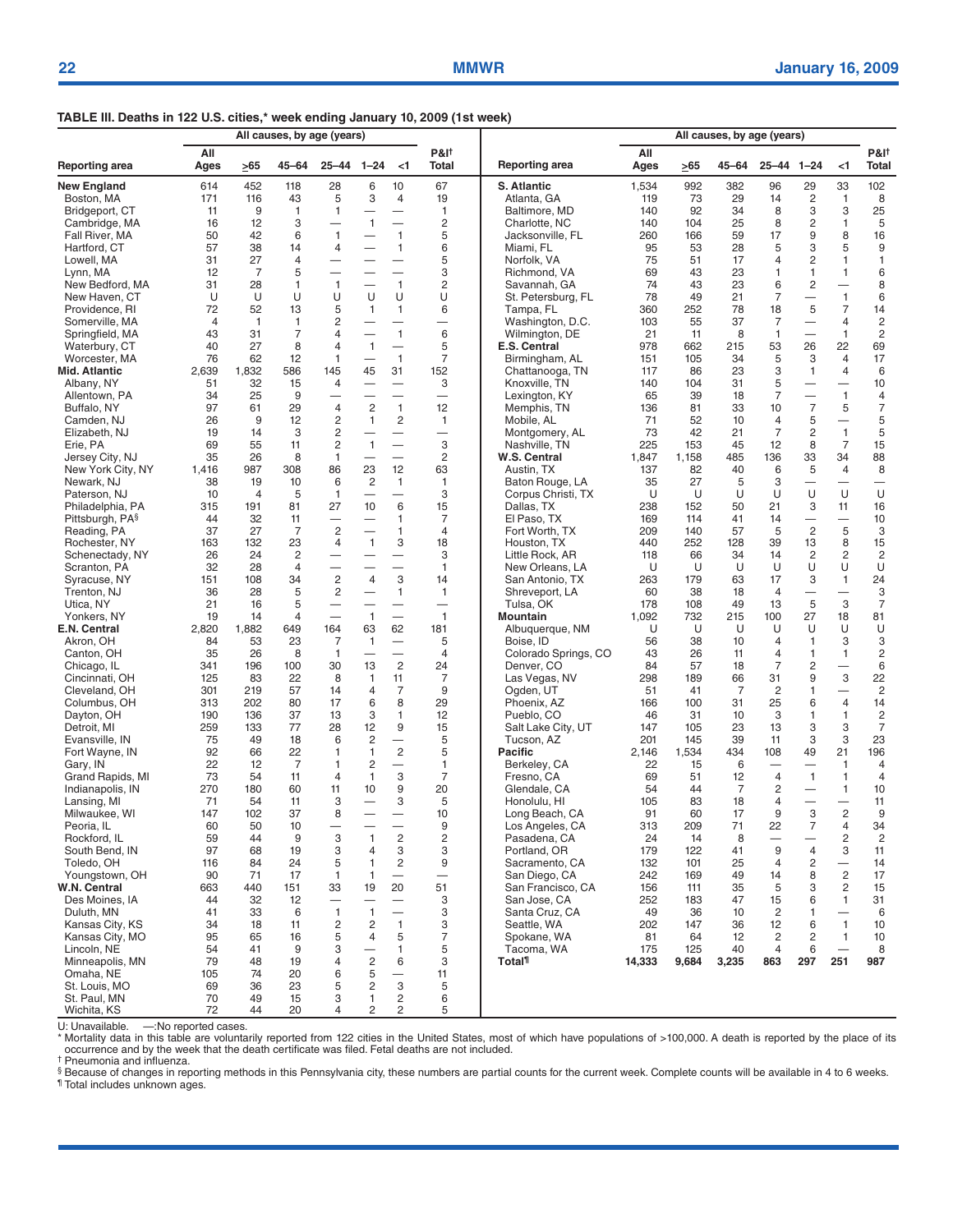#### **TABLE IV. Provisional cases of selected notifiable disease,\* United States, quarter ending January 3, 2009 (53rd week)**

|                                                                                                                                                           |                                        | <b>Tuberculosis</b>                                  |                                                         |                                                     |                                                                   |
|-----------------------------------------------------------------------------------------------------------------------------------------------------------|----------------------------------------|------------------------------------------------------|---------------------------------------------------------|-----------------------------------------------------|-------------------------------------------------------------------|
|                                                                                                                                                           | Current                                | <b>Previous</b><br>4 quarters                        |                                                         | Cum                                                 | Cum                                                               |
| <b>Reporting area</b>                                                                                                                                     | quarter                                | Min                                                  | Max                                                     | 2008                                                | 2007                                                              |
| <b>United States</b>                                                                                                                                      | 2,218                                  | 2,096                                                | 2,797                                                   | 9,795                                               | 12,859                                                            |
| <b>New England</b><br>Connecticut<br>Maine<br>Massachusetts<br>New Hampshire<br>Rhode Island                                                              | 19<br>9<br>2<br>5<br>3                 | 19<br>9<br>1<br>0<br>2<br>3                          | 46<br>33<br>3<br>0<br>5<br>8                            | 144<br>90<br>8<br>16<br>26                          | 186<br>108<br>19<br>11<br>45                                      |
| Vermont                                                                                                                                                   |                                        | 0                                                    | 2                                                       | 4                                                   | 3                                                                 |
| <b>Mid. Atlantic</b><br>New Jersey<br>New York (Upstate)<br>New York City<br>Pennsylvania                                                                 | 544<br>106<br>64<br>243<br>131         | 410<br>69<br>54<br>196<br>66                         | 544<br>106<br>89<br>253<br>131                          | 1,976<br>380<br>271<br>938<br>387                   | 1,918<br>467<br>261<br>914<br>276                                 |
| E.N. Central<br>Illinois<br>Indiana<br>Michigan<br>Ohio<br>Wisconsin                                                                                      | 223<br>136<br>26<br>49<br>12           | 154<br>46<br>26<br>0<br>49<br>10                     | 228<br>136<br>37<br>20<br>58<br>20                      | 806<br>363<br>118<br>52<br>212<br>61                | 1,196<br>521<br>128<br>226<br>251<br>70                           |
| W.N. Central                                                                                                                                              | 88                                     | 86                                                   | 101                                                     | 376                                                 | 498                                                               |
| lowa<br>Kansas<br>Minnesota<br>Missouri<br>Nebraska<br>North Dakota<br>South Dakota                                                                       | 62<br>16<br>8<br>2                     | 0<br>0<br>35<br>16<br>3<br>0<br>2                    | 15<br>0<br>62<br>40<br>14<br>0<br>9                     | 34<br>189<br>105<br>32<br>16                        | 43<br>53<br>238<br>119<br>25<br>7<br>13                           |
| <b>S. Atlantic</b><br>Delaware<br>District of Columbia<br>Florida<br>Georgia<br>Maryland<br>North Carolina<br>South Carolina<br>Virginia<br>West Virginia | 311<br>6<br>130<br>9<br>68<br>87<br>11 | 311<br>0<br>6<br>130<br>9<br>50<br>0<br>0<br>34<br>4 | 473<br>7<br>16<br>229<br>98<br>73<br>0<br>0<br>87<br>11 | 1,576<br>12<br>49<br>723<br>247<br>263<br>254<br>28 | 2,621<br>20<br>60<br>989<br>385<br>271<br>345<br>218<br>309<br>24 |
| E.S. Central<br>Alabama<br>Kentucky<br>Mississippi<br>Tennessee                                                                                           | 151<br>45<br>18<br>32<br>56            | 97<br>32<br>4<br>17<br>44                            | 189<br>46<br>30<br>32<br>85                             | 606<br>169<br>80<br>99<br>258                       | 666<br>175<br>120<br>137<br>234                                   |
| W.S. Central<br>Arkansas<br>Louisiana<br>Oklahoma<br>Texas                                                                                                | 185<br>22<br>24<br>139                 | 185<br>8<br>0<br>18<br>139                           | 416<br>22<br>0<br>28<br>376                             | 1,341<br>72<br>94<br>1,175                          | 1,982<br>106<br>218<br>148<br>1,510                               |
| Mountain<br>Arizona<br>Colorado<br>Idaho<br>Montana<br>Nevada<br><b>New Mexico</b><br>Utah<br>Wyoming                                                     | 80<br>53<br>1<br>19<br>7               | 80<br>43<br>0<br>0<br>0<br>0<br>10<br>5<br>0         | 94<br>61<br>1<br>0<br>0<br>29<br>19<br>8<br>0           | 348<br>212<br>3<br>50<br>58<br>25                   | 603<br>301<br>109<br>101<br>51<br>41                              |
| <b>Pacific</b><br>Alaska<br>California<br>Hawaii<br>Oregon<br>Washington                                                                                  | 617<br>12<br>564<br>27<br>14           | 485<br>9<br>449<br>22<br>0<br>1                      | 779<br>13<br>730<br>39<br>0<br>58                       | 2,622<br>44<br>2,378<br>118<br>82                   | 3.189<br>51<br>2,725<br>122<br>291                                |
| American Samoa<br>C.N.M.I.<br>Guam<br>Puerto Rico<br>U.S. Virgin Islands                                                                                  | 9                                      | 0<br>0<br>8<br>0                                     | 0<br>0<br>18<br>0                                       | 51                                                  | 3<br>98                                                           |

C.N.M.I.: Commonwealth of Northern Mariana Islands. U: Unavailable. —: No reported cases. N: Not notifiable. Cum: Cumulative year-to-date counts. Med: Median. Max: Maximum. \* AIDS and HIV/AIDS data are not updated for this quarter because of upgrading of the national HIV/AIDS surveillance data management system.